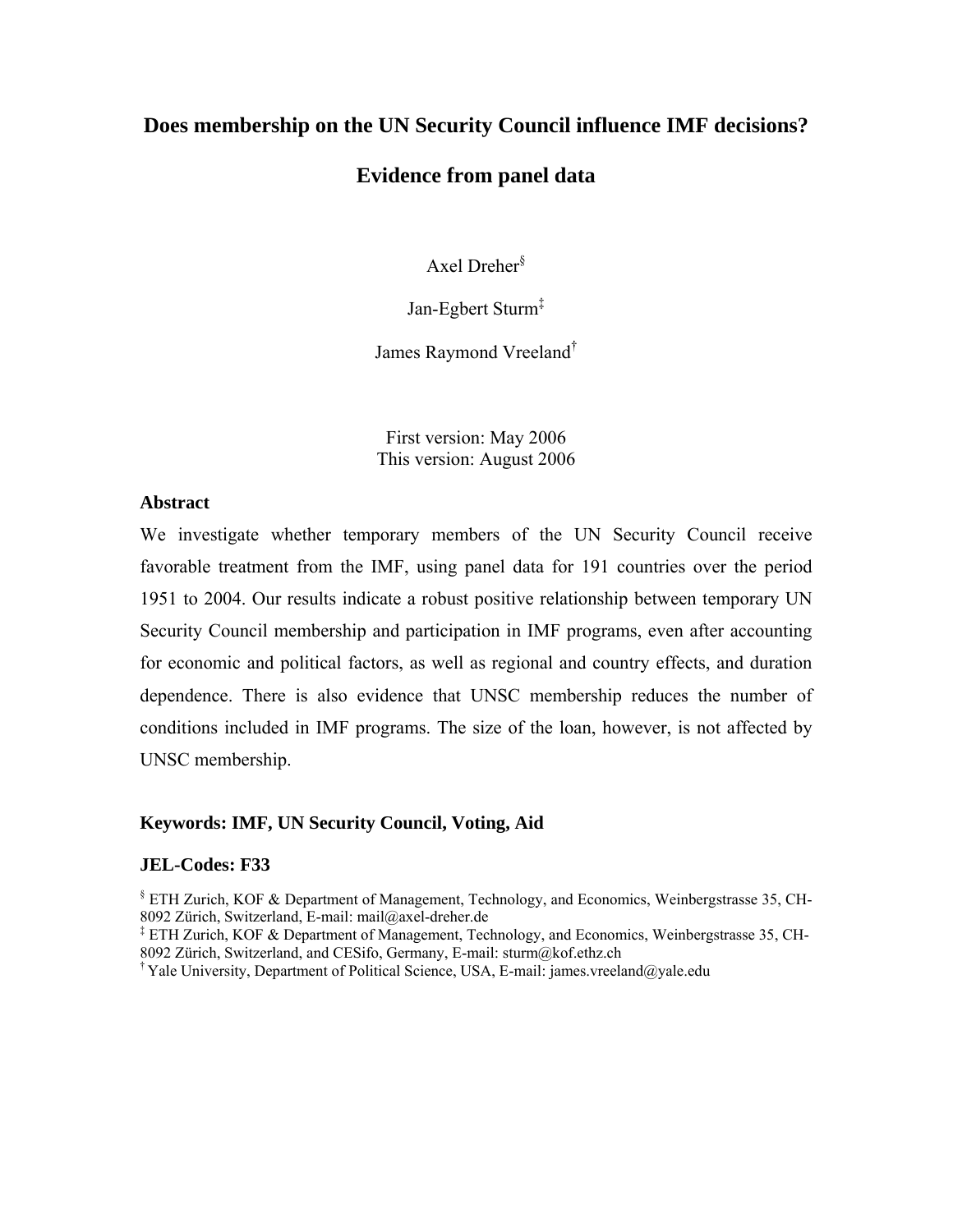### **1. Introduction**

1

Recent evidence from Kuziemko and Werker (2005) indicates that the ten temporary members of the United Nations Security Council (UNSC) are more likely to receive US foreign aid than other countries. They attribute this increase to vote trading activities: temporary members trade their votes for cash. The argument is related to the broad line of literature analyzing the impact of aid on voting in the UN General Assembly.<sup>1</sup> Bernstein and Alpert (1971), Rai (1972, 1980), Wittkopf (1973), Lundborg (1998) and Wang (1999) show that when US aid increases, the recipient country is more likely to vote with the US in the General Assembly.<sup>2</sup> Dreher and Sturm (2006) find that International Monetary Fund (IMF or Fund) involvement in a country is robustly related to voting coincidence in the UN General Assembly between G7 countries and recipient countries. Arguably, Security Council decisions are substantially more important as compared to those of the General Assembly. If the G7 employ the IMF to bribe or reward countries in the General Assembly, we would expect them to use the Fund to turn Security Council decisions in their favor also.

Clearly, the top five IMF shareholders – the US, Japan, Germany, France and the United Kingdom – control the Fund. These members alone control nearly 40 percent of the vote share and are the only countries that automatically have seats on the IMF 24 member Executive Board. The rest of the world vies for representation through elections and shared seats. With about 17 percent of the total votes, the US by itself has veto power over major decisions at the IMF, including the appointment of the IMF Managing Director.

The IMF has been shown to act as a tool of US (and other G7 countries) foreign policy to some extent.<sup>3</sup> Thacker (1999), for example, shows that governments that vote along the lines of the US on key issues in the United Nations General Assembly are more

<sup>&</sup>lt;sup>1</sup> The empirical literature on UN General Assembly voting is substantial (e.g., Voeten 2000, 2001, 2004). See Boockmann and Dreher (2006) for an analysis of the determinants of countries' voting behavior. There is also substantial literature investigating whether and to what extent committee members generally extract rents from being on committees (see, e.g. Levitt and Snyder, 1997).

 $2$  However, Kato (1969), Kegley and Hook (1991), Sexton and Decker (1992) and Morey and Lai (2003) do not find evidence in favor of this link. Dreher and Sturm (2006) show that the link between overall US aid and General Assembly voting is not robust to the inclusion of control variables. Dreher, Thiele and Nunnenkamp (2006), however, show that specific aid categories indeed increase voting coincidence.

<sup>&</sup>lt;sup>3</sup> See Gisselquist (1981), Loxley (1986) and Andersen, Hansen and Markussen (2006) for anecdotal evidence.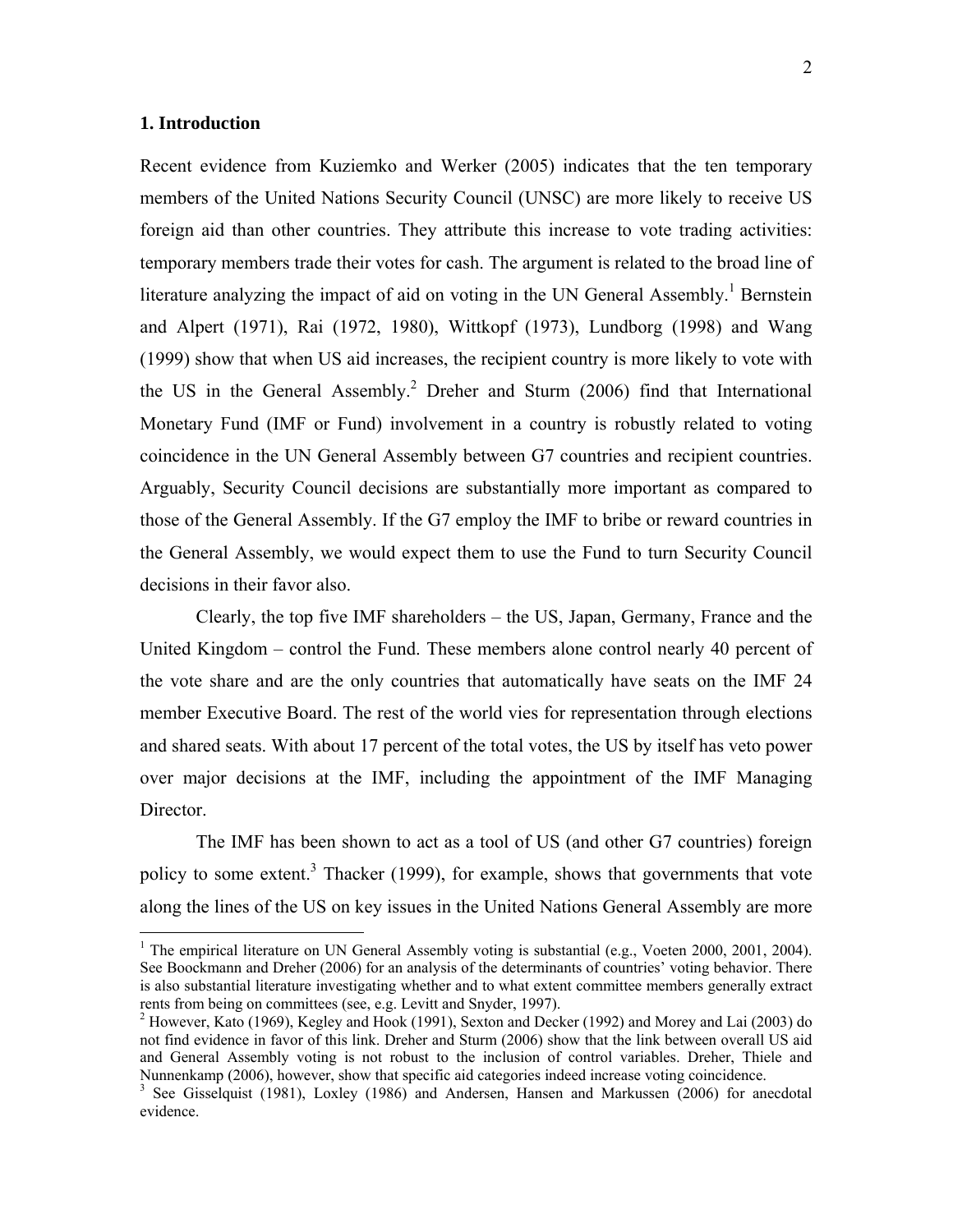likely to participate in IMF programs – presumably as the IMF loan acts as a reward.<sup>4</sup> Note that an IMF "program" or "arrangement" is supposed to provide a loan to a country facing some form of balance of payments problem or shortage in foreign reserves, usually due to foreign debt or trade imbalances. So that the loan does not end up subsidizing bad policies that may have contributed to the economic crisis, the IMF typically *conditions* its loans on policy changes and economic reforms that the government must undertake. Policy conditions typically entail fiscal austerity, tight monetary policy, structural reforms, and sometimes currency devaluations. The IMF does not provide the entire loan upfront. Continued disbursements of the loan are supposed to depend on compliance with the agreed upon policy changes – an arrangement that has come to be known as "conditionality."

Yet, Stone (2002, 2004) shows that governments receiving more US foreign aid receive lighter punishments for noncompliance with policy conditions under IMF programs. He concludes, "Although the United States holds a minority of votes, it does indeed call the shots at the IMF, as critics allege" (2002: 62). Analyzing formal and informal power structures, and the financing needs of the Fund, Woods (2003) clearly documents that the US virtually controls major decisions at the IMF; Fratianni and Pattison (2005) summarize evidence showing that the G7 are in full control of the IMF on the big issues and that staff autonomy is restricted to areas which are of marginal interest to its shareholders. The recent empirical literature on political influences on the IMF clearly shows that developing countries get better terms from the IMF when they have closer ties with the US, as measured by their voting behavior in the UN General Assembly (Barro and Lee 2005, Vreeland 2005, Dreher and Jensen 2007). Faini and Grilli (2004) report that IMF lending is influenced by the US and  $EU$ <sup>5</sup>. In the words of Rieffel (2003: 28-29), "The IMF is an instrument of the G-7 countries. There is no example that comes easily to mind of a position taken by the IMF on any systematic issue

<sup>&</sup>lt;sup>4</sup> Thacker defines "key votes" following the direct announcements of the US State Department, which publishes the list of UN votes that it considers important in its annual report to Congress.<br><sup>5</sup> Because also shows that davaloning countries hospily indebted to US banks receive

Research also shows that developing countries heavily indebted to US banks receive larger loans. See Oatley and Yackee (2004) and Broz and Hawes (2006).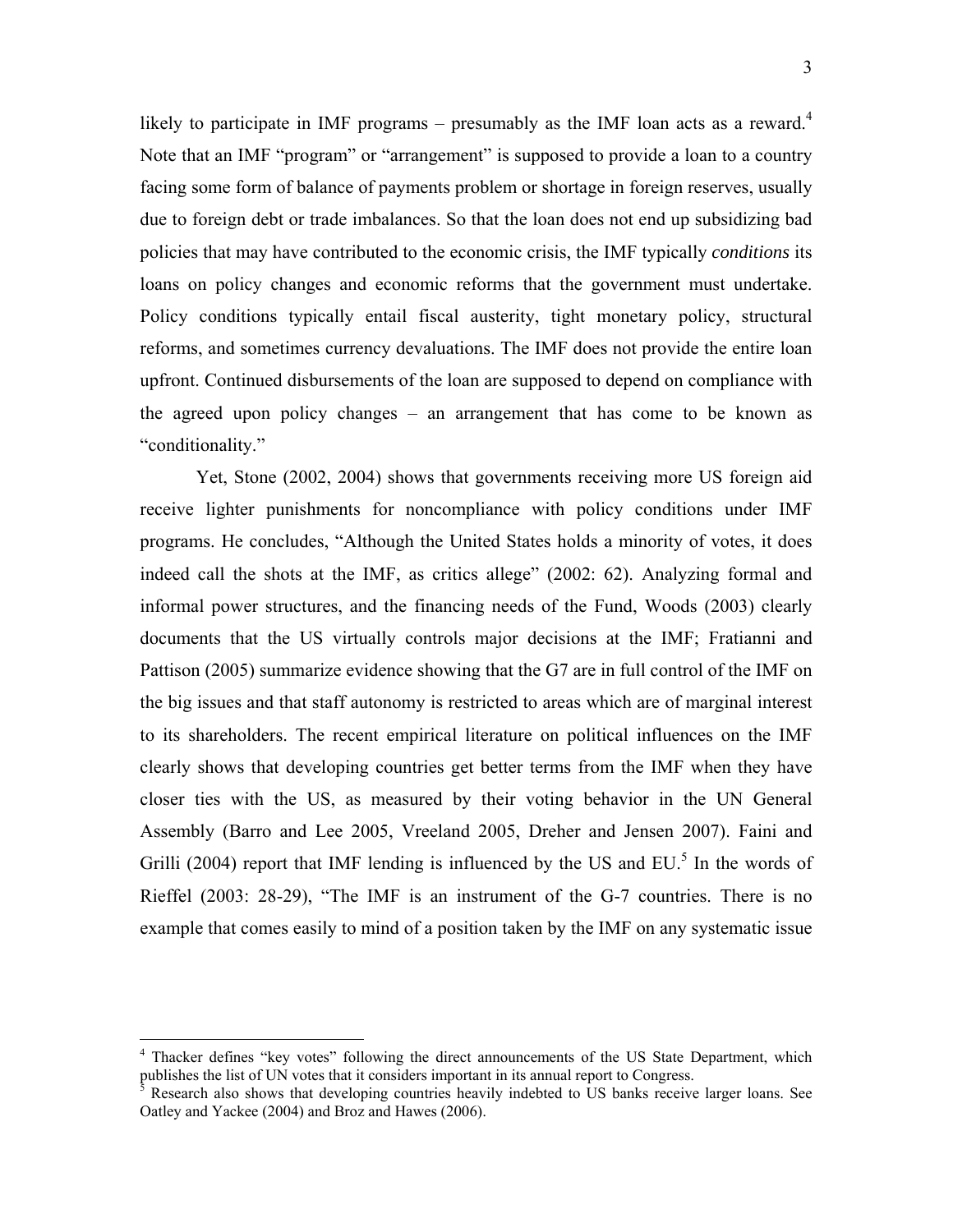without the tacit, if not explicit, support of the United States and the other G-7 countries."6

Overall, there is reason to believe that foreign aid is not only given to help countries in economic distress but also to achieve the donor's political objectives. In fact, since the late 1940s every US administration considered foreign aid to be important in achieving foreign policy goals (Ruttan 1996). It has even been claimed that the primary purpose of US economic assistance is in promoting overall US policy objectives (Zimmerman 1993). According to Morgenthau (1962: 302), "the transfer of money and services from one government to another performs here the function of a price paid for political services rendered or to be rendered."

In this paper, we seek to investigate whether the IMF's major stakeholders use their power in the Fund to make it give better treatment to countries on the UN Security Council. To the extent that the Fund's major stakeholders care about voting on the UN Security Council, and to the extent that they can influence the IMF to reward countries that they favor, we expect to find a relationship between participation in IMF programs and membership on the UN Security Council.

To anticipate our results, we find that temporary Security Council membership increases the probability of receiving IMF programs by about 20 percent. The qualitative results are robust to the inclusion of economic and political factors, as well as regional, country, and year specific effects.

We continue as follows. The next section provides some background on the UNSC and the IMF, while section three develops our hypothesis. The fourth section describes the data and method of estimation; in the fifth section we present the results of our analysis, while we discuss extensions in section six. Section seven concludes.

### **2. The UNSC and the IMF**

The Security Council is the primary organ of the United Nations with responsibility for the maintenance of international peace and security. Its duties include taking military

 6 For example, a report for the US House of Foreign Affairs Committee concludes that the United States prevents for political reasons certain countries from borrowing IMF money, and that other nations exert their influence in a similar (but less rigorous) manner (Kwitny 1983). For case studies of US influence, see Momani (2004a, b).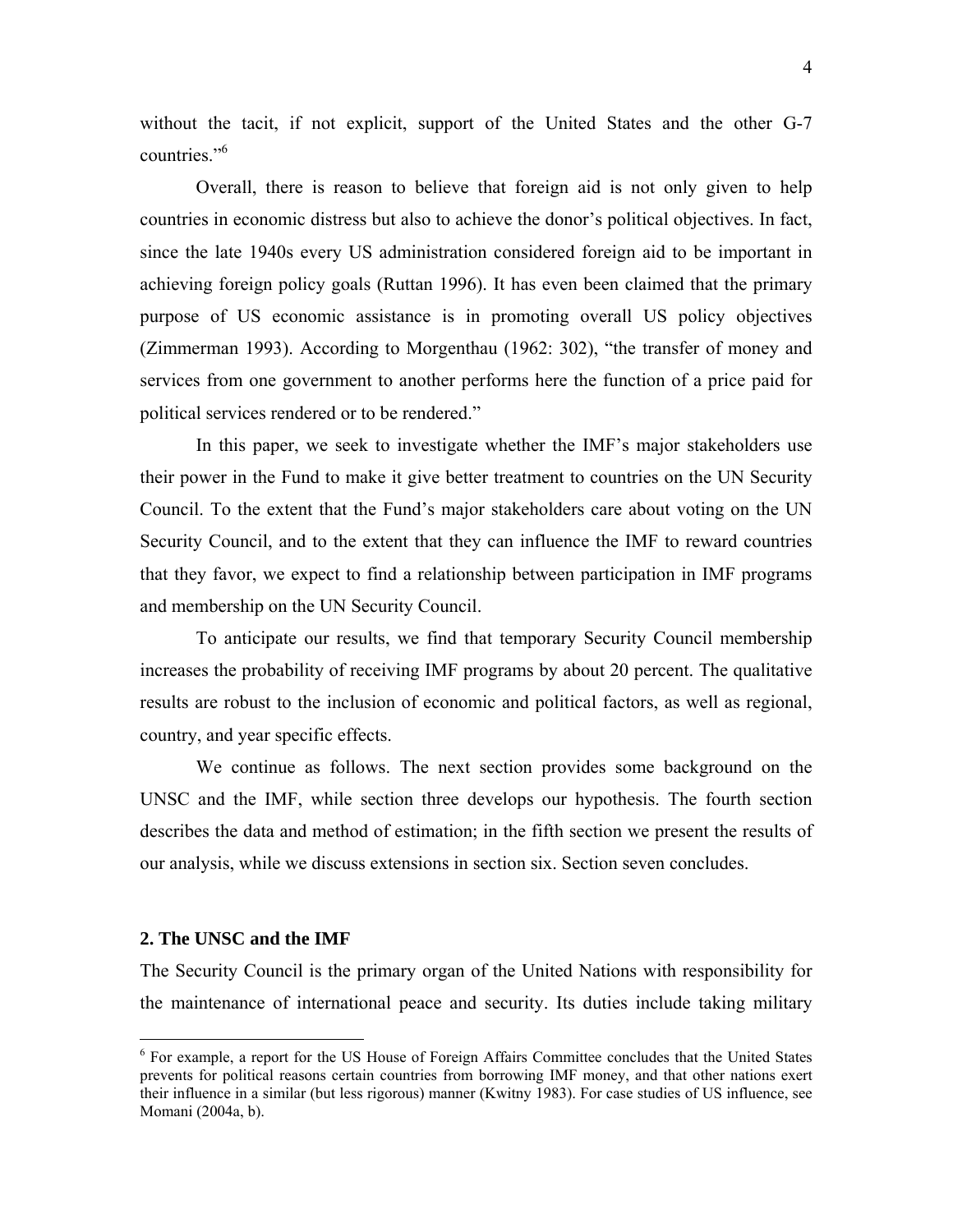5

action against aggressors and investigating disputes or situations likely to lead to international frictions. The Security Council has the power to make binding resolutions and may adopt legally binding measures in order to maintain or restore international peace – including the use of armed forces.

 Ten of the fifteen seats on the UN Security Council are held by temporary members, while five members – China, France, Russia, the United Kingdom, and the United States – serve on a permanent basis. Each year, five temporary members are elected for a two-year term. They are nominated by their regional caucus and have to be approved by at least two thirds of the votes in the General Assembly. Since 1966, the composition of the 10 temporary members has been: 3 from Africa, 2 from Latin America and the Caribbean, 2 from Asia, 1 from Eastern Europe, and 2 advanced industrial countries.<sup>7</sup> The elections are usually held about three months before the term starts on January 1.

 Each member of the UNSC has one vote. Decisions on substantive matters require a majority of nine votes. The permanent members have veto powers. Thus, for any given matter, the votes of four out of the ten temporary members are required, in addition to all five votes of the permanent members. All votes are by open ballot.

According to Kuziemko and Werker (2005), there is extensive competition for the temporary seats on the Security Council as countries might expect to receive net rewards during their tenure. Kuziemko and Werker (2005) find, for example, that average US aid increases by 54 percent and average UN development aid by 7 percent when a country is elected to the Security Council. Another possible benefit of serving on the Council is the likelihood of receiving greater support from international organizations like the IMF.

 $<sup>7</sup>$  Before 1966, there were only 6 elected members of the UNSC. Composition was typically: 2 from Latin</sup> America, 1 from the Middle East, 1 from Eastern Europe, and 2 advanced industrial. As more countries entered the UN, this composition sometimes was altered in an effort to improve representation. Yugoslavia and Philippines shared a term in 1956-7, Poland and Liberia shared a term in 1960-1, Turkey and Ireland shared a term in 1961-2, Romania and Philippines shared a term in 1962-3, and Czechoslovakia and Malaysia shared a term in 1964-5. Finally, membership was simply expanded to accommodate the newly independent countries of Africa and Asia. Note that our analysis is not affected by the expansion of the UNSC from six to ten non-permanent members at a time when being under an IMF program also became more likely, as most of our results refer to a later period. In those cases our analysis covers the years before the enlargement also, our results do not qualitatively change when we restrict the period under study to the years after 1966. For more history of the UNSC, see Russett (1997).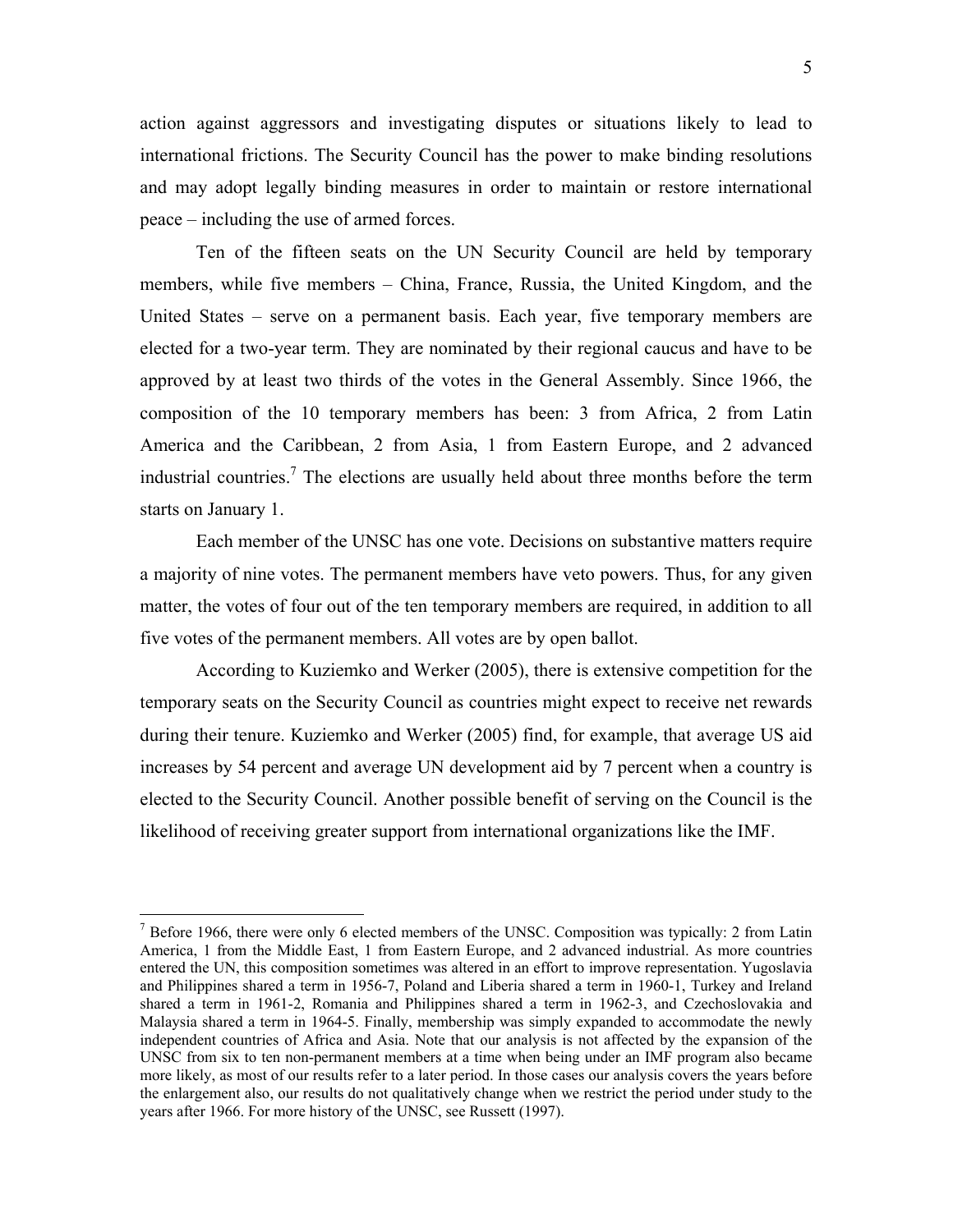Eldar (2004) provides anecdotal evidence. As one example, the US promised China to support its loan request from the World Bank in exchange for support of a convention regarding deployment of armed forces in Iraq in the Security Council in 1991. Another example Eldar (2004) points to is the 1994 UNSC resolution on the restoration of democracy in Haiti. The US helped China to obtain World Bank loans (and gave China security guarantees regarding Taiwan), eventually leading to China's abstention from the vote.

Turning to examples of *elected* members of the UNSC, consider the experience of Tanzania. Following independence in 1961, the government did not enter into an IMF arrangement for a decade and a half. Then Tanzania ran for election to the UNSC in the fall of 1974. That year it received an IMF loan of 6.3 million  $SDR<sup>8</sup>$  with no policy conditions attached.<sup>9</sup> The government received another unconditional IMF loan for 3.15 million SDR in 1975.<sup>10</sup> Tanzania then entered into a one year Stand-by Arrangement for 10.5 million SDR on 21 August 1975 (IMF Survey 1975: 254).<sup>11</sup> The policy conditions associated with this arrangement were notably weak. The IMF merely requested that domestic credit usage by the public sector be constrained (Stein 1992: 63). Tanzanian President Julius Nyerere used his high international profile and his country's first seat on the UNSC to negotiate for IMF loans and soft conditionality, and by the end of 1975, Tanzania appeared to have very positive relations with the IMF.

What is particularly interesting about this case is that Tanzania voted along with the United States, Japan, the United Kingdom and France – the members of the UNSC who had the most influence at the IMF – on every UNSC resolution passed in 1975.<sup>12</sup> Early in 1976, however, after already having received nearly 10 million SDR in loans already from the IMF, the Tanzanian government decided to vote for some resolutions that were not supported by all of the powerful members of the IMF. In March, Tanzania

1

<sup>&</sup>lt;sup>8</sup> SDR stands for "Special Drawing Rights," a fictitious currency used by the IMF for accounting purposes. The value of the SDR is determined by a basket of "hard" or especially stable currencies: the American dollar, the German mark, the Japanese yen, the British pound, and the French franc (the euro has come to replace the mark and the franc). By pegging the value of the SDR to this basket of currencies, the SDR is more stable than any of its component parts. One unit of SDR tends to be valued at around \$1.25-\$1.50.

<sup>&</sup>lt;sup>9</sup> The loan came from the IMF Oil Fund Facility, a special facility that involved virtually no conditionality (IMF Survey 1974: 86).

 $10$  This loan was also from the Oil Fund Facility (IMF Survey 1975: 77).

<sup>&</sup>lt;sup>11</sup> "Stand-by Arrangements" are the oldest and most common form of IMF conditioned arrangement.

<sup>&</sup>lt;sup>12</sup> Security Council resolutions 367-386.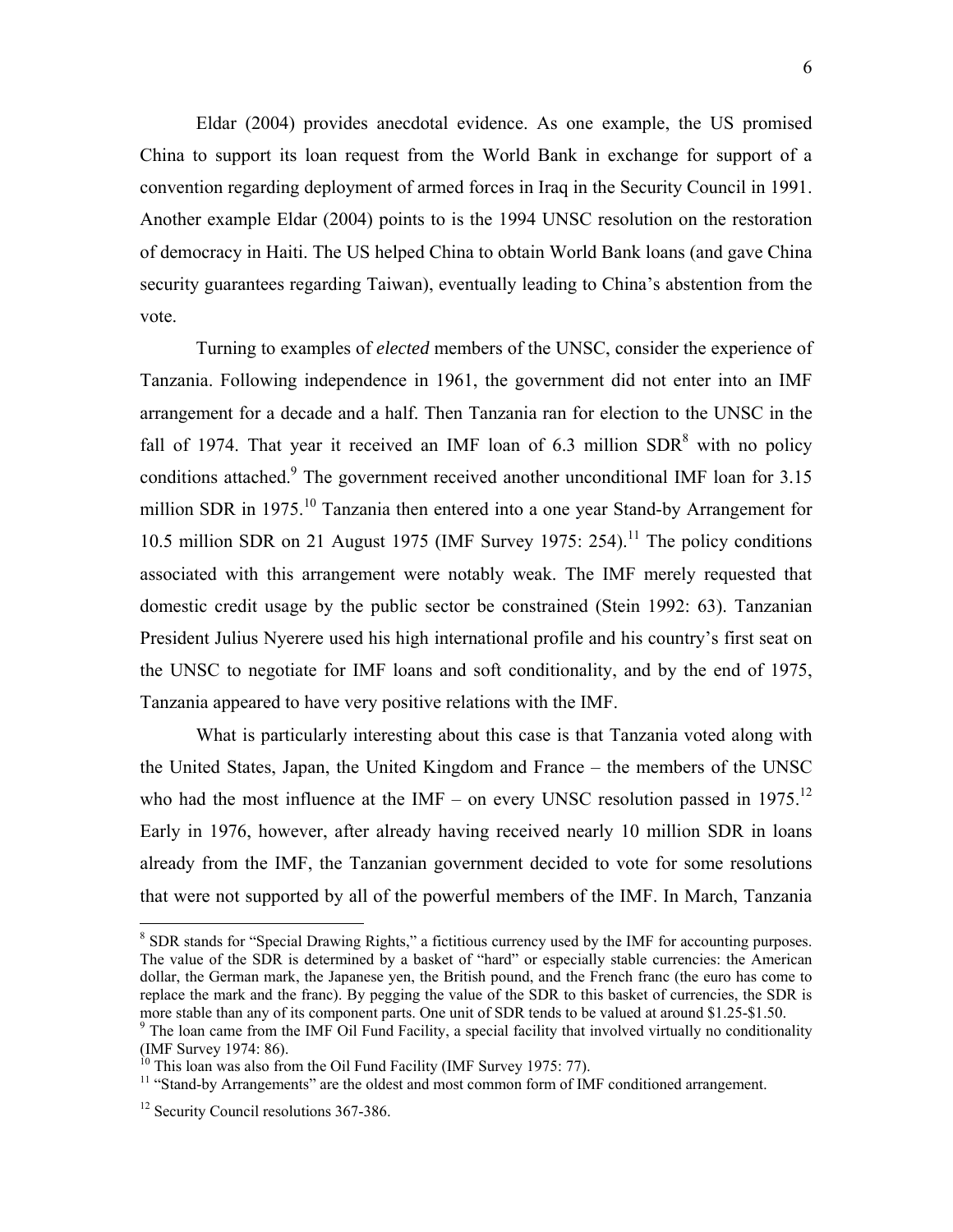voted for a resolution condemning US Cold War ally South Africa's aggression against Angola. The US, Japan, the United Kingdom, France, and Italy abstained from this resolution. In April, Tanzania voted for a resolution calling for Indonesia to withdraw from East Timor; the US and Japan abstained. And in July, Tanzania voted for a resolution condemning South Africa's attack of Zambia; the US abstained. Interestingly, the IMF never disbursed the Stand-by Arrangement loan that had been signed in August 1975.

Further anecdotes abound: Gabon achieved independence in 1960 and never entered into and IMF arrangement until 31 May 1978, about 5 months after joining the UNSC for the first time. During its tenure as a UNSC member, it voted on several important resolutions, siding with the US, France, Germany, and Canada – and against the Soviet Union – on issues such as a UN Interim Force set up in Lebanon and Namibian independence. Gabon did support some resolutions condemning South Africa where the US, UK, France, Germany, and Canada abstained. The IMF disbursed exactly half of the agreed upon 15 million SDR loan to Gabon.

Zimbabwe entered into its first IMF arrangement on March 8, 1981 for 37.5 million SDR. Then it served on the UNSC in 1983-4, and it entered into its second IMF arrangement on March 23, 1983 for 300 million SDR of which 175 million was actually disbursed. The size of the loan was an order of magnitude higher! Zimbabwe voted along with the US on important Middle East resolutions, but did support resolutions against South Africa for which the US abstained.

Zimbabwe participated in no further IMF agreements for nearly a decade, which is atypical for a developing country. It finally signed another IMF arrangement in 1992, coincident with its 1991-2 term on the UNSC. This time, the IMF loan was for 343 million SDR, of which over 90% was disbursed by the IMF. During this stint as a UNSC member, Zimbabwe voted on several resolutions regarding Iraq that the US cared a great deal about, including some resolutions that did not receive support from other developing countries. For example, Zimbabwe supported Security Council resolution 686 (March 2, 1991), demanding that Iraq rescind its actions purporting to annex Kuwait, which Cuba voted against, and China, India, and Yemen abstained. It also supported a further Security Council resolution 687, also regarding Iraq's actions in Kuwait, which Cuba voted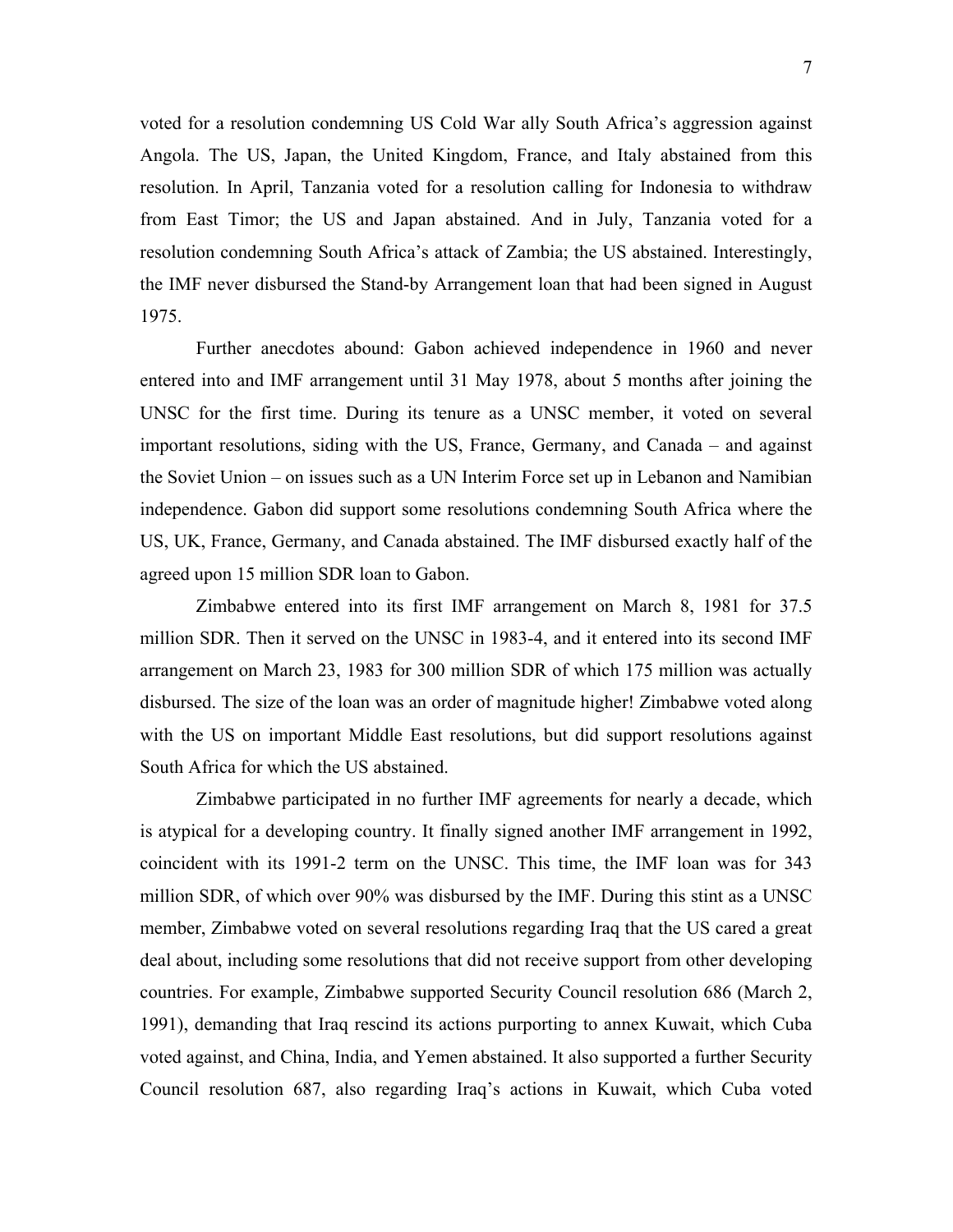against, and Ecuador and Yemen abstained. Zimbabwe failed to support resolution 688 on Iraq, along with Cuba and Yemen, with China and India abstaining. But after being threatened with new IMF conditions for failing to vote on resolutions legitimizing the attack on Iraq (Pilgar 2002), Zimbabwe subsequently supported Security Council resolutions 689, 692, 700, 706, 773, 778 on Iraq and Kuwait, and resolutions 699, 705, 707, 712, 715 condemning Iraq.

Romania also served around the time of the Gulf War, 1990-1. The government signed an IMF arrangement April 11, 1991 for 380.5 million SDR, of which 318.1 million SDR was actually disbursed by the IMF. Why such generous treatment? Consider its voting record on resolutions pertaining to Iraq and Iraq's involvement in Kuwait. Romania voted in favor of *every* US-supported resolution.13

Like Zimbabwe and Romania, Ecuador was a member of the UNSC around the time of the Gulf War (1991-2). The government of Ecuador signed an IMF arrangement 11 December 1991, and ended up receiving nearly 20 million SDR from the IMF. How did Ecuador vote on the UNSC with respect to Iraq? While abstaining on Security Council resolutions 687 and 773, it voted for resolutions 686, 688, 689, 692, 699, 700, 705, 706, 707, 712, 715, and 778.

The one member of the UNSC that most consistently opposed the US resolutions over the Gulf War was Cuba, who was a UNSC member 1990-1. Note that Cuba had nothing to lose with respect to the IMF. Cuba ceased to be a member of the IMF in 1964, claiming the IMF was a tool of the US and Western Capitalism. Today, Cuba is one of a small handful of countries that do not belong to the IMF and cannot receive loans from the institution as a consequence. Surprisingly, however, the early history of Cuba provides yet another anecdote in favor of our argument. Cuba first served on the UNSC 1949-50, before IMF arrangements existed. Then it served again on the UNSC 1956-7, and it entered its first and only IMF arrangement on December 7, 1956 for a loan of 12.5 million SDR.

Much of the above anecdotal evidence may be circumstantial, yet there is a good deal of evidence that G7 countries, and the US in particular, place substantial weight on

<sup>&</sup>lt;sup>13</sup> That is, Security Council resolutions 660, 661, 662, 664, 665, 666, 667, 669, 670, 674, 677, 678, 686, 687, 688, 689, 692, 699, 700, 705, 706, 707, 712, and 715.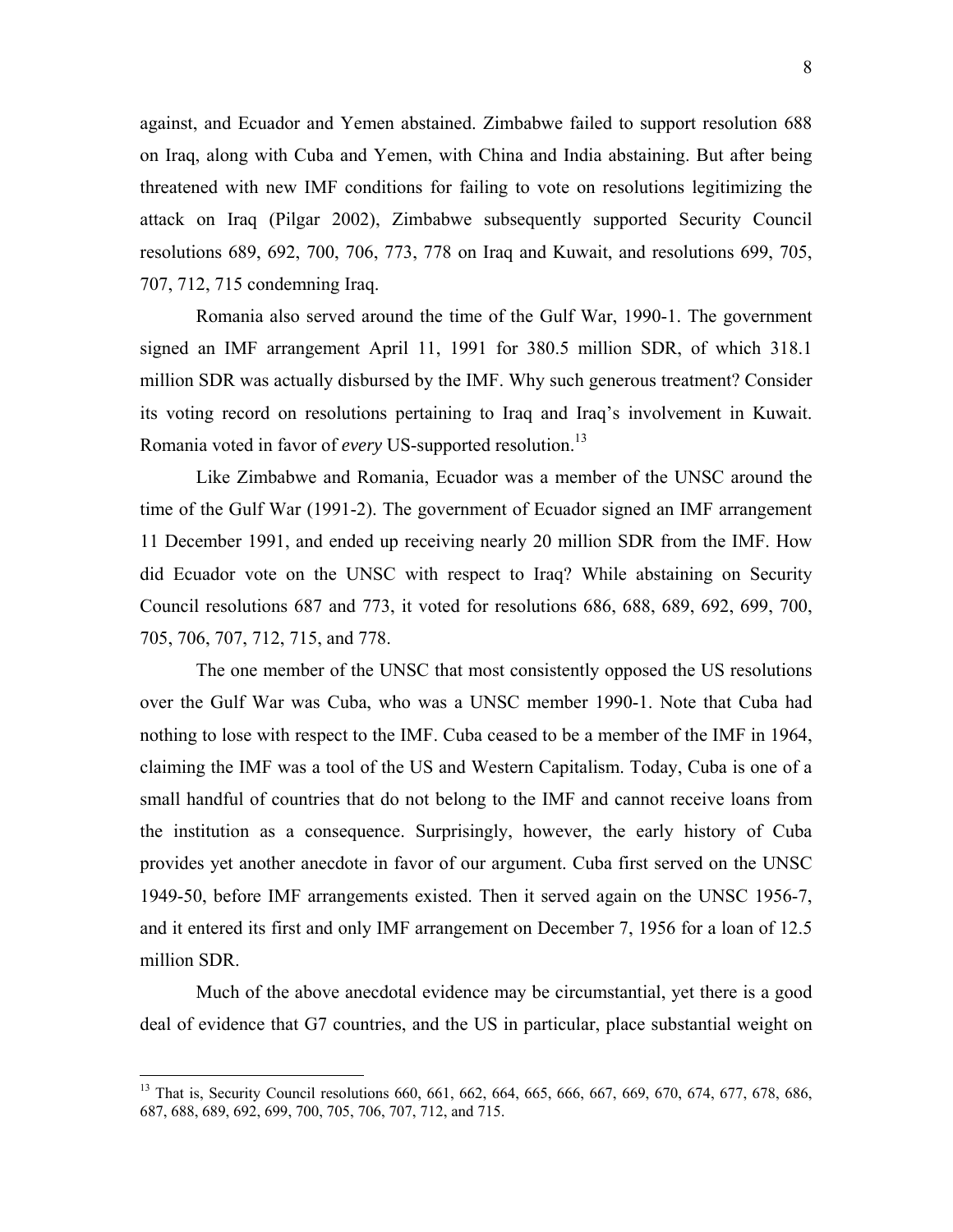UN decision making and are willing to use their influence to pressure and reward countries to vote their way. Bennis (1997) claims that "US influence in (and often control of) the UN comes in the form of coercing the organization to take one or another position, or to reject some other position, or pressuring a country or countries to vote a certain way in the General Assembly."

According to Eldar (2004), the US heavily pressured temporary members of the UNSC to get support for a resolution implying military intervention in Iraq 1991, including "a promise of financial help to Columbia, Côte d'Ivoire, Ethiopia and Zaire; a promise to the USSR to keep Estonia, Latvia and Lithuania out of the Nov 1990 Paris Summit conference and to persuade Kuwait and Saudi Arabia to provide it with hard currency..." Before the second Gulf War, the US attempted to buy votes of temporary UNSC members to pass a resolution on the use of armed forces in Iraq (Eldar 2004). Overall, there is strong reason to expect vote-buying to be prevalent in a substantial proportion of UNSC decisions (Eldar 2004).

There is also plenty of evidence that the IMF has been used to bribe or reward countries for voting inline with major G7 countries in the UN General Assembly. Thacker (1999) shows that conclusion of IMF programs depends on countries' voting behavior in the Assembly. He employs two variables – one indicating a country's political agreement with the US, the other reflecting movement in political alignment. According to his results for the period 1985-94, political proximity has no statistically significant impact when serial correlation is taken into account. However, a movement to the US significantly increases the probability of receiving an IMF program. The results also show that the impact of a movement towards the US on the probability to obtain IMF programs does not depend on the initial position. A movement towards the US position is correlated with IMF involvement regardless of the initial political stance of the recipient country. Interestingly, a country starting at a point very distant from the US has a much better chance of receiving a program when moving towards the US position than a country that is closely allied with the US, but slightly moves away from it.<sup>14</sup>

 $14$  Similarly, Alesina and Dollar (2000) analyze the impact of voting on bilateral aid. Results from their panel analysis show that countries voting with Japan receive more bilateral aid, while voting with the US has no impact when controlled for US interests in the Middle East. Voting with other major donor countries has no impact. Other papers examining the impact of voting in the UN General Assembly on bilateral aid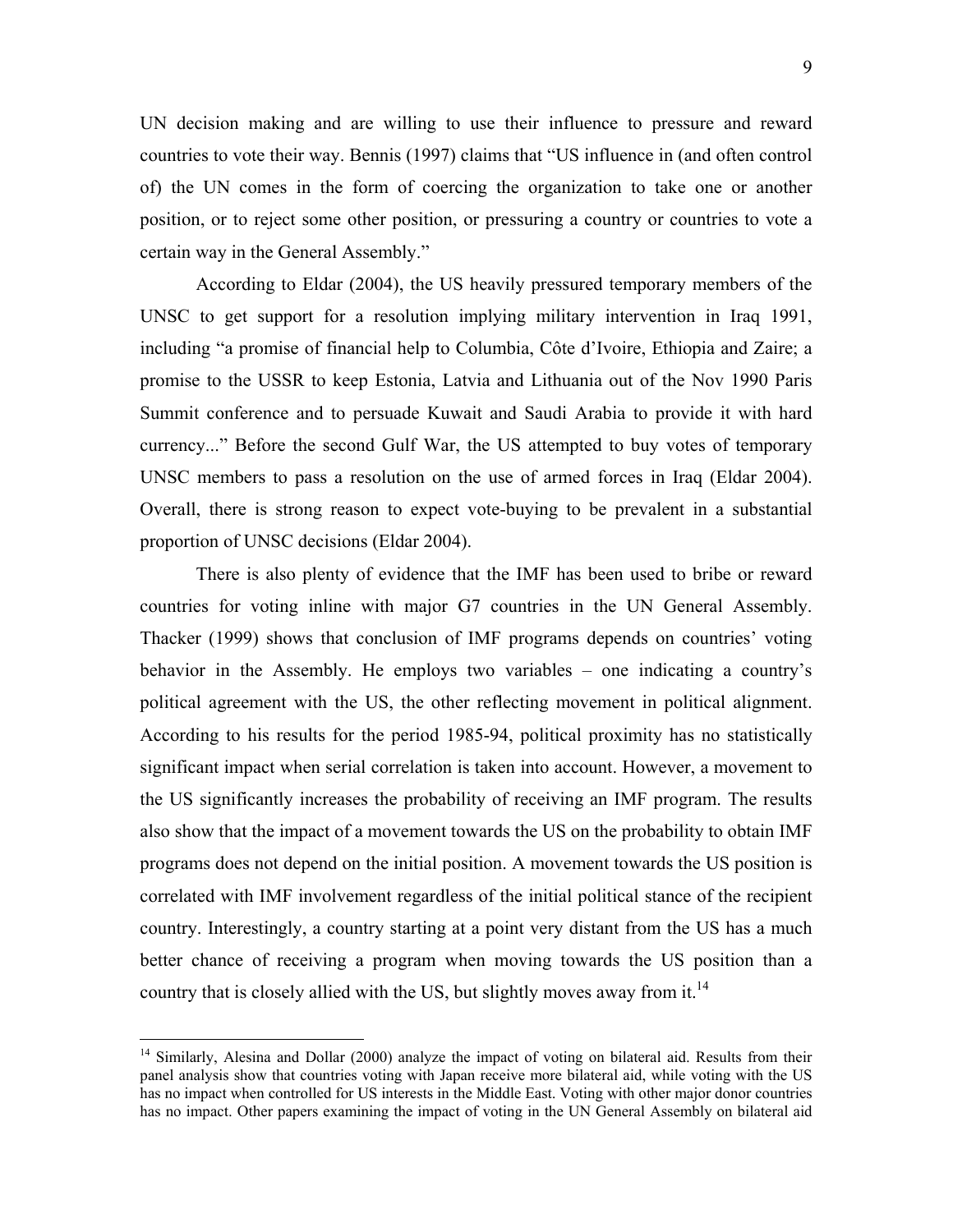Oatley and Yackee (2004) show for the period 1985-1998 that the IMF offers larger loans to closer US allies, as measured by UN voting patterns. However, this result is not completely robust to the underlying specification. Barro and Lee (2005) employ averages for the voting behavior of France, Germany and the UK, and an individual variable for the US. As it turns out, only voting with the European countries significantly increases the amount of IMF loans disbursed over the period 1975-2000. According to Stone (2004) who analyzed monthly data on 53 African countries for 1990-2000, enforcement of IMF conditionality depends on US foreign aid, membership in postcolonial international institutions, and UN General Assembly voting in line with France. Dreher and Jensen (2007) find for a sample of 206 letters of intent over the period 1997- 2003 that the number of conditions on an IMF loan depends on a borrowing country's voting pattern in the UN General Assembly. Closer allies of the G7 receive IMF loans with fewer conditions. Dreher and Sturm (2006) show that IMF and World Bank lending influences voting in the UN General Assembly. According to their panel study, countries receiving non-concessional IMF programs vote more frequently in line with the average G7 country.

### **3. The Hypothesis**

As outlined above, Kuziemko and Werker (2005) show that a country's US aid increases substantially while temporarily sitting on the UNSC. They conclude that in providing extra aid to temporary UNSC members, aid donors implicitly revealed they put some faith in the relevance of Security Council's votes. This even holds when the outcome of the vote is obvious a priori. It is well established in the vote-buying literature that oversized coalitions tend to be established (see, e.g., Volden and Carrubba, 2004). Given that the UNSC matters mostly for reasons of legitimacy, there is a premium for getting (near) unanimous votes (see, e.g., Doyle 2001: 223). For example, it is well known that the US threatened Yemen with dire consequences (which materialized) if it did not vote in favor for resolution 678, on the use of armed forces against Iraq in 1990, even though Yemen's

include Ball and Johnson (1996), Boschini and Olofsgard (forthcoming), Alesina and Weder (2002), and Fleck and Kilby (2006). Kilby (2006) employs UN voting patterns in his analysis of donor influence on the Asian Development Bank. For early analysis of donor influence in the World Bank, see Schneider et al. (1985) and Frey and Schneider (1986).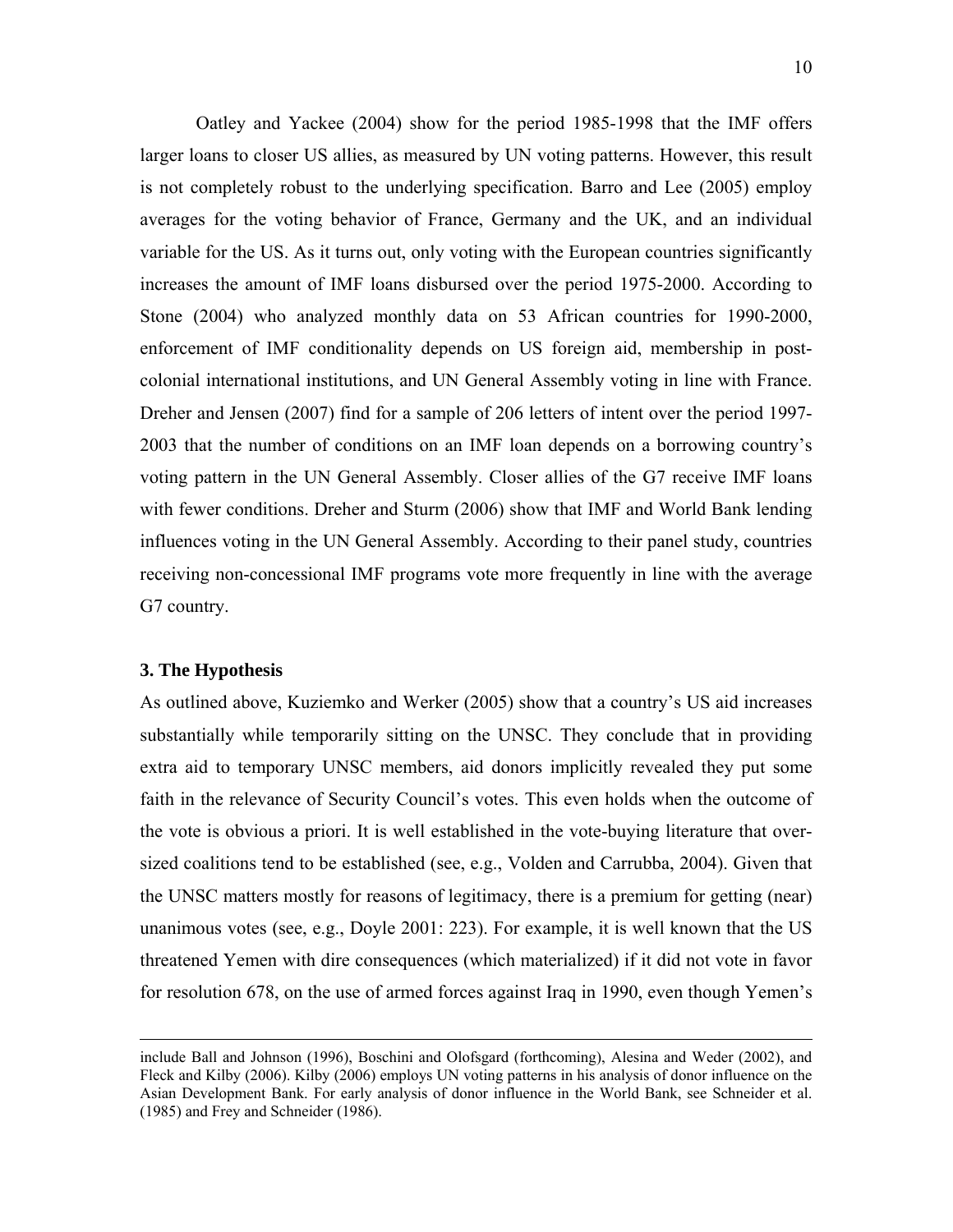vote was in no way pivotal (e.g. Pilger, 2002). As another example, consider the run up to the recent war in Iraq where President Bush was going to take the vote to the UNSC even though he knew the French were going to veto. He was lobbying some of the nonpermanent members with aid packages in an attempt to win a simple majority in the Council. This makes no sense in terms of the UNSC's institutional rules but it might have provided some legitimacy to the war for the US audience.

Because of their power at the IMF, the G7 can use the Fund to influence recipient countries' behavior in line with their interests. Possible channels for US influence on the IMF have been discussed in detail in Broz and Hawes (2006). They argue that the US Congress is influenced by lobbies with stakes in IMF policy. Congress, in turn, commands the allegiance of US officials at the IMF. As the results of their empirical analysis show, a congressperson is more likely to vote in favor of an IMF quota increase, the higher have been campaign contributions from big US banks and the greater the proportion of winners from the IMF's pro-globalization mandate in its district.<sup>15</sup>

The benefits for the G7 of bribing or rewarding other governments indirectly via the Fund instead of directly with their own aid programs might be substantial. It has been argued that national governments delegate unpleasant tasks they consider necessary to gain the support of interest groups to international organizations ("dirty work"). This might allow governments to escape the nationalist resentment those actions would create when imposing more direct pressure (Vaubel 1986, 1991, 1996). Pursuing its global interests unilaterally outside international institutions can impose substantial costs on the US. In the absence of UNSC legitimacy, domestic public support might be more difficult to achieve and US Congress might also be recalcitrant (Voeten 2001).<sup>16</sup> Also, the US bears a smaller share of the burden and needs fewer soldiers as compared to unilateral actions (Sandler and Hartley 1999). According to Eldar (2004), votes are almost always traded behind the scenes, because most countries prefer to conceal vote trading arrangements to escape public and political condemnation. As Harrigan, Wang and El-Said (2006) argue, the IMF can impose punishments or rewards much wider in scope

<sup>&</sup>lt;sup>15</sup> See also Bird and Rowlands (2001).

<sup>&</sup>lt;sup>16</sup> Voeten (2001) provides examples. He cites the memoirs of James Baker (1995: 278), emphasizing domestic support to be the main reason for the US government to seek a multilateral solution to the Gulf War. He also cites Malone (1998: ix), arguing that it was easier for the Clinton administration to secure support of the UNSC as compared to those of the US Congress.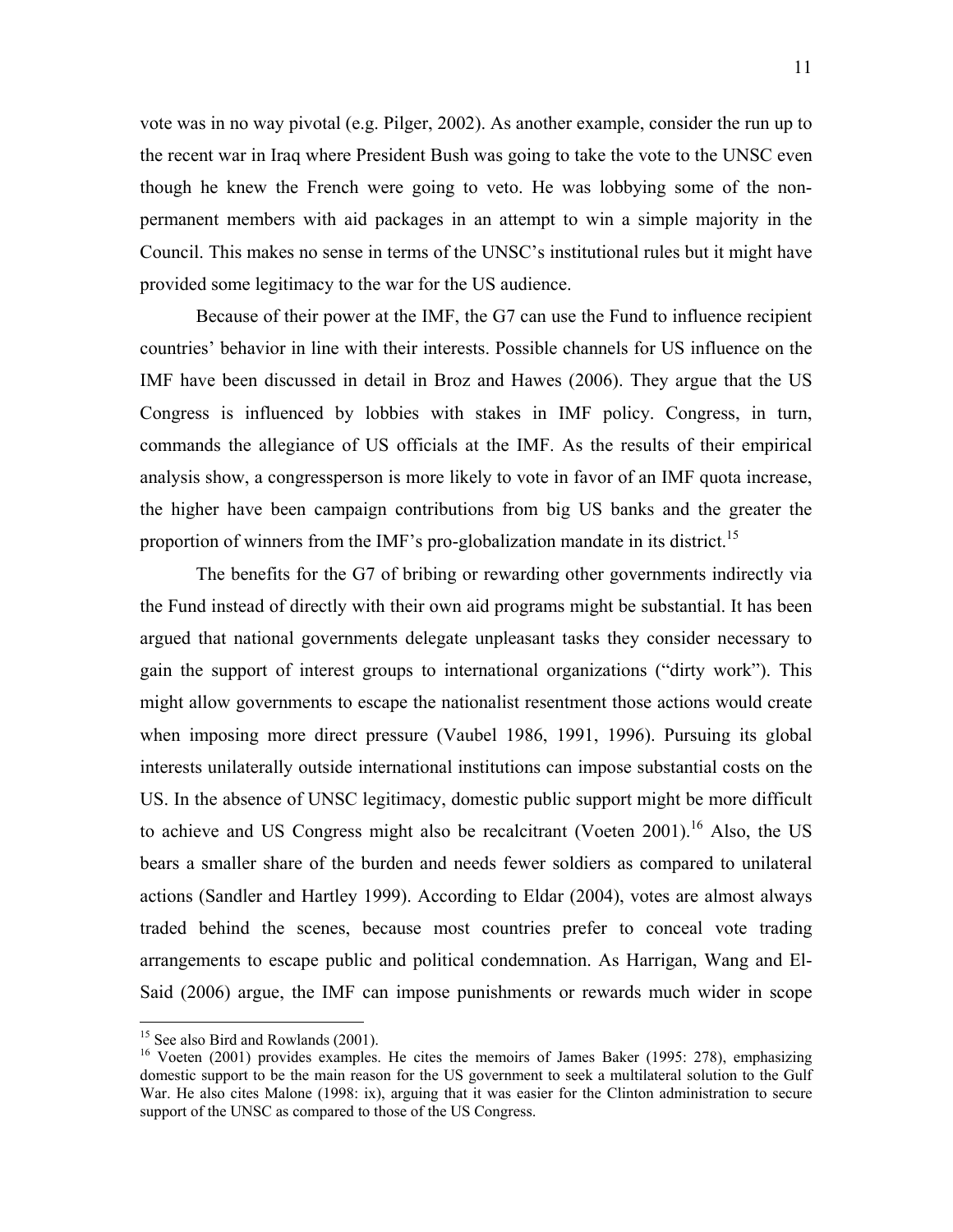than any single donor could. Fund loans are usually much more valuable to potential borrowers than they are costly for the US (Eldar 2004). In fact, bilateral donors frequently attach their money to IMF programs, substantially increasing the Fund's leverage. Western countries might thus try to influence the Fund to reinforce the already existing bilateral pressure.

We thus hypothesize: **UN Security Council membership increases the probability of receiving IMF programs**.

### **4. Data and Method**<sup>17</sup>

1

First, consider what we observe: Our dataset includes 7,606 country-year observations of 191 countries<sup>18</sup> from 1951 (the first year of IMF Stand-by Arrangements) to 2004. The panel is unbalanced because countries enter and leave the sample in different years, but there are no missing data – this includes all independent countries for the time period, following Cheibub and Gandhi's (2004) reckoning, minus the observations for the five permanent members of the UNSC.<sup>19</sup>

 Our dependent variable is IMF participation, a dummy variable coded 1 if a country participates in an IMF program during part of the year and 0 otherwise.<sup>20</sup> Our principal explanatory variable of interest is UNSC membership, a dummy variable coded 1 if a country is temporarily serving on the UNSC, and 0 otherwise. Membership begins on January 1 of the year and lasts two years, although there are some rare cases where service lasted only one year. Governments participated in IMF programs in 2,028 of the 7,606 observations (26.7 percent), and they served as temporary members of the UN Security Council in 477 observations (6.3 percent). Serving on the UN Security Council

 $17$  Appendix B summarizes the sources and definitions of the variables we use, while descriptive statistics are reported in Appendix C and D.

<sup>&</sup>lt;sup>18</sup> Some countries, like the Yemen Arab Republic, no longer exist.

<sup>&</sup>lt;sup>19</sup> Following Cheibub and Gandhi (2004), we do not include Ukraine or Belarus before 1991, as they are not generally considered to have been independent countries. However, they were separate members of the UN and even served as UNSC members in 1948-9, 1984-5 (Ukraine), and 1974-5 (Belarus). As they were not members of the IMF at this time, however, they should perhaps not be included in the sample. Certainly they cannot be included in analyses that control for economic determinants of IMF participation because there are no reliable economic data on these countries before 1991.<br><sup>20</sup> We restrict our attention to participation in conditional IMF arrangements: Stand-by, Extended Fund

Facility, Structural Adjustment Facility, and Extended Structural Adjustment Facility/Poverty Reduction and Growth Facility. This is in line with most of the previous literature.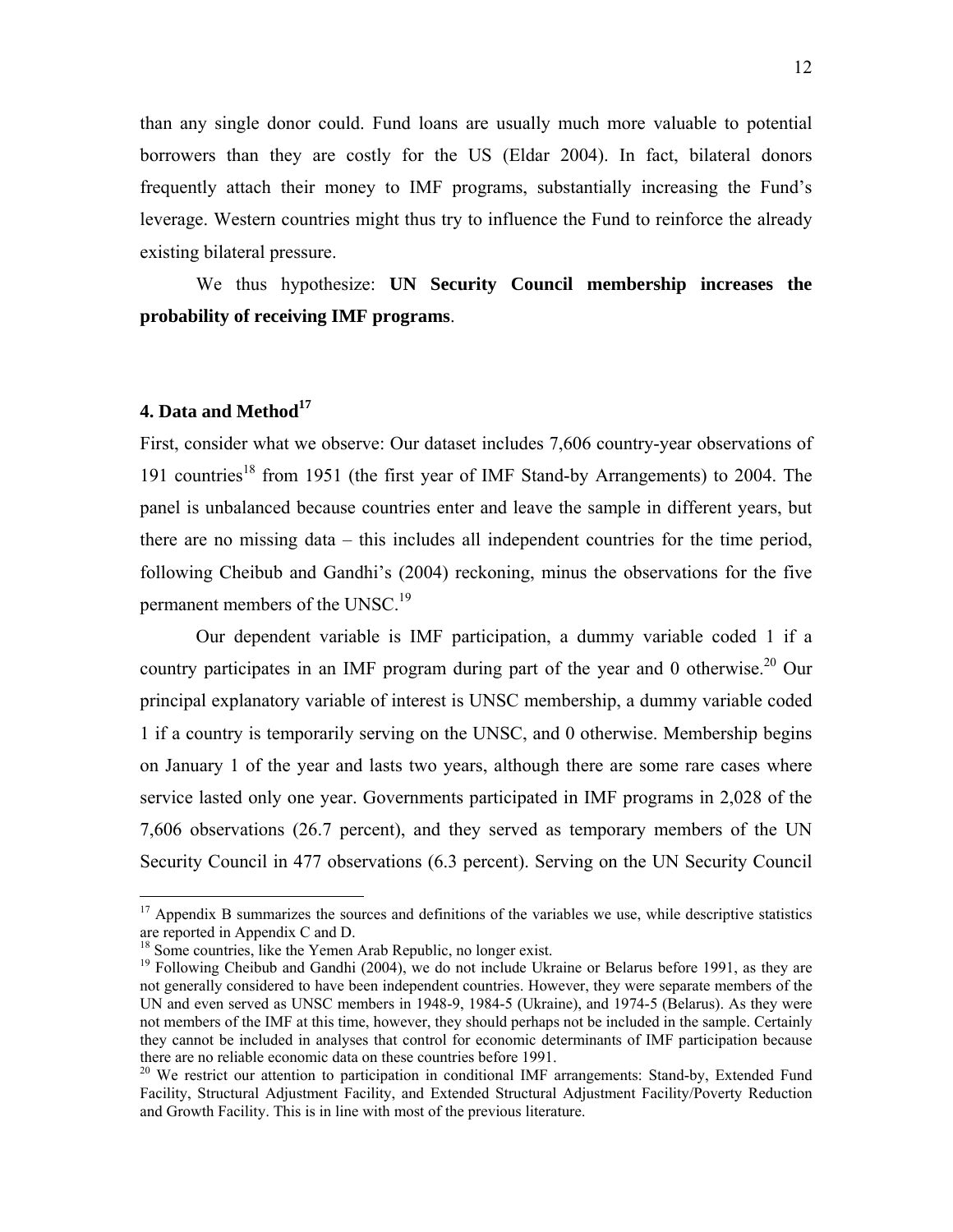is a relatively rare event, whereas participation in IMF programs is quite common throughout the developing world. $^{21}$ 

 As Figure 1 illustrates, governments not serving on the UN Security Council participate in IMF programs only 26.2 percent of the time, while governments serving on the UNSC participate 33.3 percent of the time.<sup>22</sup> This increase by over 25 percent (or of more than 7 percentage points) of the baseline probability is highly significant (see Appendix C). Restricting our attention to only those observations of countries that actually serve on the UNSC, we see that participation in IMF programs is lower the years before and after service on the UNSC than it is during service. Comparing these with all remaining observations reveals that already the year after membership is no longer statistically different, in contrast to especially the years during membership (see Appendix C). In other words, the increase in IMF program participation rates does appear to be driven by UNSC membership.

 What about patterns within the regional caucuses that nominate candidates for UNSC membership? Figure 2 shows that the pattern holds at varying levels of strength for every developing region in the world – Africa, Asia and the South Pacific, Latin America and the Caribbean. The differences between members and non-members of the UN Security Council are highly significant. The basic pattern holds, but is notably weak in Eastern Europe, the Middle East and North Africa, where UN Security Council votes are known to be costly to bribe or reward because of the salience of issues involving Israel or alliances during the Cold War. It may not be worth the effort of powerful countries to push the IMF to assist these countries, especially where IMF loans will have little impact in countries rich in oil and foreign reserves. The pattern does not hold for industrialized nations, which ceased to participate in IMF programs in the 1970s, and in the 1950s were more likely to be influenced by Marshall Plan aid than by IMF loans.<sup>23</sup>

<sup>&</sup>lt;sup>21</sup> One possibility that comes immediately to mind is the selection problem: If selection onto the UNSC is non-random, could some outside factor cause both UNSC membership and IMF participation? We return to this below.

<sup>&</sup>lt;sup>22</sup> The horizontal line in Figure 1 and all following figures shows the average IMF participation rate across our entire sample.

 $23$  See Eichengreen (1998: 105 fn 23, 108).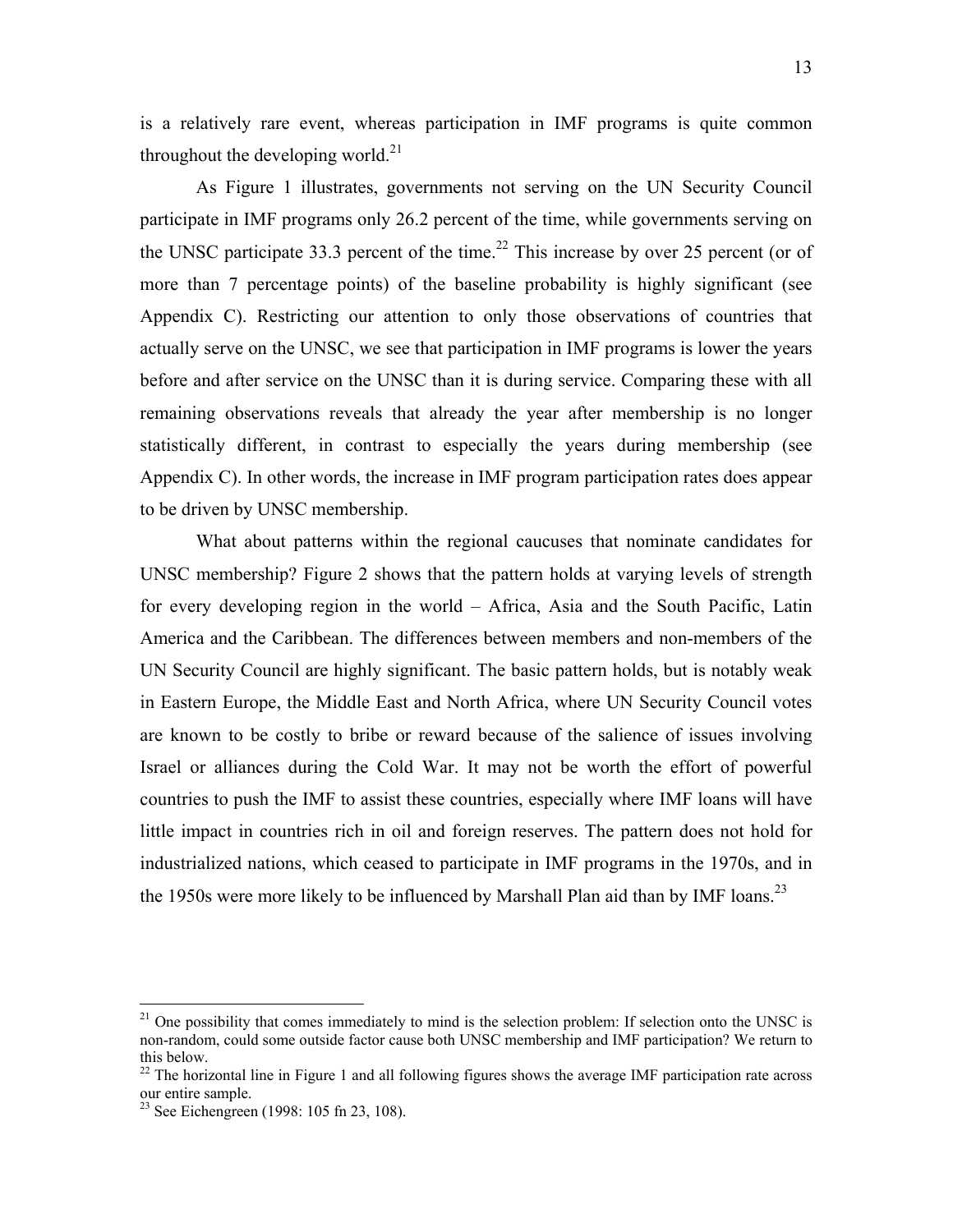#### **Figure 1: Participation in IMF programs by non-permanent UN Security Council Membership**



0% 10% 20% 30% 40% 50% 60% Non-member Member Non-member Member Non-member Member Non-member Member Non-member Member Non-member Member Non-member Member Non-member **Member** n=1852 n=105 n=1230 n=53 n=1378 n=108 n=693 n=40 n=886 n=55 n=1090 n=116 n=1611 n=137 n=2945 n=190 Africa | Asia & S. Pacific | LA & Carib. | E. Europe | Middle East & N. Africa Industrialized Countries Aligned during Cold War Not aligned during Cold War **UN Security Council Membership Status % of obs. participating in IMF programs**

**Figure 2: Participation in IMF programs by UN Security Council Membership across regions and during the Cold War**

The graph also shows that there is no difference in the number of IMF programs when countries of the Western or Eastern block enter the Security Council in the years prior to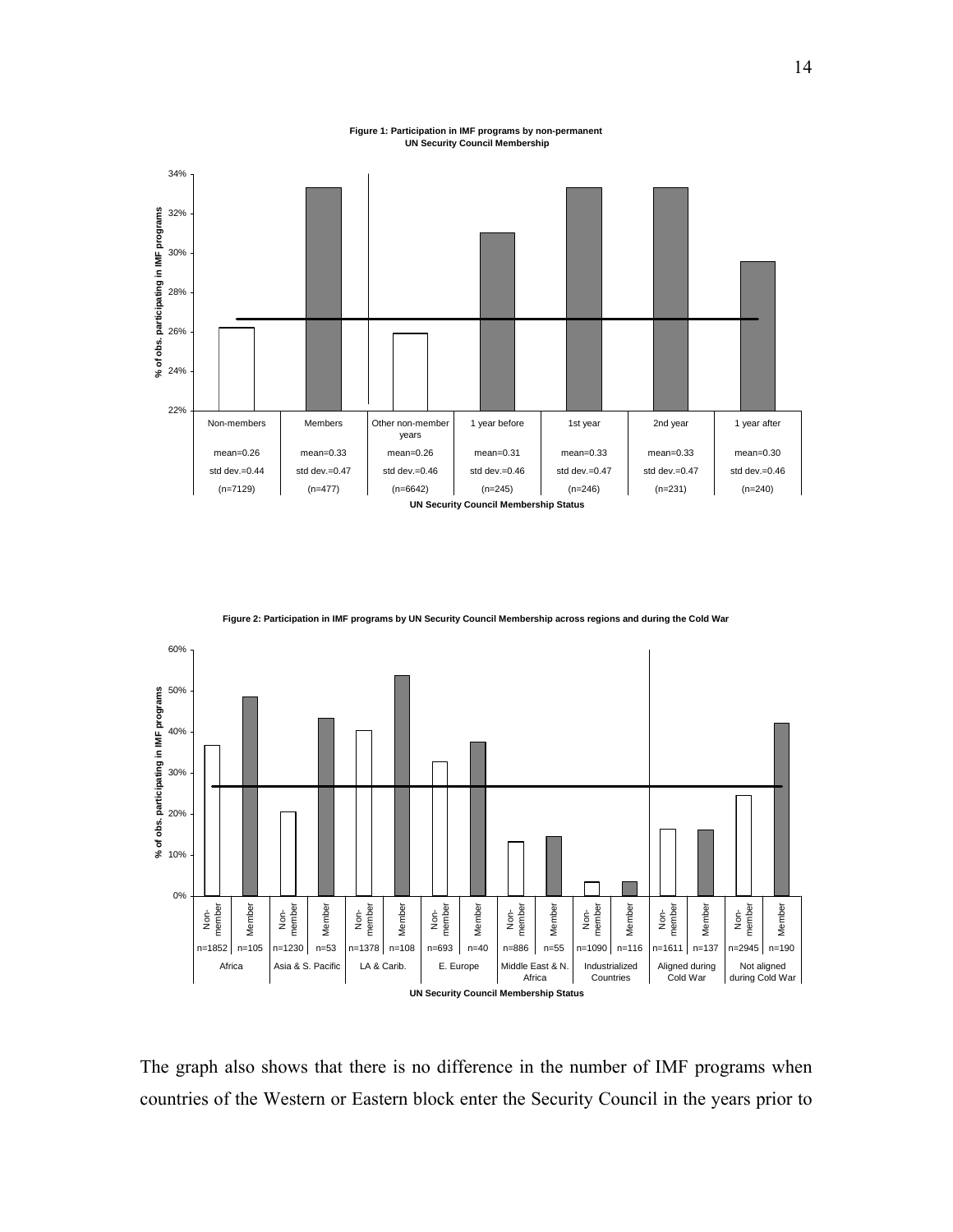$1991<sup>24</sup>$  This makes sense. As those countries are very unlikely to vote against "their" block anyway, it is also unlikely that they are bribed or rewarded with IMF programs. We return to this below.

 Does this pattern hold when put to more rigorous tests? To explore this, we analyze various statistical models with IMF program participation as our dependent variable and UN Security Council Membership as principal explanatory variable of interest. First, we employ a simple logit model to test the significance of the bivariate relationship. Next, we introduce fixed country or regional effects. In the latter case, we can also control for fixed effects for years.<sup>25</sup>

 Taking time more seriously, we also control for possible duration dependence. IMF programs are notorious for their longevity, with consecutive IMF arrangements spanning decades in many countries.<sup>26</sup> We want to ensure that our findings do not result due to time trends in the data. Thus, we employ Beck, Katz, and Tucker's (1998) remedy to test and correct for temporal dependence, using a count-variable and three temporal splines. The splines, along with a count variable for the number of years a country is observed not participating, approximates a Cox regression, which allows for nonparametric estimation of duration dependence. The approach is equivalent to including a series of dummy variables that "count" the number of years of non-participation in IMF programs. Thus, there is a dummy variable coded 1 for country-years not participating for exactly one year and 0 otherwise; another dummy coded 1 for country-years not

 $24$  Our group on "non-aligned" countries contains the 113 UN members of the so-called "Non-Aligned" Movement (NAM)."

<sup>&</sup>lt;sup>25</sup> Because our dependent variable is dichotomous, we employ conditional logit to control for fixed effects, following Green et al. (2001). The model, developed by Chamberlain (1980), is sometimes called "the conditional logit model" because one maximizes the conditional likelihood function:

 $(\beta | d_{ii}, x_{ii}) = \prod_i \Pr \bigg( D_{i1} = d_{i1}, D_{i2} = d_{i2},..., D_{iT_i} = d_{iT_i} | \sum_t d_{it} \bigg)$  $\left(D_{i1} = d_{i1}, D_{i2} = d_{i2},..., D_{iT} = d_{iT} \mid \sum d_{ii}\right)$ ⎝  $=\prod \Pr \left(D_{i1} = d_{i1}, D_{i2} = d_{i2},..., D_{iT}\right)$  $L(\beta | d_{ii}, x_{ii}) = \prod_i Pr\Big(D_{i1} = d_{i1}, D_{i2} = d_{i2},..., D_{iT_i} = d_{iT_i} | \sum_i d_{ii} \Big)$ , where  $T_i$  is the last observed time for

individual *i* (country or year, for example). Note that this method involves estimating the 1's and 0's for a particular country, conditioned on the total number of 1's for that country. If a country never reports data or reports data all of the time, the conditional probability of observing the data for that country is 1. Such countries have no impact on the overall estimation and are thus dropped from the analysis. Further note that this model does not allow one to control for fixed country and year effects simultaneously because our data are arranged in country-year format and the conditional probability of each observation would be 1.<br><sup>26</sup> Even though Stand-by Arrangements are intended to last about 18 months and other IMF programs are

intended to last no more than four years, the typical pattern of participation is five years under, five years out, then five years under again. There are many outliers with more extreme patterns of participation (see Vreeland 2006).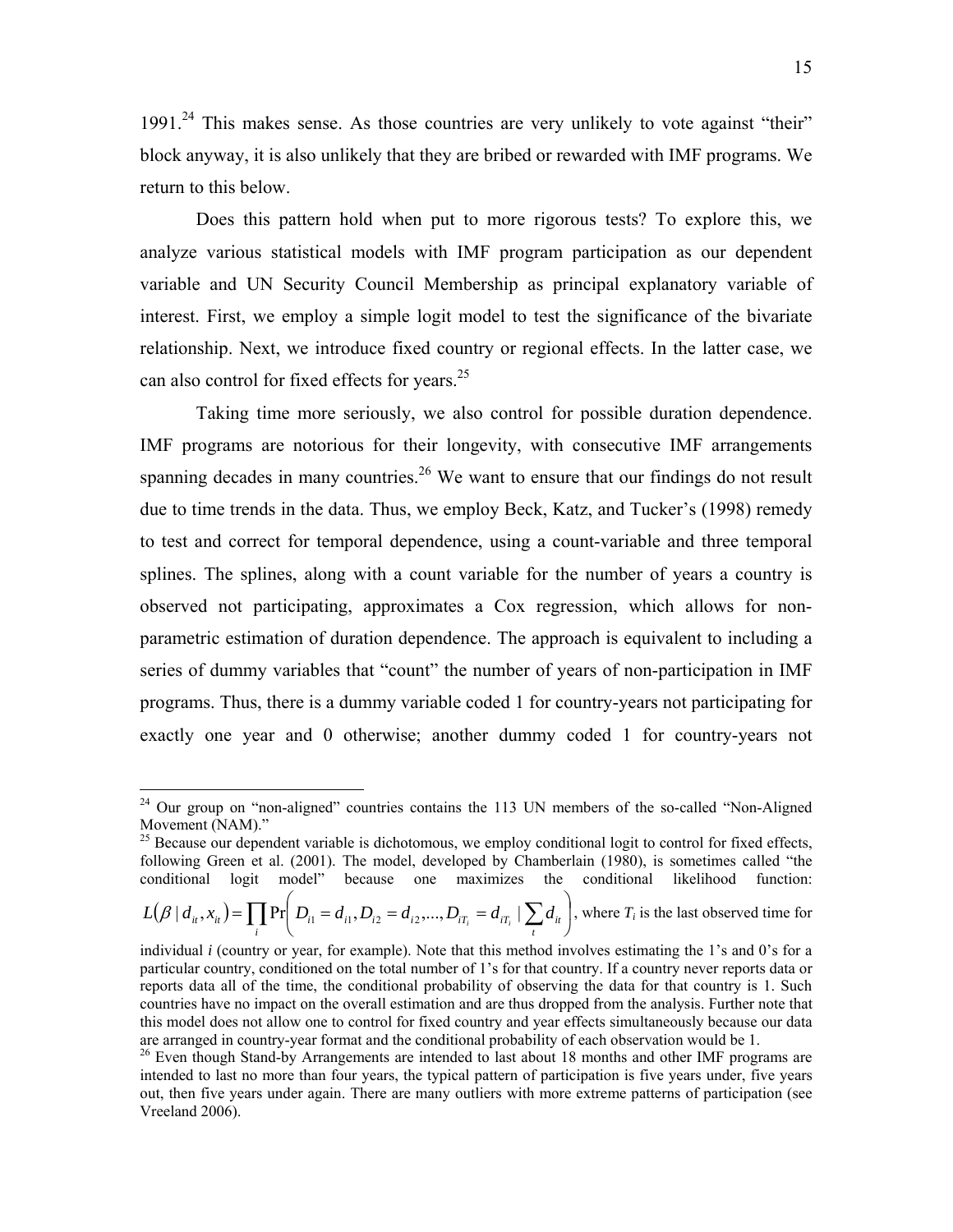participating for exactly two years and 0 otherwise, another for 3 years of nonparticipation, etc. Note that with a long time-series like ours, the dummy variable approach would entail over 50 additional variables. The splines serve to approximate the same controls with fewer variables by essentially grouping similar types of observations. We follow Beck et al. (1998), who suggest three splines to be sufficient. While this method is ubiquitous in political science with typically no explanation or inclusion of coefficients, we present them. Duration dependence is strong in our data. Countries are likely to return to the IMF shortly after participation ends. If a country does not return right away, the likelihood first increases but eventually attenuates. This is consistent with the IMF literature on so-called "recidivism."<sup>27</sup> For more details on the method, we refer readers to Beck et al. (1998).

 Following the bivariate analysis of the relationship between UNSC membership and IMF participation, we then introduce different control variables to ensure that our results are not spurious and repeat for each specification the five statistical models  $- (1)$ pooled logit, (2) conditional logit to control for country fixed effects (Chamberlain 1980), (3) logit with regional dummy variables, (4) conditional logit to control for year fixed effects with regional dummies, and (5) fixed effects logit controlling for duration dependence with temporal splines.

 We begin by including the most robust predictors of IMF participation following the Extreme Bounds Analysis (EBA) of Sturm, Berger and de Haan (2005). Then we introduce additional control variables which have been identified in the literature as important, although they do not reliably predict IMF participation. Next, we analyze a "stripped" specification, which includes only variables for which there are ample data. Many important control variables suffer from a great deal of missing data – some of the samples analyzed in the above mentioned models cover only about 1,000 observations, out of the original 7,606 observations with which we began our analysis. The "large sample" specification allows us to test the generality of our findings while still controlling for at least those variables that have reasonable data coverage (leaving us with

 $27$  See, for example, Bird (1996), Przeworski and Vreeland (2000), Vreeland (2003), and Bird, Hussain, and Joyce (2004).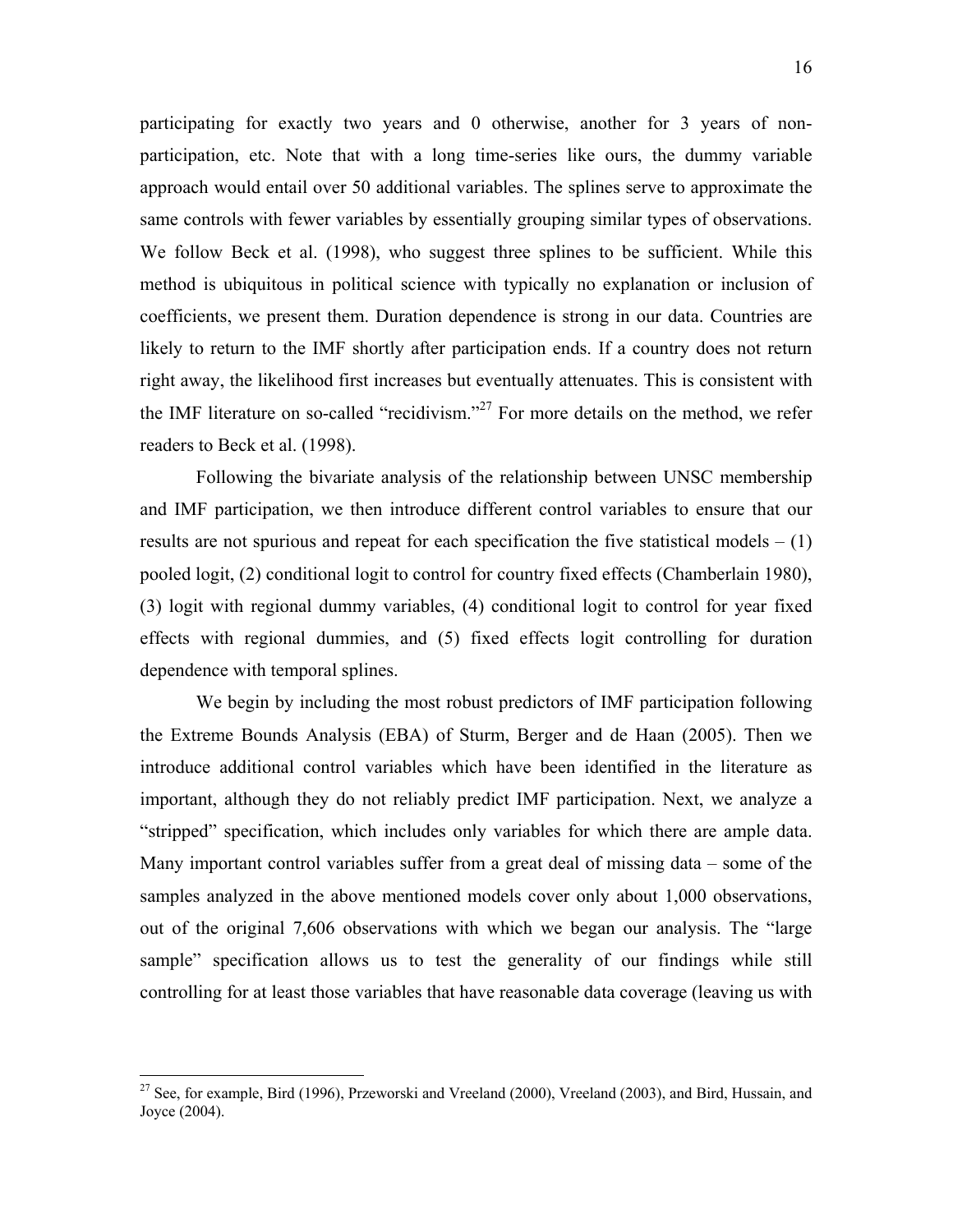about 4,500 observations with the fixed effects models and about 5,500 observations for the other models).28 The next section presents our results.

|                                  | <b>Pooled Logit</b> | <b>Conditional Logit</b><br>(Country Fixed<br>Effects) | Pooled Logit with<br><b>Regional Fixed</b><br><b>Effects</b> | <b>Conditional Logit</b><br>(Year Fixed Effects) | <b>Conditional Logit</b><br>with Temporal<br><b>Splines</b> |
|----------------------------------|---------------------|--------------------------------------------------------|--------------------------------------------------------------|--------------------------------------------------|-------------------------------------------------------------|
| <b>UNSC</b>                      | $0.34**$            | $0.24**$                                               | $0.50**$                                                     | $0.57**$                                         | $0.30**$                                                    |
|                                  | (0.10)              | (0.12)                                                 | (0.11)                                                       | (0.10)                                           | (0.15)                                                      |
| Africa                           |                     |                                                        | $0.19**$<br>(0.09)                                           | 0.18<br>(0.13)                                   |                                                             |
| Asia                             |                     |                                                        | $-0.59**$<br>(0.10)                                          | $-0.55***$<br>(0.15)                             |                                                             |
| <b>Middle East/ North Africa</b> |                     |                                                        | $-1.17**$<br>(0.12)                                          | $-1.10**$<br>(0.16)                              |                                                             |
| Latin America /Caribbean         |                     |                                                        | $0.35***$<br>(0.09)                                          | $0.47**$<br>(0.19)                               |                                                             |
| <b>Eastern Europe</b>            |                     |                                                        |                                                              |                                                  |                                                             |
| <b>Industrialized Countries</b>  |                     |                                                        | $-2.67**$<br>(0.18)                                          | $-2.59**$<br>(0.29)                              |                                                             |
| <b>Non-Participation Years</b>   |                     |                                                        |                                                              |                                                  | $-0.84**$<br>(0.03)                                         |
| Spline 1                         |                     |                                                        |                                                              |                                                  | $-0.0004**$<br>(0.0001)                                     |
| Spline 2                         |                     |                                                        |                                                              |                                                  | $-0.01**$<br>(0.0005)                                       |
| Spline 3                         |                     |                                                        |                                                              |                                                  | $0.004**$<br>(0.0003)                                       |
| Constant                         | $-1.03**$<br>(0.03) |                                                        | $-0.74**$<br>(0.08)                                          |                                                  |                                                             |
| $#$ of obs.                      | 7,606               | 5,694                                                  | 7,606                                                        | 7,532                                            | 5,694                                                       |
| # of countries                   | 193                 | 137                                                    | 193                                                          | 182                                              | 137                                                         |
| Log pseudolikelihood             | $-4405.02$          | $-2877.41$                                             | $-3969.74$                                                   | $-3669.54$                                       | $-2040.09$                                                  |

#### **Table 1: The effect of UN Security Council membership on IMF participation under different statistical models**

Robust standard errors are in parentheses; \*\* indicates significance at the 5% level; and \* indicates significance at the 10% level.

1

 $2<sup>28</sup>$  The difference in the number of observations is because countries observed with the same value for the dependent variable (either always or never participating in IMF programs), as noted above, are essentially dropped from the analysis using the fixed effects or "conditional" logit model.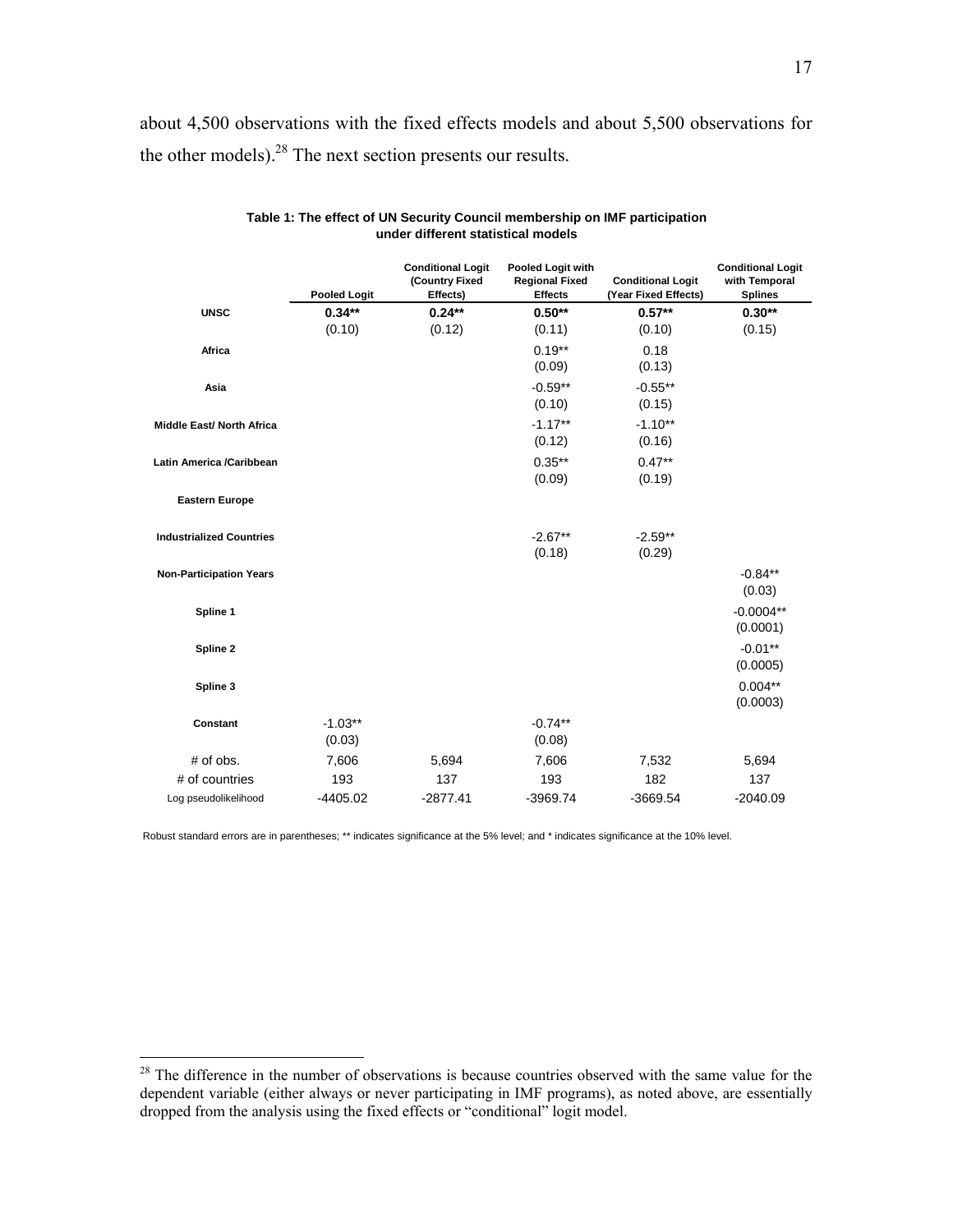|                                  | <b>Pooled Logit</b>  | <b>Conditional Logit</b><br>(Country Fixed<br>Effects) | Pooled Logit with<br><b>Regional Fixed</b><br><b>Effects</b> | <b>Conditional Logit</b><br>(Year Fixed Effects) | <b>Conditional Logit</b><br>with Temporal<br><b>Splines</b> |
|----------------------------------|----------------------|--------------------------------------------------------|--------------------------------------------------------------|--------------------------------------------------|-------------------------------------------------------------|
| <b>UNSC</b>                      | $0.45**$             | $0.57**$                                               | $0.41*$                                                      | $0.44**$                                         | $0.48**$                                                    |
|                                  | (0.21)               | (0.23)                                                 | (0.22)                                                       | (0.21)                                           | (0.24)                                                      |
| <b>Foreign Reserves</b>          | $-0.14***$           | $-0.01$                                                | $-0.11***$                                                   | $-0.12**$                                        | $-0.03$                                                     |
|                                  | (0.02)               | (0.07)                                                 | (0.02)                                                       | (0.03)                                           | (0.06)                                                      |
| <b>Debt Service</b>              | $0.02***$            | $0.02**$                                               | $0.02**$                                                     | $0.02***$                                        | $0.02**$                                                    |
|                                  | (0.004)              | (0.01)                                                 | (0.004)                                                      | (0.01)                                           | (0.01)                                                      |
| Investment                       | $-0.05**$<br>(0.01)  | $-0.06**$<br>(0.02)                                    | $-0.05**$<br>(0.01)                                          | $-0.05**$<br>(0.01)                              | $-0.04**$                                                   |
|                                  | $2.56**$             | $2.73**$                                               | $2.71**$                                                     |                                                  | (0.02)<br>1.03                                              |
| <b>Past Participation</b>        | (0.18)               | (0.33)                                                 | (0.19)                                                       | $2.54***$<br>(0.23)                              | (0.72)                                                      |
| <b>Lagged Election</b>           | 0.15                 | 0.14                                                   | 0.12                                                         | 0.07                                             | 0.20                                                        |
|                                  | (0.13)               | (0.14)                                                 | (0.13)                                                       | (0.13)                                           | (0.19)                                                      |
| Africa                           |                      |                                                        | $-1.40**$                                                    | $-1.29**$                                        |                                                             |
|                                  |                      |                                                        | (0.31)                                                       | (0.43)                                           |                                                             |
| Asia                             |                      |                                                        | $-1.90**$                                                    | $-1.76**$                                        |                                                             |
|                                  |                      |                                                        | (0.33)                                                       | (0.37)                                           |                                                             |
| <b>Middle East/ North Africa</b> |                      |                                                        | $-2.18**$                                                    | $-2.03**$                                        |                                                             |
|                                  |                      |                                                        | (0.35)                                                       | (0.38)                                           |                                                             |
| Latin America /Caribbean         |                      |                                                        | $-2.03**$                                                    | $-1.88**$                                        |                                                             |
|                                  |                      |                                                        | (0.31)                                                       | (0.38)                                           |                                                             |
| <b>Eastern Europe</b>            |                      |                                                        |                                                              |                                                  |                                                             |
| <b>Indust. Countries</b>         |                      |                                                        |                                                              |                                                  |                                                             |
| Non-Partic. Years                |                      |                                                        |                                                              |                                                  | $-0.69**$<br>(0.05)                                         |
| Spline 1                         |                      |                                                        |                                                              |                                                  | $-0.0003*$<br>(0.0002)                                      |
| Spline 2                         |                      |                                                        |                                                              |                                                  | $-0.01**$<br>(0.001)                                        |
| Spline 3                         |                      |                                                        |                                                              |                                                  | $0.004**$<br>(0.001)                                        |
| Constant                         | $-1.41***$<br>(0.20) |                                                        | $-0.09$<br>(0.36)                                            |                                                  |                                                             |
| # of obs.                        | 1,839                | 1,570                                                  | 1,839                                                        | 1,839                                            | 1,570                                                       |
| # of countries                   | 118                  | 82                                                     | 118                                                          | 118                                              | 82                                                          |
| Log pseudolikelihood             | $-1033.73$           | $-670.29$                                              | $-992.41$                                                    | $-917.13$                                        | $-564.20$                                                   |

### **Table 2: Controlling for Robust Predictors of IMF Participation**

Robust standard errors are in parentheses; \*\* indicates significance at the 5% level; and \* indicates significance at the 10% level.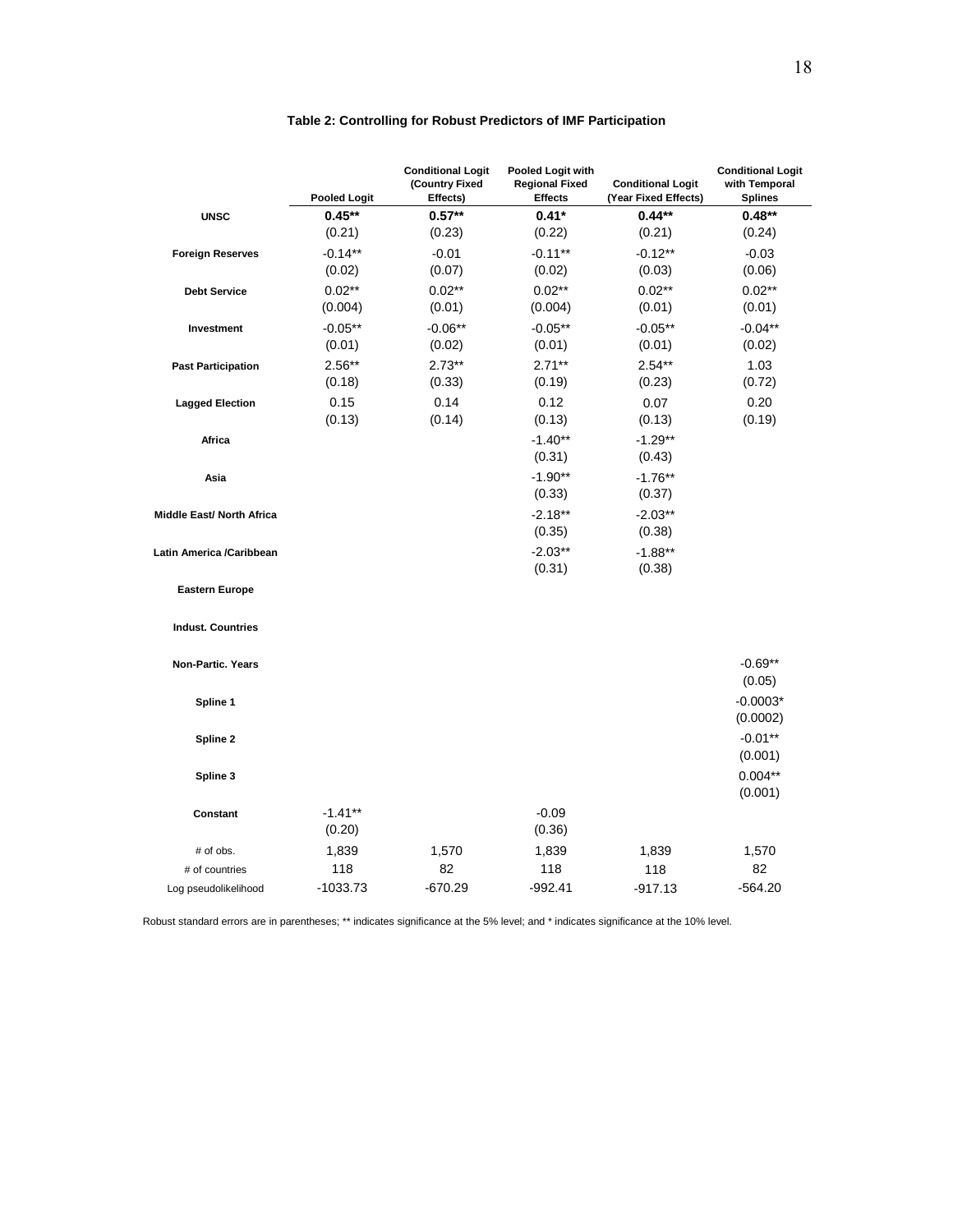### **Table 3: Controlling for Additional Predictors of IMF Participation**

|                                | <b>Pooled Logit</b>     | <b>Conditional Logit</b><br>(Country Fixed<br>Effects) | Pooled Logit with<br><b>Regional Fixed</b><br><b>Effects</b> | <b>Conditional Logit</b><br>(Year Fixed Effects) | <b>Conditional Logit</b><br>with Temporal<br><b>Splines</b> |
|--------------------------------|-------------------------|--------------------------------------------------------|--------------------------------------------------------------|--------------------------------------------------|-------------------------------------------------------------|
| <b>UNSC</b>                    | $0.59**$                | $0.83**$                                               | $0.56**$                                                     | $0.51**$                                         | $0.64**$                                                    |
|                                | (0.24)                  | (0.29)                                                 | (0.26)                                                       | (0.22)                                           | (0.29)                                                      |
| <b>Foreign Reserves</b>        | $-0.15**$<br>(0.03)     | $-0.005$<br>(0.07)                                     | $-0.13**$<br>(0.03)                                          | $-0.13**$<br>(0.03)                              | $-0.04$<br>(0.08)                                           |
| <b>Debt Service</b>            | $0.02**$<br>(0.01)      | 0.02<br>(0.01)                                         | $0.03**$<br>(0.01)                                           | $0.03**$<br>(0.01)                               | $0.02**$<br>(0.01)                                          |
| Investment                     | $-0.06**$<br>(0.01)     | $-0.08*$<br>(0.05)                                     | $-0.05**$<br>(0.01)                                          | $-0.04**$<br>(0.01)                              | $-0.05$<br>(0.04)                                           |
| <b>Past Participation</b>      | $2.47**$<br>(0.26)      | $2.42**$<br>(0.45)                                     | $2.45***$<br>(0.27)                                          | $2.27**$<br>(0.34)                               | $2.00*$<br>(1.13)                                           |
| <b>Lagged Election</b>         | $-0.02$<br>(0.16)       | $-0.06$<br>(0.18)                                      | $-0.07$<br>(0.16)                                            | $-0.11$<br>(0.17)                                | $-0.11$<br>(0.21)                                           |
| <b>Budget Surplus</b>          | 0.01<br>(0.02)          | $0.06**$<br>(0.03)                                     | 0.01<br>(0.02)                                               | $-0.003$<br>(0.02)                               | $0.06**$<br>(0.03)                                          |
| Inflation                      | $-0.0002**$<br>(0.0001) | $-0.0003$<br>(0.0002)                                  | $-0.0002*$<br>(0.0001)                                       | $-0.0003**$<br>(0.0001)                          | $-0.0001$<br>(0.0002)                                       |
| <b>Current Account</b>         | $-0.01$<br>(0.01)       | $-0.001$<br>(0.02)                                     | 0.01<br>(0.01)                                               | 0.01<br>(0.01)                                   | $-0.002$<br>(0.02)                                          |
| <b>Changes in net Reserves</b> | $-3.89*$<br>(2.07)      | 0.19<br>(3.17)                                         | $-2.89$<br>(2.09)                                            | $-2.09$<br>(2.07)                                | 0.05<br>(3.22)                                              |
| GDP/capita (1995 PPP)          | $-0.00003$<br>(0.00003) | $-0.001**$<br>(0.0002)                                 | $-0.0001*$<br>(0.00004)                                      | $-0.0001**$<br>(0.00004)                         | $-0.001**$<br>(0.0002)                                      |
| Growth                         | $-0.001$<br>(0.005)     | $-0.003$<br>(0.02)                                     | $-0.003$<br>(0.004)                                          | $-0.002$<br>(0.004)                              | $-0.004$<br>(0.02)                                          |
| Regime                         | 0.04<br>(0.19)          | 0.32<br>(0.39)                                         | 0.18<br>(0.20)                                               | 0.18<br>(0.18)                                   | 0.26<br>(0.41)                                              |
| log(checks)                    | 0.08<br>(0.14)          | 0.13<br>(0.25)                                         | 0.16<br>(0.14)                                               | 0.07<br>(0.10)                                   | 0.06<br>(0.24)                                              |
| Africa                         |                         |                                                        | 0.39<br>(0.25)                                               | $0.41**$<br>(0.19)                               |                                                             |
| Asia                           |                         |                                                        | $-0.05$<br>(0.27)                                            | $-0.06$<br>(0.23)                                |                                                             |
| MidEast/N.Africa               |                         |                                                        |                                                              |                                                  |                                                             |
| Latin America /Caribbean       |                         |                                                        | 0.32<br>(0.25)                                               | $0.43***$<br>(0.15)                              |                                                             |
| <b>Eastern Europe</b>          |                         |                                                        | $2.48**$<br>(0.43)                                           | $2.44**$<br>(0.46)                               |                                                             |
| <b>Indust. Countries</b>       |                         |                                                        |                                                              |                                                  |                                                             |
| <b>Non-Partic, Years</b>       |                         |                                                        |                                                              |                                                  | $-0.67**$<br>(0.06)                                         |
| Spline 1<br>Spline 2           |                         |                                                        |                                                              |                                                  | $-0.001**$<br>(0.0002)<br>$-0.01***$                        |
| Spline 3                       |                         |                                                        |                                                              |                                                  | (0.002)<br>$0.005**$                                        |
| Constant                       | $-1.25**$               |                                                        | $-1.72**$                                                    |                                                  | (0.001)                                                     |
| # of obs.                      | (0.38)<br>1,210         | 996                                                    | (0.46)<br>1,210                                              | 1,210                                            | 996                                                         |
| # of countries                 | 92                      | 61                                                     | 92                                                           | 92                                               | 61                                                          |
| Log pseudolikelihood           | $-693.00$               | $-397.67$                                              | $-668.10$                                                    | $-604.52$                                        | $-345.25$                                                   |

Robust standard errors are in parentheses; \*\* indicates significance at the 5% level; and \* indicates significance at the 10% level.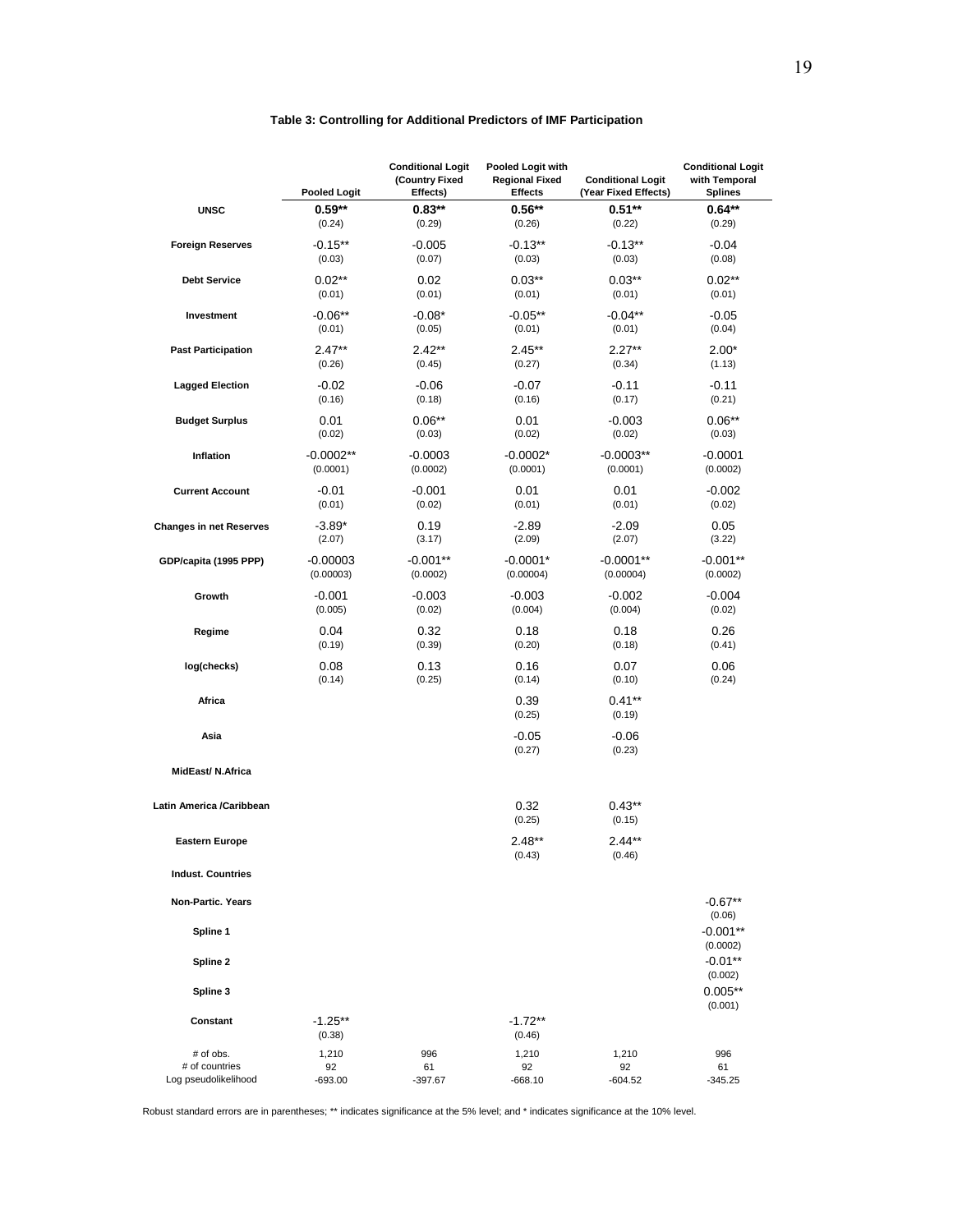|                           | <b>Pooled Logit</b>      | <b>Conditional Logit</b><br>(Country Fixed<br>Effects) | Pooled Logit with<br><b>Regional Fixed</b><br><b>Effects</b> | <b>Conditional Logit</b><br>(Year Fixed Effects) | <b>Conditional Logit</b><br>with Temporal<br><b>Splines</b> |
|---------------------------|--------------------------|--------------------------------------------------------|--------------------------------------------------------------|--------------------------------------------------|-------------------------------------------------------------|
| <b>UNSC</b>               | $0.31***$<br>(0.14)      | $0.37**$<br>(0.13)                                     | $0.33**$<br>(0.14)                                           | $0.36**$<br>(0.14)                               | $0.28*$<br>(0.15)                                           |
| <b>Past Participation</b> | $3.15***$<br>(0.10)      | $3.34***$<br>(0.16)                                    | $3.17***$<br>(0.11)                                          | $3.16***$<br>(0.13)                              | $2.21**$<br>(0.18)                                          |
| GDP/capita (1995 PPP)     | $-0.0002**$<br>(0.00001) | $-0.0004**$<br>(0.00006)                               | $-0.0002**$<br>(0.00002)                                     | $-0.0002**$<br>(0.00002)                         | $-0.0003**$<br>(0.00004)                                    |
| Regime                    | $-0.24**$<br>(0.08)      | $-0.22$<br>(0.17)                                      | $-0.17*$<br>(0.09)                                           | $-0.05$<br>(0.09)                                | $-0.29**$<br>(0.14)                                         |
| Africa                    |                          |                                                        | $0.64***$<br>(0.14)                                          | $0.65***$<br>(0.12)                              |                                                             |
| Asia                      |                          |                                                        | 0.26<br>(0.16)                                               | $0.31*$<br>(0.16)                                |                                                             |
| MidEast/ N.Africa         |                          |                                                        | $0.81**$<br>(0.14)                                           | $0.86**$<br>(0.12)                               |                                                             |
| Latin America /Caribbean  |                          |                                                        |                                                              |                                                  |                                                             |
| <b>Eastern Europe</b>     |                          |                                                        | $2.03**$<br>(0.19)                                           | $2.02**$<br>(0.20)                               |                                                             |
| <b>Indust. Countries</b>  |                          |                                                        | $-0.06$<br>(0.25)                                            | $-0.07$<br>(0.19)                                |                                                             |
| Non-Partic. Years         |                          |                                                        |                                                              |                                                  | $-0.69**$<br>(0.03)                                         |
| Spline 1                  |                          |                                                        |                                                              |                                                  | $-0.001**$<br>(0.0001)                                      |
| Spline 2                  |                          |                                                        |                                                              |                                                  | $-0.01**$<br>(0.001)                                        |
| Spline 3                  |                          |                                                        |                                                              |                                                  | $0.005**$<br>(0.0005)                                       |
| Constant                  | $-1.98**$<br>(0.13)      |                                                        | $-2.68**$<br>(0.20)                                          |                                                  |                                                             |
| # of obs.                 | 5,625                    | 4,448                                                  | 5,625                                                        | 5,575                                            | 4,448                                                       |
| # of countries            | 176                      | 127                                                    | 176                                                          | 168                                              | 127                                                         |
| Log pseudolikelihood      | $-2341.76$               | $-1749.17$                                             | $-2255.14$                                                   | $-2096.38$                                       | $-1498.32$                                                  |

#### **Table 4: Tests using the "stripped specification" large sample**

Robust standard errors are in parentheses; \*\* indicates significance at the 5% level; and \* indicates significance at the 10% level.

### **5. Results**

Table 1 presents the results of the bivariate analysis under various statistical models. The effect of UN Security Council membership on IMF participation is positive, highly significant, and substantial. In the most basic pooled logit model, and in line with Figure 1, the estimated probability of IMF participation increases by over 25 percent for countries entering the Security Council.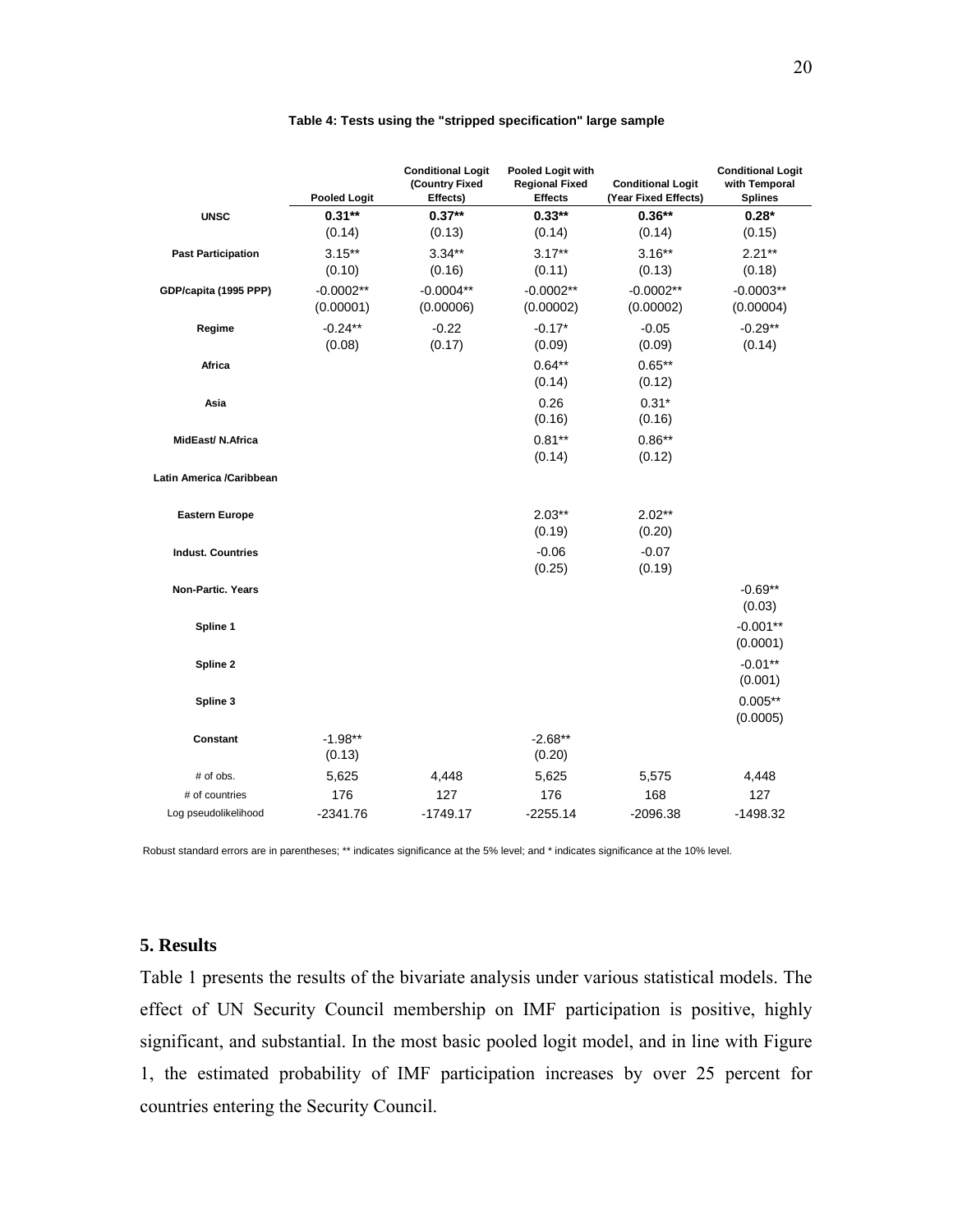The statistically significant relationship between UN Security Council membership and IMF participation holds when we introduce country fixed effects, employing Chamberlain's (1980) conditional logit. Note that the number of observations drops from 7,606 to 5,694 because countries where there is no variation in the dependent variable have no impact on the likelihood function.

 Next we introduce fixed effects for the following regions or groups: Africa, Asia, Middle East/North Africa, Latin America/Caribbean, Eastern Europe, Industrialized Countries. As with any complete set of dummy variables, one must be left out of the analysis. In table 1, we omit Eastern Europe. So the significantly positive coefficients for Africa and Latin America/Caribbean indicate that these regions are more likely to participate in IMF programs than Eastern Europe; the significantly negative coefficients for Asia, Middle East/North Africa, and Industrialized Countries indicate that these regions are less likely to participate in IMF programs than Eastern Europe. The main point of this model, however, is that the significantly positive relationship between UN Security Council membership and IMF participation persists.

 The final model in table 1 introduces Beck, Katz, and Tucker's (1998) correction for duration dependence in the data. Duration dependence is significant, with countries significantly more likely to participate again if they have participated in the recent past. Even accounting for this time trend in the data, the positive effect of UN Security Council membership is significant.

 In table 2, we introduce a "robust variable" specification into the various statistical models. The robust predictors – foreign reserves, debt service, investment, past participation, and lagged election – are suggested by the Extreme Bounds Analysis of Sturm, Berger and de Haan (2005).

 Foreign Reserves, measured as average annual reserves in terms of monthly imports, come from *World Development Indicators* (2004). The variable has the expected negative effect – stronger reserves lead to less need for IMF loans – however, the effect is not statistically significant in the two models where we include country fixed effects. We suspect that the country effects may be picking up the effects of exchange rate regime, following Trudel (2005). Note that countries with a floating exchange rate do not require IMF loans to shore up their currency.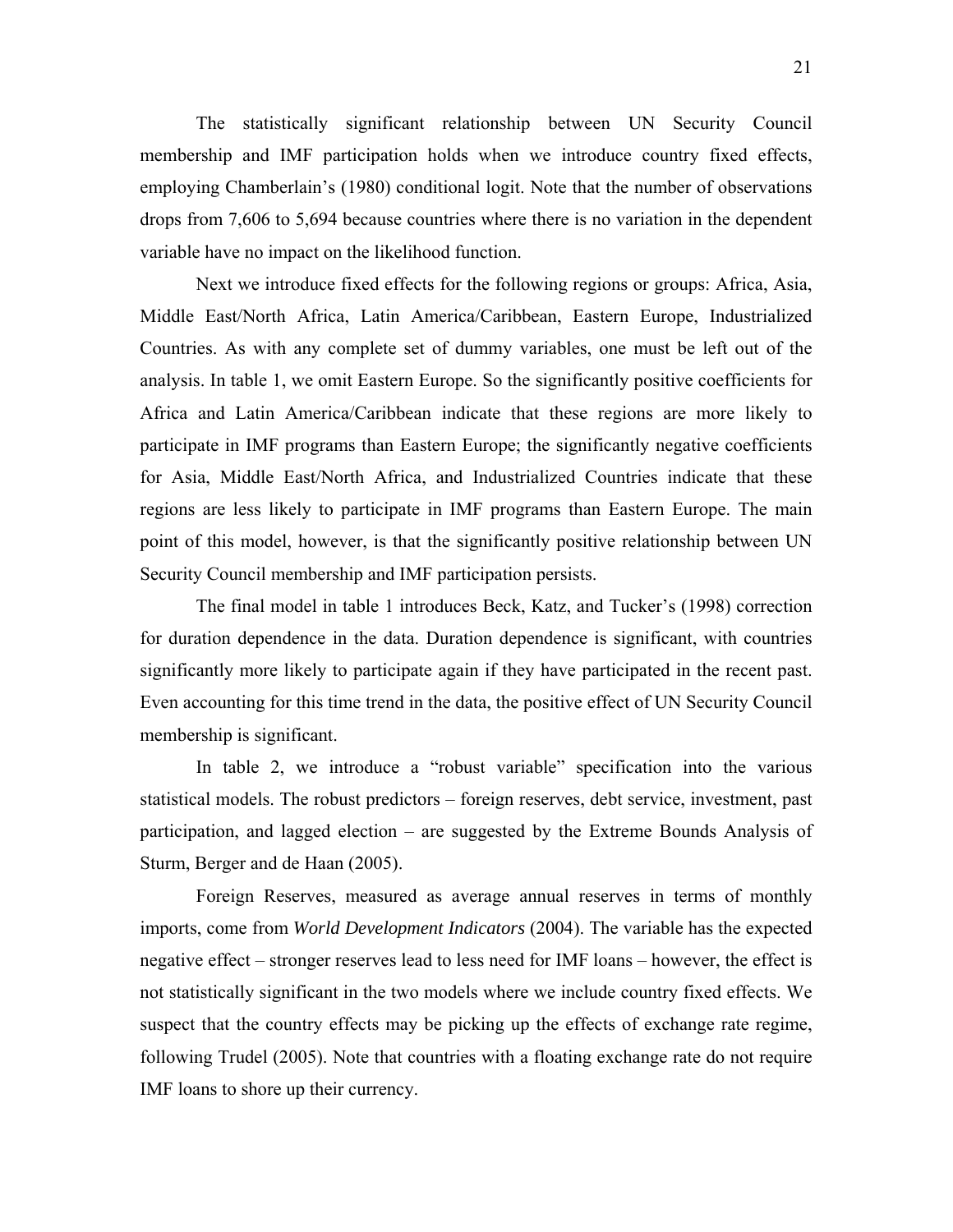Debt service, measured as public and publicly guaranteed debt service as a percentage of gross national income, comes from *World Development Indicators* (2004). The variable has a strongly positive significant effect in all of our models. More debt leads to more need for the IMF. The effect is not surprising. Many creditors, such as the Paris Club, for example, require an IMF arrangement to be in good standing for debt negotiations to take place.<sup>29</sup>

 Investment, measured as private and public gross national investment as a share of gross domestic product (GDP), comes from Penn World Tables  $6.1<sup>30</sup>$  This variable also has a remarkably robust negative significant effect on IMF participation. Lower investment leads to IMF participation.

 Past participation, measured as a dummy variable coded 1 for countries that have previously participated in IMF programs and 0 otherwise, has a positive significant effect in most models. Note that the effect goes away in the more sophisticated model capturing duration dependence. $31$ 

 Finally, we include lagged elections, which is a dummy variable coded 1 if elections were held the previous year and 0 otherwise.<sup>32</sup> It has been argued that IMF involvement is more likely after national elections, as new governments can blame their predecessor for the economic crisis (Przeworski and Vreeland 2000, also see Smith and Vreeland 2006) or Fund conditionality is used to fight the effects of expansionary policies in the run up to the election (Dreher and Vaubel 2004a). The election dummy has the expected positive effect – however, it is not significant at conventional levels of significance.

 Turning to our principal independent variable of interest, UNSC membership has a positive effect on IMF participation in all of our models. The finding is significant at

<sup>&</sup>lt;sup>29</sup> Marchesi (2003) tests whether countries having arrangements with the IMF are more likely to obtain a rescheduling of their external debt than others. She concludes that the adoption of an IMF program works as signal of a country's "good intent" which is rewarded with debt relief. Her results confirm the existence of a significant effect of the adoption of an IMF program on the subsequent concession of a debt rescheduling by private creditors.

<sup>&</sup>lt;sup>30</sup> These data come from Przeworski et al. (2000), extended by Jose Antonio Cheibub, Jennifer Gandhi, Adam Przeworski, and Sebastian Saiegh.

<sup>&</sup>lt;sup>31</sup> This is not simply due to multicolinearity. The correlation of Past Participation and Non-Participation Years is -0.44, and the correlations of Past Participation and the three Splines are 0.27, 0.33, and 0.30, respectively.

 $32$  The data is derived from the Database of Political Institutions (Beck et al. 1999).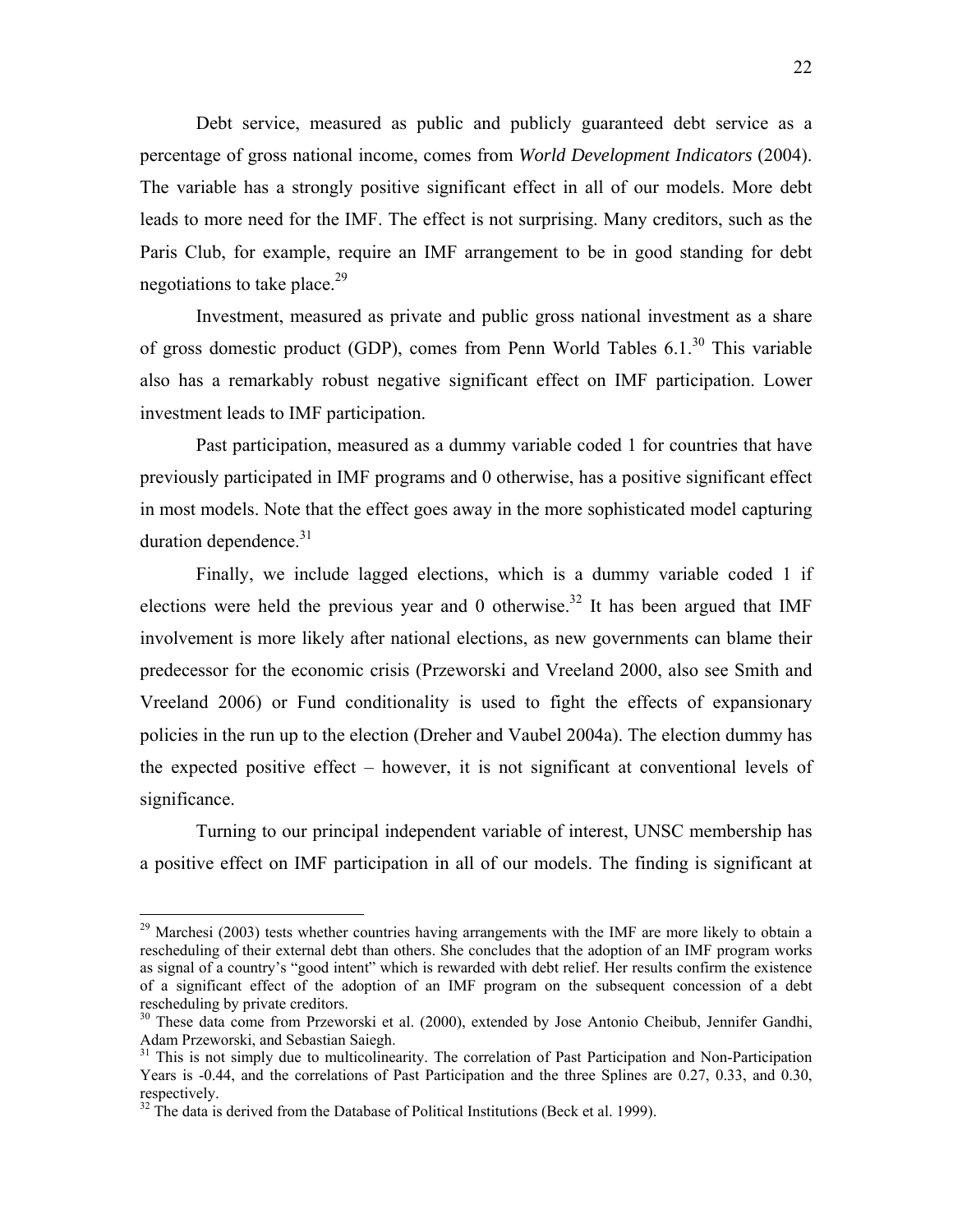the 5 percent level in all models except the one including regional fixed effects. Even here, the effect is significant at the 10 percent level. Note that with the loss of observations due to missing data in our control variables, the sample size is reduced to just 1,839 observations. Both the dummy variables for Eastern Europe and Industrialized Countries are dropped because of insufficient IMF participation in these regions. After we account for their economic problems (by controlling for Foreign Reserves, Debt Service, and Investment), Africa, Asia, Middle East/North Africa, and Latin America/Caribbean are all less likely to participate in IMF programs than Eastern Europe. When we introduce fixed effects for years, the results persist. However, in this model, the significance of the positive effect of UNSC membership increases to the 5 percent level.

 Even after introducing control variables, the impact of UNSC membership remains substantial. In the pooled logit, for example, the baseline probability of IMF participation holding all variables to their mean is 0.47 if a country does not serve on the UNSC. For temporary members of the UNSC, however, the probability of IMF participation is  $0.58$  – an increase of more than 20 percent over the baseline probability.<sup>33</sup>

 In table 3, we introduce several additional control variables, which have been cited in the literature as being important for participation in IMF programs: Budget Surplus, Inflation, Current Account Balance, Change in Reserves, GDP per capita (1995 PPP), Dictatorial Regime, and the number of veto players in the political system, measured as the natural logarithm of the sum of the chief executive, each house of the legislature, and the coalition parties forming the government  $(log(checks))$ .<sup>34</sup> Consistent with Sturm, Berger and de Haan (2005), these variables do not have robust effects across our various statistical models.

 For example, Budget Surplus, measured as the overall budget balance as a percentage of GDP, changes signs and significance.35 Inflation, from *World Development* 

 $33$  We also tested whether the relationship between UNSC membership and IMF programs displays a structural break with the end of the Cold War. We do not find evidence in favor of this hypothesis.

<sup>&</sup>lt;sup>34</sup> The "checks" variable comes from the Database of Political Institutions (Beck et al. 1999). For more on the definition and on the relationship to IMF participation, see Vreeland (2003, 2005).

<sup>35</sup> Data come from *World Development Indicators* 2004. Przeworski and Vreeland (2002) also find that Budget Surplus is not significant in a univariate probit model, but in a bivariate probit model, where supply and demand of IMF programs are modeled as separate functions, Budget Surplus has a negative significant effect.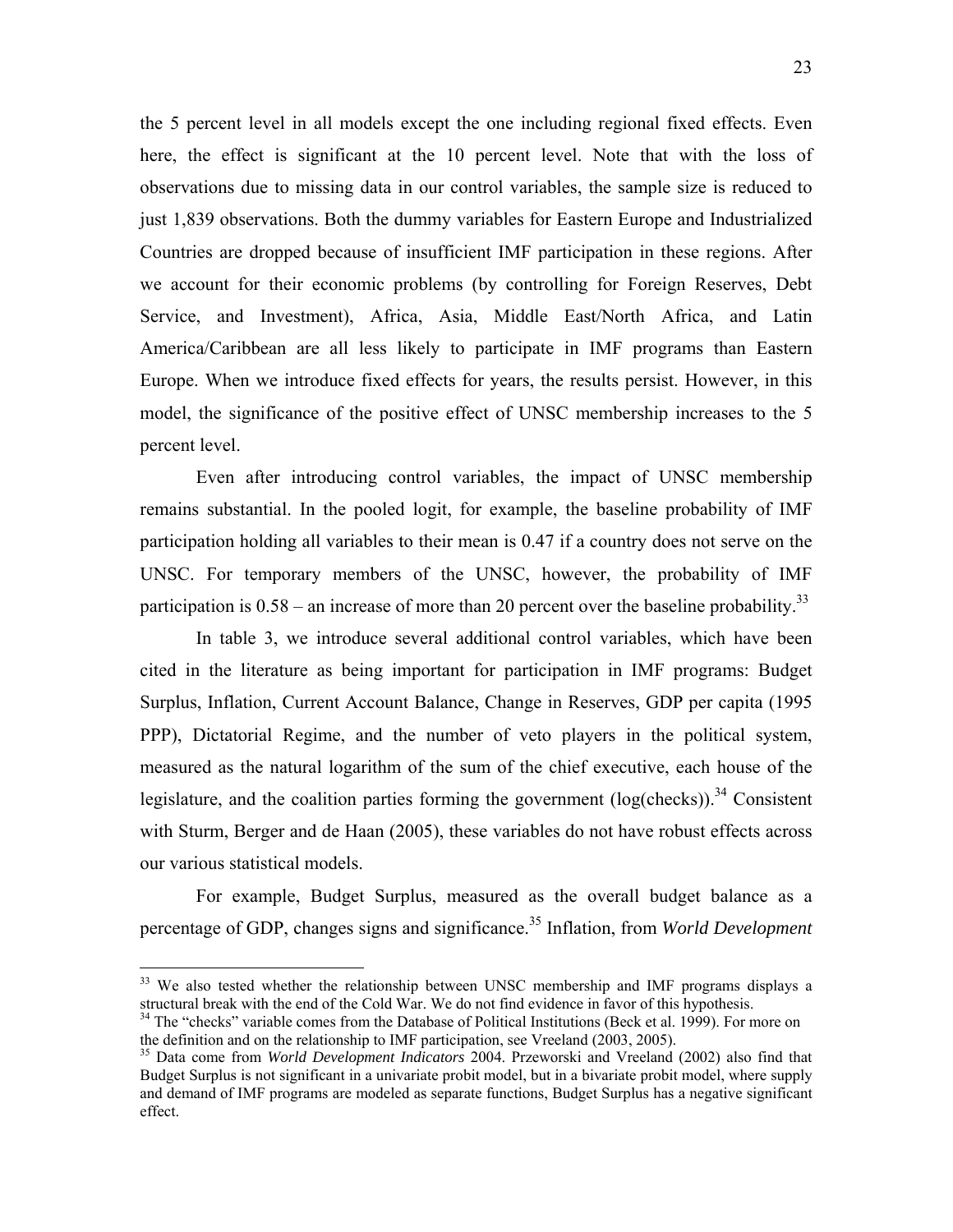*Indicators* 2004 where it is defined as the percentage change in consumer prices, has the expected negative effect throughout, but is not always significant. Current Account Balance (*World Development Indicators* 2004), measured as a percentage of GDP, is never significant at conventional levels, despite the fact that this should predict IMF participation, at least according to the IMF *Articles of Agreement*. The Change in net Reserves as a proportion of GDP (*World Development Indicators* 2004) also changes signs and significance depending on the model. GDP per capita, measured in 1995 PPP dollars, has a fairly robust negative effect – poorer countries are more likely to turn to the IMF.36 Dictatorial Regime, a dummy variable coded 1 for dictatorships and 0 for democracy (from Przeworski et al. 2000, updated by Cheibub and Gandhi 2004), has a positive but insignificant effect. The number of veto players in the political system (log(checks)) has the expected positive effect, though it is not significant.

 What is remarkable for the purposes of this study is that UNSC membership has a strong positive significant impact on IMF participation, regardless of the covariates and statistical model employed. With pooled logit, for example, holding all variables to their means, the estimated probability of IMF participation increases from 0.50 to 0.64 when a country serves as a temporary member of the UNSC.

 Note that the baseline estimated probabilities in tables 2 and 3 are almost double the estimated baseline probability from table 1 (0.47 and 0.50 versus 0.26). This is because governments participate at much higher rates in the smaller samples considered in tables 2 and 3 than in the full sample of observations. One reason for this is that data are more likely to be reported by countries participating in IMF programs than countries that are not under surveillance (Rosendorff and Vreeland 2006).

 Indeed, some model specifications of table 3 analyze less than 1,000 observations, down from the original 7,606. This is a potential problem that we address in table 4, where we introduce the "stripped specification" large sample. The largest sample, presented in table 1, shows that the bivariate correlation between UNSC membership and IMF participation holds for the entire set of data. Tables 2 and 3 show that the correlation holds when control variables are introduced, even though the sample size is dramatically

<sup>&</sup>lt;sup>36</sup> The data come from Penn World Tables 6.1. Our version comes from Przeworski et al. (2000), extended by Jose Antonio Cheibub, Jennifer Gandhi, Adam Przeworski, and Sebastian Saiegh.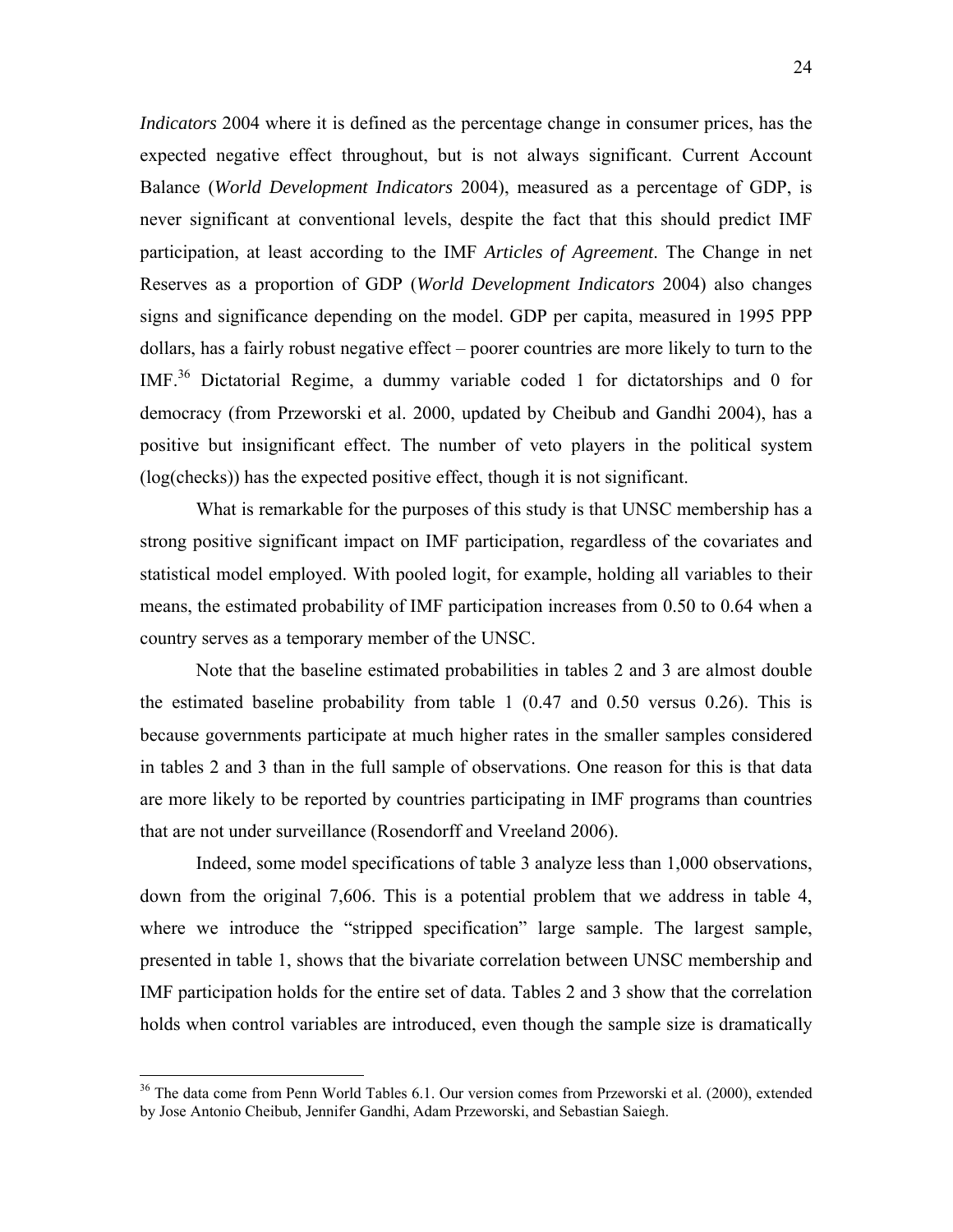reduced. In table 4, we present a specification that is in between: we introduce some control variables, but only those for which there are ample data. We therefore exclude all control variables that, if included, would reduce the number of observations below 4,000. This allows us to test the generality of our finding while still controlling for some variables that may affect IMF participation. The number of observations we analyze with this stripped specification ranges from 4,448 to 5,625.

 We include Past Participation, GDP per capita, and Regime. Interestingly, GDP per capita and Past Participation affect IMF program participation in all specifications, with coefficients being significant at the five percent level. Countries with past participation are more likely to return to the IMF, even controlling for duration dependence with temporal splines; poor countries are more likely to turn to the IMF. In some specifications we also find that democracies are more likely to participate in IMF programs.

 Regardless, and most important for our analysis, we find that the positive significant effect of UNSC membership persists. Only in the large sample with temporal splines does the significance of UNSC membership drop just below the 5 percent level of significance, although the impact is significant at the 10 percent level. Given our strongly significant results with this duration dependence model from table 1 – with the largest sample and no controls – and table  $3$  – with the smallest sample and a full set of control variables – we suspect that the drop in significance here has more to do with this specific sample than with omitted variable bias. Overall, the impact of UNSC membership remains substantial with the "stripped specification" models. The predicted baseline probability in the pooled logit model is 0.17 for non-UNSC members, and 0.22 for UNSC members – an increase of over 25 percent.

 To summarize this section, using a battery of different statistical models, different control variables, and different samples, we find a robust impact of UNSC membership increasing the likelihood of participation in IMF programs. We take this as evidence of our argument that the G7 use the IMF to pursue international political goals.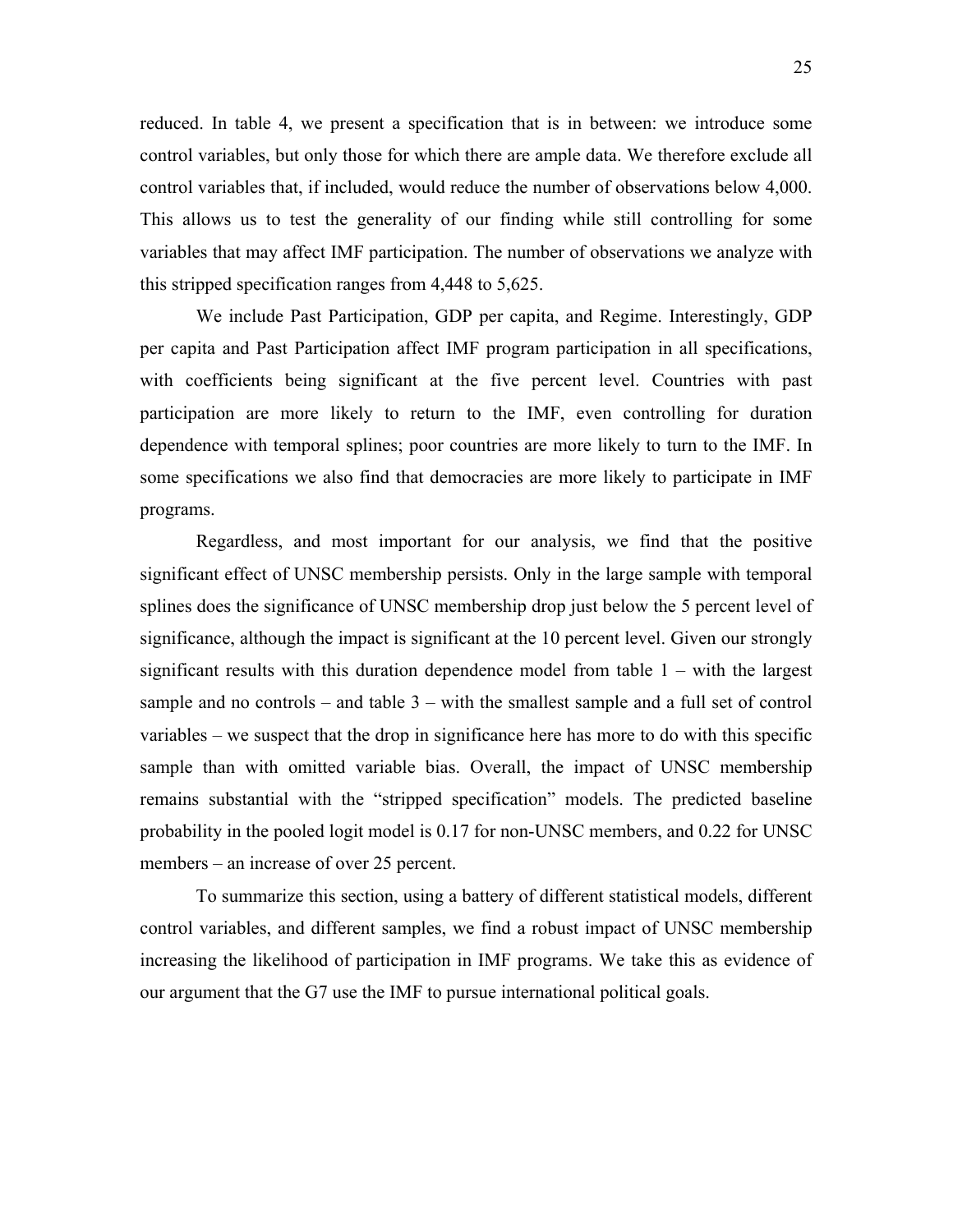### **6. Extensions and tests for robustness**

 $\overline{a}$ 

In this section, we present several extensions to our basic analysis. First, we investigate the timing of UNSC membership influence on IMF programs in greater detail. Recall Figure 2, where we display rates of participation in IMF programs before, during and after membership. IMF participation appears to increase with the onset of UNSC membership and decrease afterwards. Does this trend hold up to more rigorous tests? Following Kuziemko and Werker (2005), we employ a series of dummy variables to examine this trend over time.<sup>37</sup>

As our second extension, we investigate whether the increased participation in IMF programs while on the UN Security Council can be attributed to the increased attention a country might receive at the world political stage while on the UNSC. We therefore replicate the analysis distinguishing between countries either belonging to the Eastern or Western block or, alternatively, have been un-aligned during the Cold War. If the impact of being on the Security Council on IMF programs is driven by countries exerting their influence in a way correlated with both gaining a UNSC seat and getting approval by the IMF, we would expect to observe the same impact of membership on IMF program participation among both groups. If, to the contrary, vote buying with IMF programs drives the result, we would expect to find the impact in the sample of nonaligned countries only, as countries of the Eastern or Western block are unlikely to ask for or accept bribes for voting against "their" block.<sup>38</sup>

As our third extension, we examine the robustness of the relationship between UNSC membership and IMF program participation with Extreme Bounds Analysis. Hundreds of specifications with different combinations of control variables are analyzed. The EBA approach is described in detail in Appendix A. Following Sala-i-Martin (1997),

 $37$  We also tested whether there is an interaction between our democratic regime variable and UNSC membership. As has been argued by Kuziemko and Werker (2005), dictatorships might be easier and more likely to be bribed. The same might hold for closer allies of the US (Kuziemko and Werker 2005). We follow the previous literature and measure political proximity to the US by a country's voting pattern in the UN General Assembly. However, we do not find any significant impact.

<sup>&</sup>lt;sup>38</sup> Following Kuziemko and Werker (2005) we also tested whether the effect of UNSC membership on IMF programs increases during years in which key diplomatic events take place. Arguably, when members' votes are especially valuable, the price should increase. We employ Kuziemko and Werker's operationalization of "importance." They considered how much press the deliberations of the UNSC received in a year. Contrary to Kuziemko and Werker, however, we do not find a significant difference between "important" and "less important" years.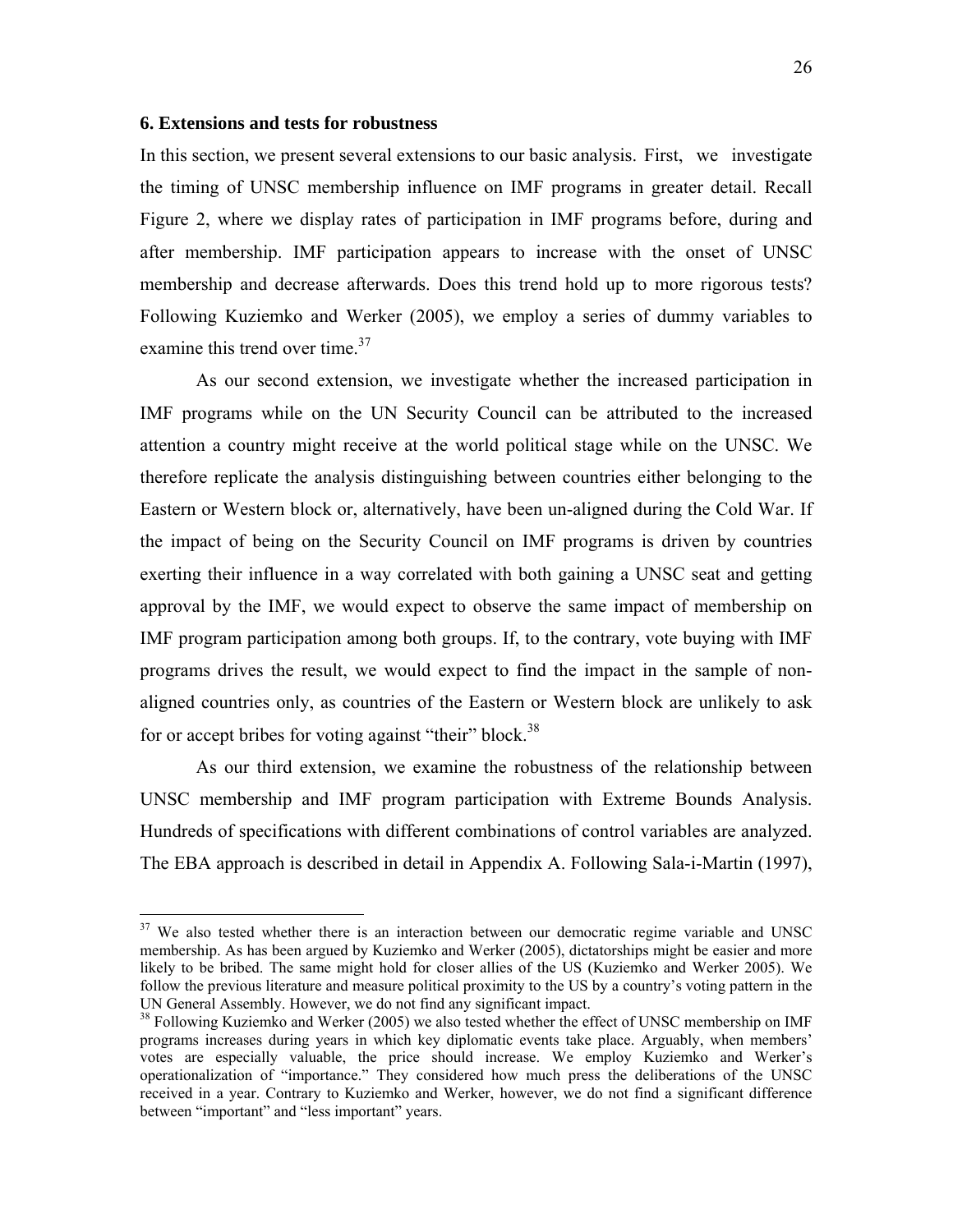we consider the impact of UNSC membership on IMF programs to be robust if the fraction of the cumulative distribution function lying on one side of zero exceeds 0.90. The variables our EBA includes in all specifications are: Past Participation, GDP/capita (1995 PPP) and Regime. Each regression also includes up to three combinations of: Foreign Reserves, Debt Service, Investment, Lagged Election, Budget Surplus, Inflation, Current Account, Changes in net Reserves, Growth, and log(checks).

Fourth, we analyze the effect of UNSC membership on the *number of conditions* attached to IMF programs. The number of conditions has been the focus of heated debate. As one example, in 1999 United States Congress threatened to refuse ratification of the quota increase if the Fund did not reduce the stringency and number of its policy conditions (Dreher and Vaubel 2004b). The number of conditions has been used as a proxy for the stringency of conditionality in previous studies.<sup>39</sup> According to the results of Dreher and Jensen (2007), for example, countries voting in line with the US in the UN General Assembly receive IMF programs with fewer conditions. Analogously, we expect that temporary members of the Security Council also receive programs with fewer conditions.

Our data on the number of IMF conditions are from Dreher (2004), extended in Dreher and Jensen (2007). They refer to 206 IMF letters of intent with 38 countries between 1997 and 2003.<sup>40</sup> Note that we have far fewer observations of the number of conditions than we do of IMF participation. This is because for most of its history, the IMF has been a highly secretive, non-transparent institution. In the past, the details of IMF arrangements were not released to the public for years, and even when released they were kept at the IMF archives, not easily available to the public. Since the late 1990s, the institution has opened up and recent IMF arrangements are posted on the Fund web page (www.imf.org). With so few observations, analysis is tentative. Nevertheless, we put the

 $39$  See IMF (2001), Gould (2003), Dreher (2004), Bulíř and Moon (2004), Dreher and Vaubel (2004b), Ivanova, Mayer, and Mourmouras (2005), and Dreher and Jensen (2007).

 $^{40}$  The following countries and number of letters are included in the sample: Albania (5 letters of intent), Argentina (3), Armenia (5), Azerbaijan (3), Belarus (1), Benin (5), Bolivia (4), Brazil (6), Bulgaria (3), Burkina Faso (8), Cambodia (3), Cameroon (3), Cape Verde (2), Central African Republic (3), Colombia (5), Croatia (5), Estonia (3), Georgia (3), Ghana (4), Guinea (5), Indonesia (11), Jordan (4), Kazakhstan (1), Korea (7), Latvia (4), Mali (5), Moldova (2), Nicaragua (5), Pakistan (1), Panama (8), Peru (6), Russia (2), Rwanda (6), Sao Tome and Principe (5), Uganda (5), Uruguay (6), and Zimbabwe (1). We tried replicating the analysis using the IMF's Monitoring Fund Arrangements (MONA) database. However, only two of the program countries with data available served on the UNSC while being under a program.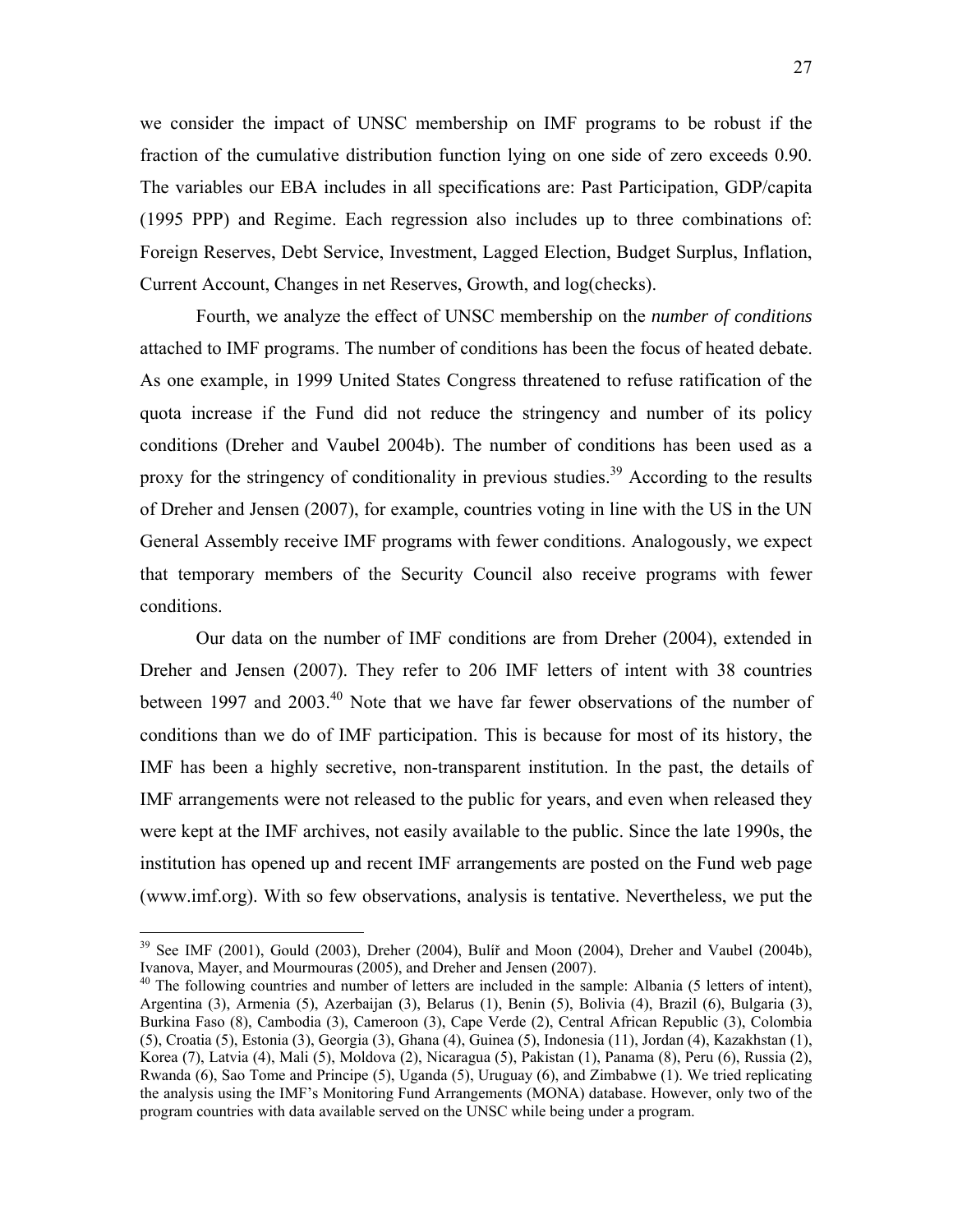data to rigorous testing. Since the data on conditions are strongly skewed to the right, estimation with Poisson regressions might be appropriate. However, the data display significant over-dispersion, so we estimate Negative Binomial Regressions instead.

Finally, as a fifth extension, we investigate whether UNSC membership also influences the *size* of IMF loans. It has been shown that countries voting with the US in the UN General Assembly receive larger IMF loans (Oatley and Yackee 2004). When the IMF's major shareholders use the Fund to bribe or reward temporary UNSC members, we expect them to receive larger loans, all else equal.

Table 5 presents results regarding the timing of UNSC membership influence on IMF programs. We include a series of dummy variables for the year before UNSC membership, the first year of membership, the second, and the year after membership ends. The statistical model we employ throughout the table is the one we consider to be the most rigorous and most appropriate – conditional logit with temporal splines. We employ the same sets of control variables used in tables 2 through 4 above. As indicated by the statistically significant coefficients for the UNSC Year 1 dummy variable, the impact of UNSC membership is strongest during the first year of the two-year term. We employ the UNSC Year 1 dummy variable in tandem with the other year dummies (following Figure 2 above), and we also find the result holds when we test the UNSC Year 1 dummy by itself. The results make sense when IMF programs are employed to bribe temporary Security Council members. Almost all IMF arrangements last a minimum of 18 months, so participation should be strongest during the first year.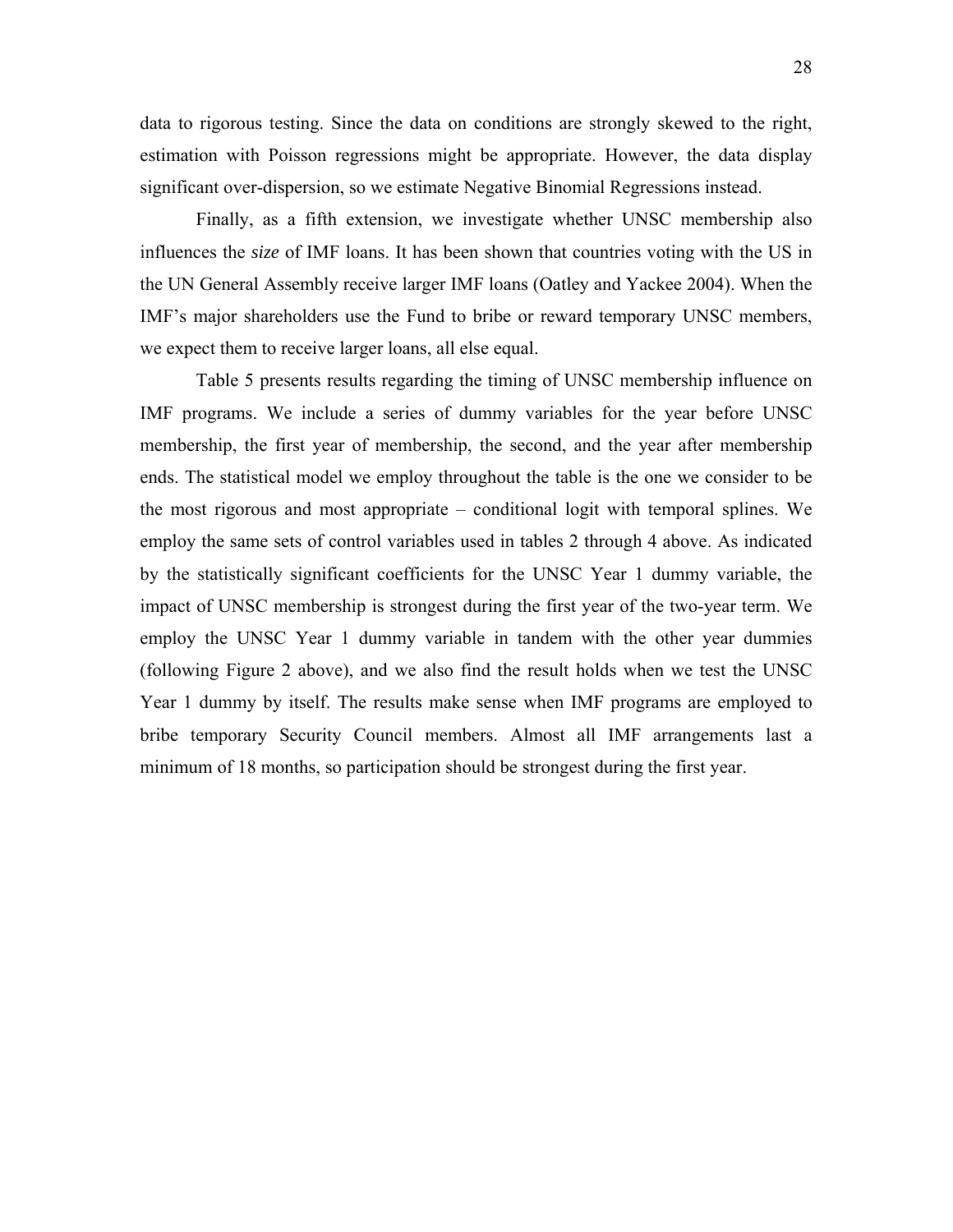### **Table 5: Trends over time**

|                                        | Conditional Logit (Country Fixed Effects) |                         |                         |                         |                         |                         |                                     |                         |
|----------------------------------------|-------------------------------------------|-------------------------|-------------------------|-------------------------|-------------------------|-------------------------|-------------------------------------|-------------------------|
|                                        |                                           | <b>Barebones</b>        | <b>Robust variables</b> |                         | <b>Other controls</b>   |                         | Large sample                        |                         |
| UNSC 1 year before                     | 0.20<br>(0.18)                            |                         | $0.07**$<br>(0.30)      |                         | 0.09<br>(0.33)          |                         | 0.26<br>(0.21)                      |                         |
| UNSC year 1                            | $0.39**$<br>(0.17)                        | $0.37**$<br>(0.16)      | $0.65*$<br>(0.32)       | $0.67**$<br>(0.30)      | $1.23**$<br>(0.42)      | $1.28**$<br>(0.38)      | $0.38**$<br>(0.17)                  | $0.35***$<br>(0.17)     |
| <b>UNSC</b> year 2                     | 0.22<br>(0.21)                            |                         | 0.23<br>(0.34)          |                         | 0.00<br>(0.36)          |                         | 0.20<br>(0.23)                      |                         |
| UNSC 1 year after                      | $-0.11$<br>(0.17)                         |                         | $-0.52*$<br>(0.34)      |                         | $-0.64*$<br>(0.44)      |                         | $-0.18$<br>(0.20)                   |                         |
| <b>Foreign Reserves</b>                |                                           |                         | $-0.03$<br>(0.06)       | $-0.03$<br>(0.06)       | $-0.04$<br>(0.08)       | $-0.04$<br>(0.08)       |                                     |                         |
| <b>Debt Service</b>                    |                                           |                         | $0.02**$<br>(0.01)      | $0.02**$<br>(0.01)      | $0.02**$<br>(0.01)      | $0.02**$<br>(0.01)      |                                     |                         |
| Investment                             |                                           |                         | $-0.04**$<br>(0.02)     | $-0.04**$<br>(0.02)     | $-0.05$<br>(0.04)       | $-0.05$<br>(0.04)       |                                     |                         |
| <b>Past Participation</b>              |                                           |                         | 0.99<br>(0.72)          | 1.01<br>(0.72)          | $2.00*$<br>(1.19)       | $2.02*$<br>(1.16)       | $2.21**$<br>(0.18)                  | $2.21**$<br>(0.18)      |
| <b>Lagged Election</b>                 |                                           |                         | 0.22<br>(0.18)          | 0.20<br>(0.19)          | $-0.07$<br>(0.22)       | $-0.09$<br>(0.22)       |                                     |                         |
| <b>Budget Surplus</b>                  |                                           |                         |                         |                         | $0.06**$<br>(0.03)      | $0.06**$<br>(0.03)      |                                     |                         |
| Inflation                              |                                           |                         |                         |                         | $-0.0001$<br>(0.0002)   | $-0.0001$<br>(0.0002)   |                                     |                         |
| <b>Current Account</b>                 |                                           |                         |                         |                         | -0.002<br>(0.019)       | $-0.002$<br>(0.019)     |                                     |                         |
| <b>BOP</b>                             |                                           |                         |                         |                         | 0.10<br>(3.26)          | $-0.20$<br>(3.34)       |                                     |                         |
| GDP/capita (1995 PPP)                  |                                           |                         |                         |                         | $-0.0006**$<br>(0.0002) | $-0.0006**$<br>(0.0002) | $-0.0003**$ $-0.0003**$<br>(0.0000) | (0.0000)                |
| Growth                                 |                                           |                         |                         |                         | $-0.01$<br>(0.02)       | $-0.01$<br>(0.02)       |                                     |                         |
| Regime                                 |                                           |                         |                         |                         | 0.25<br>(0.41)          | 0.26<br>(0.41)          | $-0.29**$<br>(0.14)                 | $-0.29**$<br>(0.14)     |
| log(checks)                            |                                           |                         |                         |                         | 0.05<br>(0.24)          | 0.06<br>(0.24)          |                                     |                         |
| Non-Partic. Years                      | $-0.84**$<br>(0.03)                       | $-0.84**$<br>(0.03)     | $-0.70**$<br>(0.05)     | $-0.70**$<br>(0.05)     | $-0.69**$<br>(0.06)     | $-0.68**$<br>(0.06)     | $-0.69**$<br>(0.03)                 | $-0.69**$<br>(0.03)     |
| Spline 1                               | $-0.0004**$<br>(0.0001)                   | $-0.0004**$<br>(0.0001) | $-0.0003**$<br>(0.0002) | $-0.0003**$<br>(0.0002) | $-0.0006**$<br>(0.0002) | $-0.0006**$<br>(0.0002) | $-0.0006**$<br>(0.0001)             | $-0.0006**$<br>(0.0001) |
| Spline 2                               | $-0.0092**$<br>(0.0005)                   | $-0.0092**$<br>(0.0005) | $-0.0079**$<br>(0.0013) | $-0.0078**$<br>(0.0013) | $-0.0093**$<br>(0.0019) | $-0.0093**$<br>(0.0019) | $-0.0093**$<br>(0.0007)             | $-0.0093**$<br>(0.0007) |
| Spline 3                               | $0.0043**$<br>(0.0003)                    | $0.0043**$<br>(0.0003)  | $0.0037**$<br>(0.0010)  | $0.0037**$<br>(0.0010)  | $0.0049**$<br>(0.0012)  | $0.0049**$<br>(0.0012)  | $0.0050**$<br>(0.0005)              | $0.0050**$<br>(0.0005)  |
| # of obs.                              | 5,694                                     | 5,694                   | 1,570                   | 1,570                   | 996                     | 996                     | 4,448                               | 4,448                   |
| # of countries<br>Log pseudolikelihood | 137<br>$-2039.27$                         | 137<br>$-2040.40$       | 82<br>$-562.51$         | 82<br>-564.14           | 61<br>$-341.97$         | 61<br>$-343.16$         | 125<br>-1497.07                     | 125<br>$-1498.54$       |

**Conditional Logit (Country Fixed Effects)**

Robust standard errors are in parentheses; \*\* indicates significance at the 5% level; and \* indicates significance at the 10% level.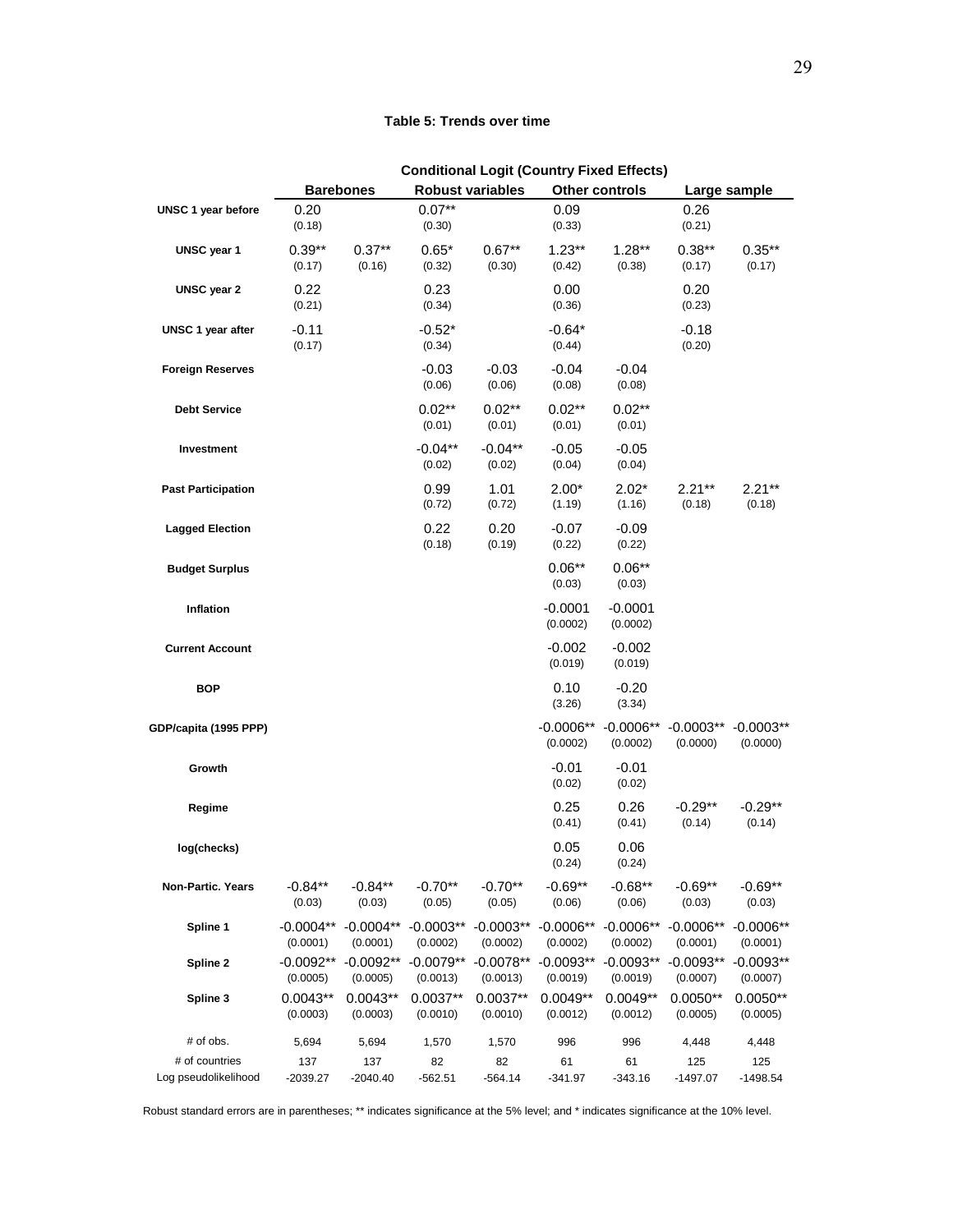|                           | Stripped specification or large Not aligned countries during<br>sample from table 4 | the Cold War | Aligned countries during the<br><b>Cold War</b> |
|---------------------------|-------------------------------------------------------------------------------------|--------------|-------------------------------------------------|
| <b>UNSC</b>               | $0.28*$                                                                             | $0.53**$     | $-0.22$                                         |
|                           | (0.15)                                                                              | (0.27)       | (0.30)                                          |
| <b>Past Participation</b> | $2.21***$                                                                           | $2.64**$     | $1.41***$                                       |
|                           | (0.18)                                                                              | (0.26)       | (0.40)                                          |
| GDP/capita (1995 PPP)     | $-0.0003**$                                                                         | $-0.0005**$  | $-0.0001$                                       |
|                           | (0.00004)                                                                           | (0.00012)    | (0.00007)                                       |
| Regime                    | $-0.29**$                                                                           | 0.13         | $-0.09$                                         |
|                           | (0.14)                                                                              | (0.26)       | (0.44)                                          |
| <b>Non-Partic, Years</b>  | $-0.69**$                                                                           | $-0.68**$    | $-0.68**$                                       |
|                           | (0.03)                                                                              | (0.04)       | (0.05)                                          |
| Spline 1                  | $-0.001**$                                                                          | $-0.003**$   | $-0.003**$                                      |
|                           | (0.0001)                                                                            | (0.0009)     | (0.0011)                                        |
| Spline 2                  | $-0.01***$                                                                          | $-0.01***$   | $-0.01***$                                      |
|                           | (0.001)                                                                             | (0.001)      | (0.002)                                         |
| Spline 3                  | $0.005**$                                                                           | $0.010**$    | $-0.011**$                                      |
|                           | (0.0005)                                                                            | (0.0018)     | (0.0019)                                        |
| $#$ of obs.               | 4,448                                                                               | 2,198        | 925                                             |
| # of countries            | 125                                                                                 | 73           | 26                                              |
| Log pseudolikelihood      | -1498.32                                                                            | $-708.25$    | $-294.32$                                       |

#### **Table 6: Differences across non-aligned and aligned countries during the Cold War**

All regressions in this table use conditional logit with country fixed effects and temporal splines.

Robust standard errors are in parentheses; \*\* indicates significance at the 5% level; and \* indicates significance at the 10% level.

Table 6 contains the results separated along the aligned/non-aligned dimension. The first column of table 6 replicates column 5 of table 4 for comparison. As can be seen, and in line with our hypothesis, UNSC membership significantly increases the number of IMF programs for non-aligned countries only. We interpret this as clear evidence that votebuying behavior in the Security Council does indeed exist. When evaluating the quantitative impact of UNSC membership on IMF programs, the result shows that the baseline probability of 0.39 of being under an IMF program increases by more than 13 percentage points (holding the fixed effects to zero and all other variables to their means).

The result also shows that the coefficient for non-aligned countries is almost twice as high as compared to the full sample. According to the estimate of column 2, Security Council membership increases the probability of being under an IMF program by more than 50 percent.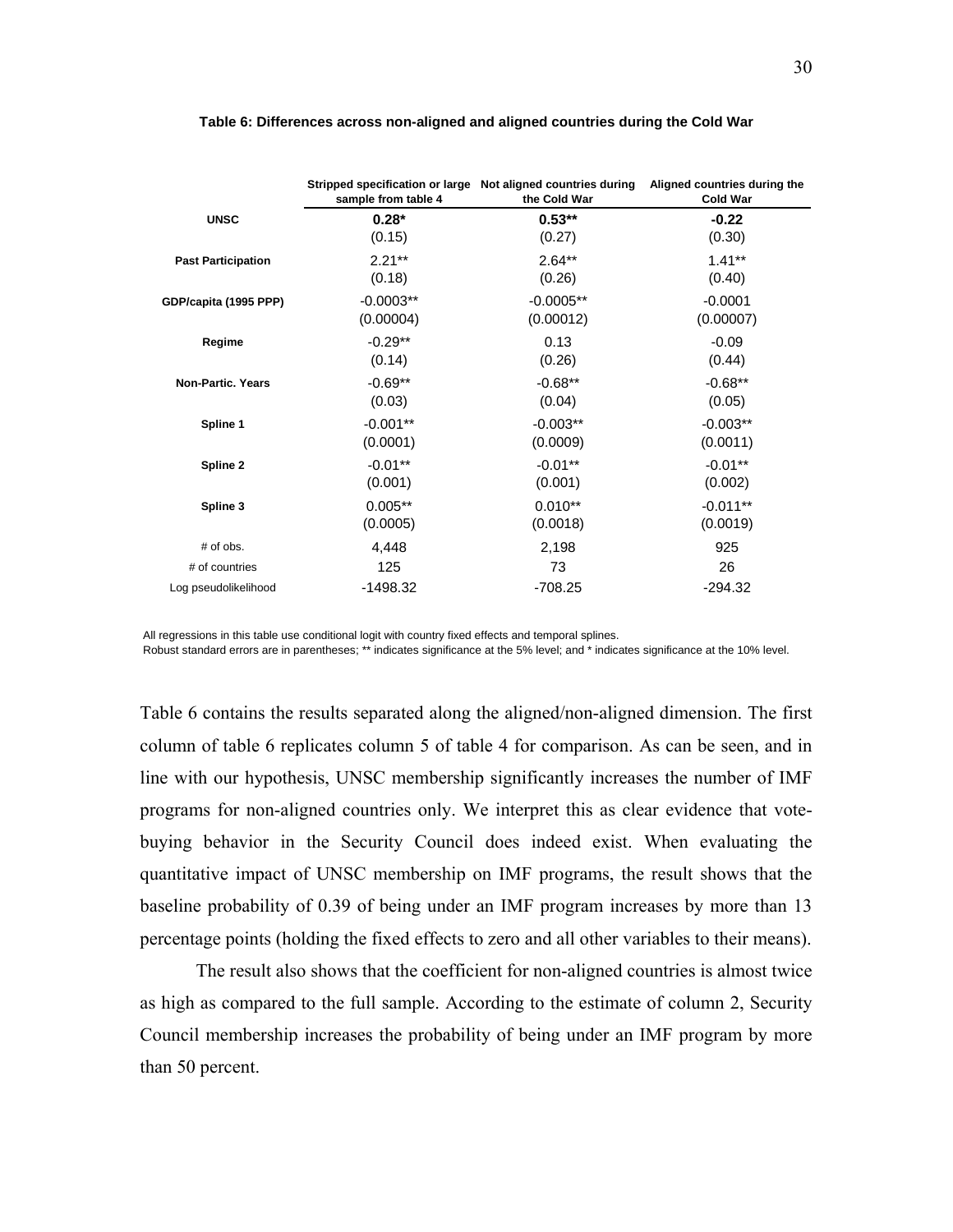Results of the Extreme Bounds Analysis are summarized in table 7. We present two models: Conditional logit with fixed country effects and conditional logit with regional and year fixed effects. As can be seen, the CDF(0) exceeds 0.9 according to both specifications based on 175 regressions each. We conclude that the relationship between UNSC membership and IMF programs is indeed robust to the inclusion of additional variables.

|                                 | <b>Conditional Logit</b><br>(Country Fixed Effects) | <b>Conditional Logit</b><br>(Regional and Year<br><b>Fixed Effects)</b> |
|---------------------------------|-----------------------------------------------------|-------------------------------------------------------------------------|
| <b>Average Beta Coefficient</b> | 0.51                                                | 0.46                                                                    |
| Average robust std. error       | 0.23                                                | 0.19                                                                    |
| % Sign. at 10% level            | 100.0%                                              | 93.7%                                                                   |
| CDF(0)                          | 98.4%                                               | 98.8%                                                                   |
| lower bound                     | $-0.07$                                             | $-0.13$                                                                 |
| upper bound                     | 1.26                                                | 1.00                                                                    |
| # of combinations               | 175                                                 | 175                                                                     |
| Average # of observations       | 1923                                                | 2609                                                                    |

#### **Table 7: Extreme bounds analysis**

Variales included in all specifications are: Past Participation, GDP/capita (1995 PPP) and Regime. The vector of variables from which up to three are included in each of the 175 possible combinations consists of: Foreign Reserves, Debt Service, Investment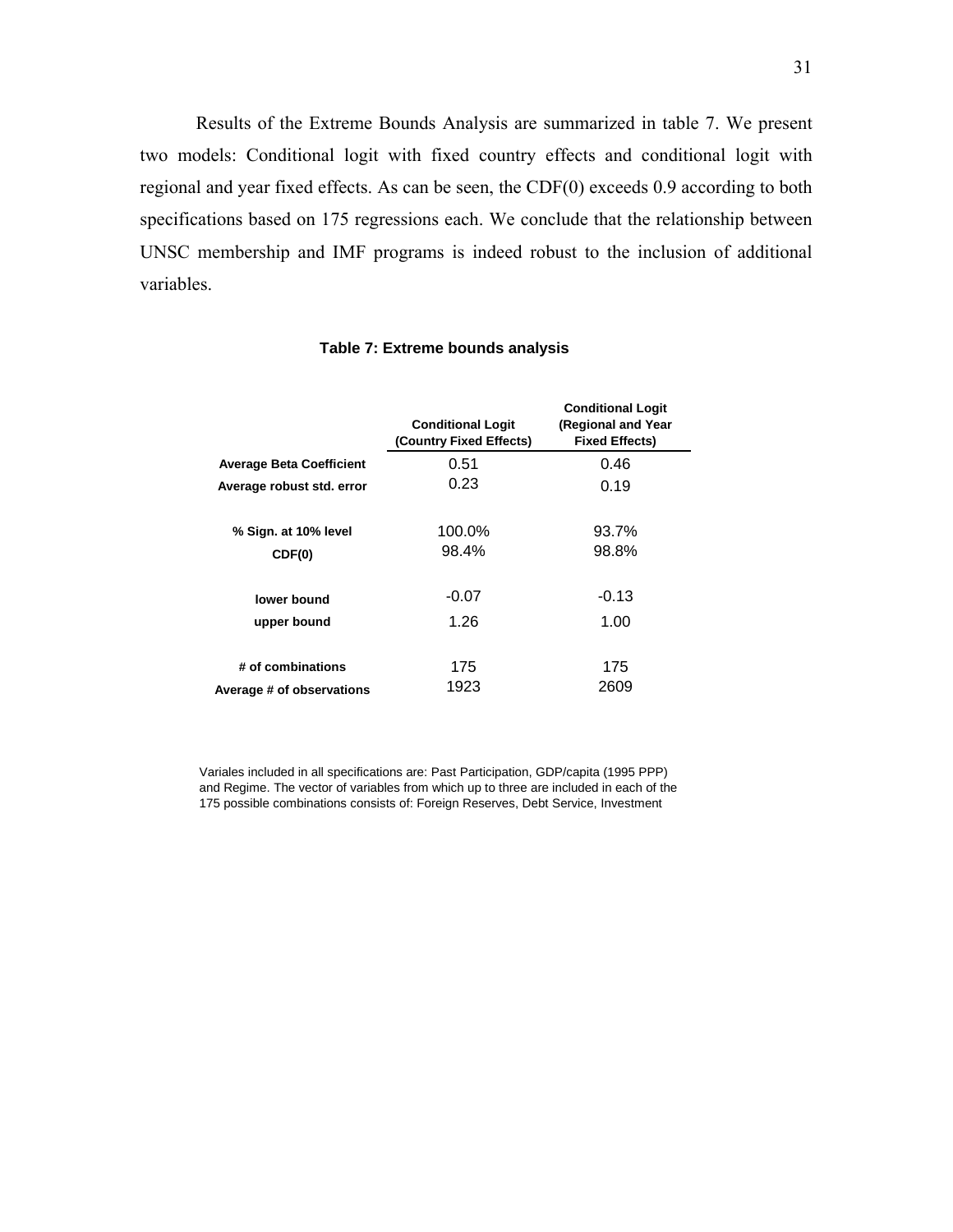**Figure 3: Number of policy conditions under IMF programs by non-permanent membership on the UN Security Council**



Figure 3 presents descriptive evidence of the correlation between UNSC membership and the number of conditions. Countries signing IMF arrangements during their UNSC tenure receive nearly 20 percent fewer conditions. While non-members have to accept 21 conditions on average, temporary UNSC members receive IMF programs with an average of 17 conditions. This difference is statistically significant at the 5 percent level.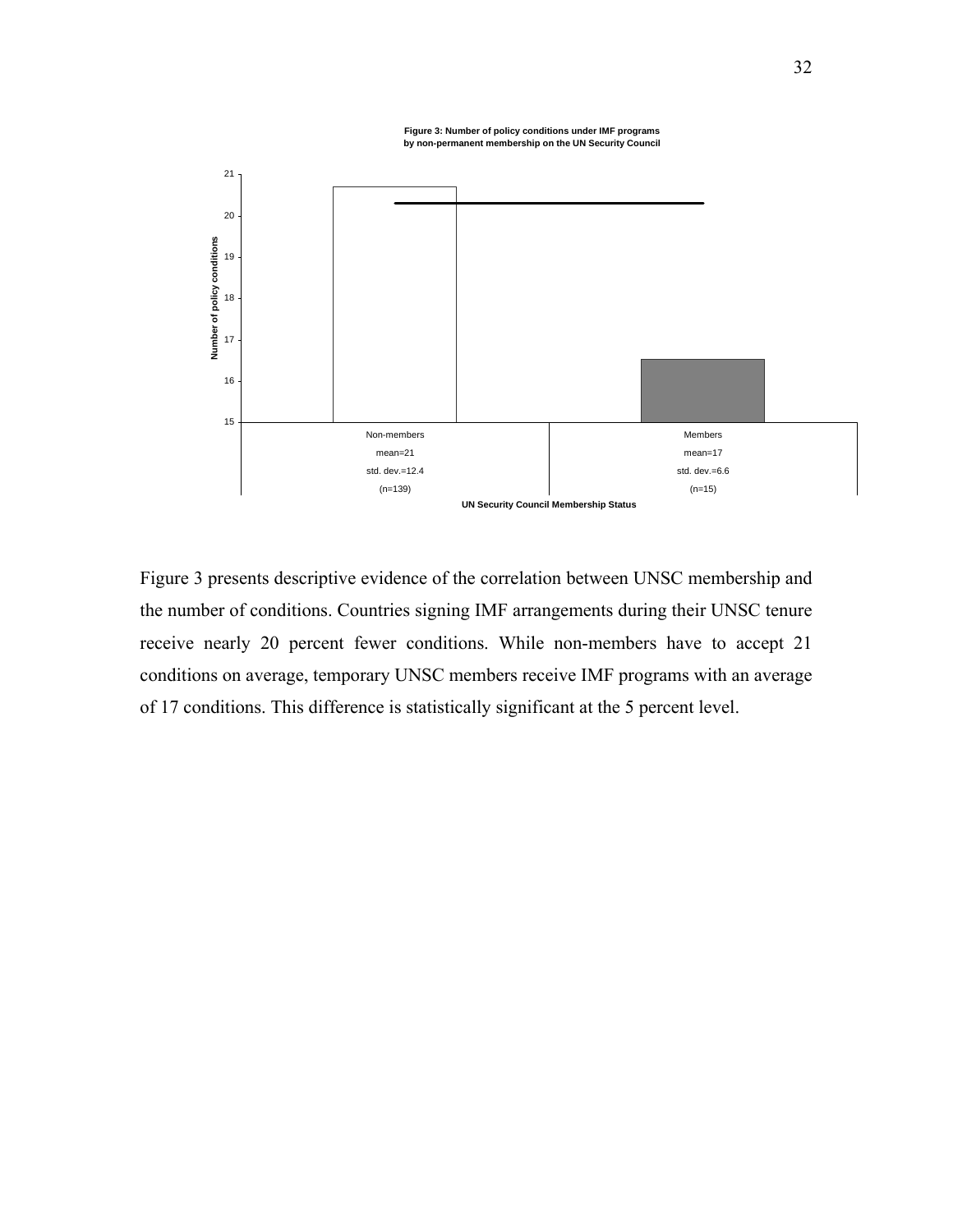|                                           |           | Number of         | <b>Net</b> | Loans         |  |
|-------------------------------------------|-----------|-------------------|------------|---------------|--|
|                                           |           | <b>Conditions</b> | Loans      | <b>Agreed</b> |  |
|                                           | (1)       | (2)               | (3)        | (4)           |  |
| <b>UNSC</b>                               | $-0.54**$ | $-0.48*$          | 0.008      | 0.14          |  |
|                                           | (0.26)    | (0.28)            | (0.05)     | (0.32)        |  |
| <b>Foreign Reserves</b>                   | $-0.01$   | 0.08              | $0.02**$   | $-0.11*$      |  |
|                                           | (0.04)    | (0.08)            | (0.01)     | (0.06)        |  |
| <b>Debt Service</b>                       | 0.003     | 0.01              | 0.004      | $0.02**$      |  |
|                                           | (0.005)   | (0.01)            | (0.001)    | (0.01)        |  |
| <b>Investment</b>                         | $-0.03**$ | $-0.05*$          | $-0.002$   | 0.01          |  |
|                                           | (0.01)    | (0.03)            | (0.003)    | (0.03)        |  |
| <b>Past Participation</b>                 |           |                   | 0.06       | 0.21          |  |
|                                           |           |                   | (0.05)     | (0.31)        |  |
| <b>Lagged Election</b>                    |           |                   | 0.02       | 0.20          |  |
|                                           |           |                   | (0.03)     | (0.20)        |  |
| Constant                                  | $2.78**$  | $2.56**$          | $-0.10$    | $1.26**$      |  |
|                                           | (0.41)    | (0.65)            | (0.07)     | (0.49)        |  |
|                                           | Negative  | Negative          | <b>OLS</b> | <b>OLS</b>    |  |
|                                           | Binomial  | Binomial          |            |               |  |
| Fixed or Random<br><b>Country Effects</b> | random    | fixed             | fixed      | fixed         |  |
| # of obs.                                 | 70        | 70                | 1,800      | 418           |  |
| # of countries                            | 30        | 30                | 118        | 93            |  |
| $R^2$ (within)                            |           |                   | 0.02       | 0.03          |  |

#### **Table 8: Number of Conditions and Size of Loans**

Robust standard errors are in parentheses; \*\* indicates significance at the 5% level; and \* indicates significance at the 10% level.

Table 8 replicates the analysis of table 2, including the robust determinants of IMF programs as control variables in addition to the number of conditions and, respectively, the size of the loan. Arguably, the determinants of IMF programs will also to some extent determine the size of the loan and the number of conditions. Note, however, that we can not include the election and past agreement variables to the number of conditions regressions, as there are not enough observations in our sample.

Columns 1-2 report the Negative Binomial Regression results for the number of conditions, both with and without including fixed country effects. The results show that the covariates are insignificant in most specification. The exception is investment, which reduces the number of conditions at least at the five percent level of significance.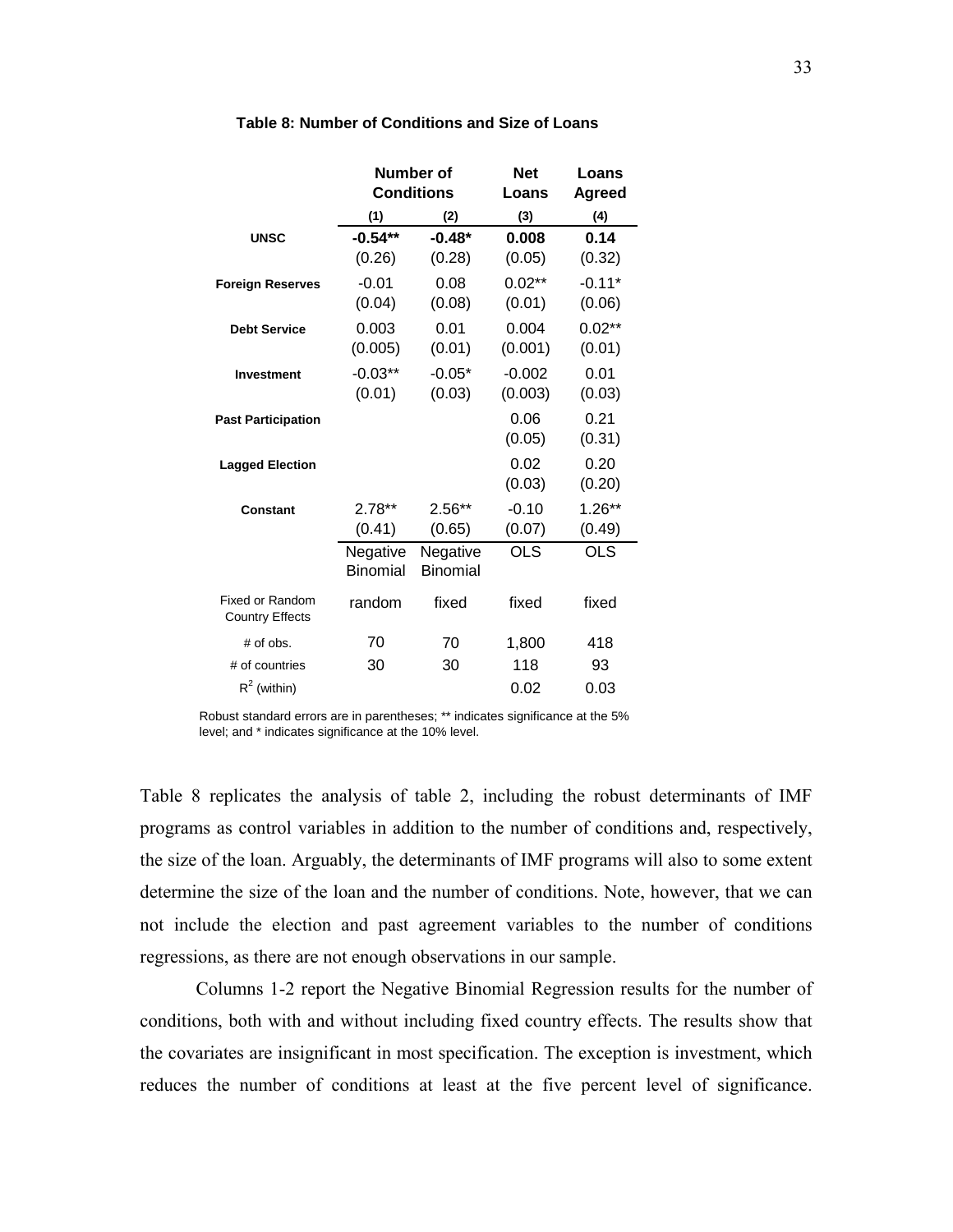Generally speaking, however, conditionality is hard to explain. The number of conditions is random with respect to most variables that predict IMF participation.

With respect to UNSC membership, the coefficient has the expected negative coefficient and is significant at the ten percent level at least. Regarding the quantitative impact of UNSC membership, the results show that UNSC membership reduces the number of conditions by about half of a condition.<sup>41</sup> What is the mechanism by which UNSC membership has this effect? As devising the number of conditions is the authority of IMF staff, either the staff lower the number of conditions to appeal to the "lowest common denominator" of Executive Board views, or at some point Executive Directors representing the G7 usurp the staff to soften the number of conditions for UNSC members.

Summarizing, we find strong evidence that UNSC membership reduces the number of conditions a country has to accept under an IMF program – although the value of the quantitative impact varies with model and specification. Note that the small number of countries among our sample serving on the UNSC makes these results rather preliminary. Also, our covariates have been chosen in line with the previous literature on the determinants of IMF programs. While there is reason to expect these variables to also impact on conditionality, our results show that the model does not seem to be entirely accurate. Finally, we did not take the selection into Fund programs into account – clearly, the number of conditions can only be observed while under a program, and this might produce a bias in our results. More research is needed and will be more fruitful as transparency pressures continue to make the IMF a more open institution. The Fund must release clear data on conditionality.

Columns 3 and 4, finally, report results for the size of IMF loans (in percent of GDP). While column 3 includes the amount of net new IMF loans disbursed, column 4 reports the loan size the IMF and the borrower agree upon at program approval.<sup>42</sup> The sample analyzing loan approval is restricted to countries that sign a program in the respective year; net IMF loans refer to the full sample. Regarding our covariates, the

1

<sup>&</sup>lt;sup>41</sup> We also replicated the results with OLS. While the negative impact of UNSC membership remains significant at the ten percent level, the quantitative impact is substantially greater, according to the OLS results.

<sup>42</sup> New net IMF loans disbursed are taken from *World Development Indicators* (2004); amounts agreed come from *International Financial Statistics* (2005).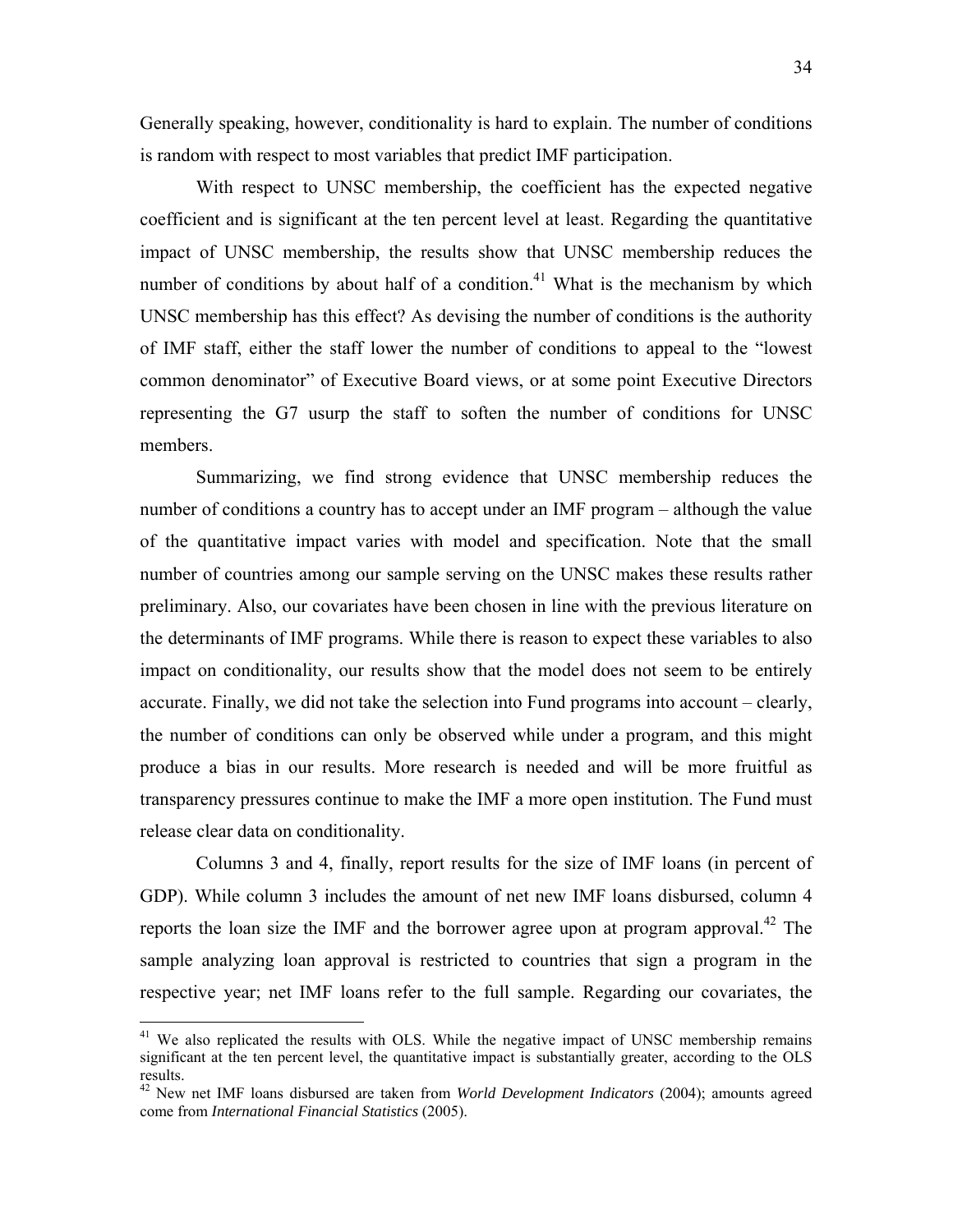results show that IMF loans are more likely to be disbursed when a country has higher international reserves, with a coefficient being significant at the five percent level. Significantly larger IMF loans are agreed upon, when countries run out of reserves, and debt service is high. The results also show that temporary UNSC membership has no impact on IMF loans disbursed or approved, with both coefficients being completely insignificant.<sup>43</sup> This may be because, while an IMF arrangement with soft conditionality is typically put in place for developing countries serving on the UNSC so that an IMF loan can be used to entice them, the actual disbursement of loans may depend on many other factors, such as the actual voting record of the UNSC member, the sensitivity of a voting matter to a particular country, or how closely allied the country already is with the West.

 We, thus, conclude the following from our analysis: non-permanent members of the UNSC are more likely than other countries to receive a loan from the IMF. The IMF arrangement is likely to happen during the first year of the two-year UNSC term. It is likely to have fewer conditions attached than IMF arrangements with non-UNSC members, although the actual loan size is not impacted by UNSC membership.

### **7. Conclusions**

<u>.</u>

Our results contribute to the growing literature showing that the IMF is to a great extent employed as a tool of foreign policy by its major stakeholders. Whether used to bribe or reward, IMF loans are funneled not just to developing countries facing economic crises, but also to politically important developing countries, such as those serving a term on the UN Security Council. We do not know whether the temporary UNSC members increase their request for financing – having increased confidence the IMF would approve the loan – or, alternatively, whether the Fund's major shareholders take initiative. In any case, IMF loans are one mechanism by which the major stakeholders of the IMF – mainly the US, but also Japan, Germany, France and the United Kingdom – can win the favor of voting members of the UN Security Council.

 This is not what the institution was intended to be used for. Originally, the IMF was set up to facilitate international trade and national prosperity by helping to manage

<sup>&</sup>lt;sup>43</sup> Note that this remains true when the fixed country effects are omitted.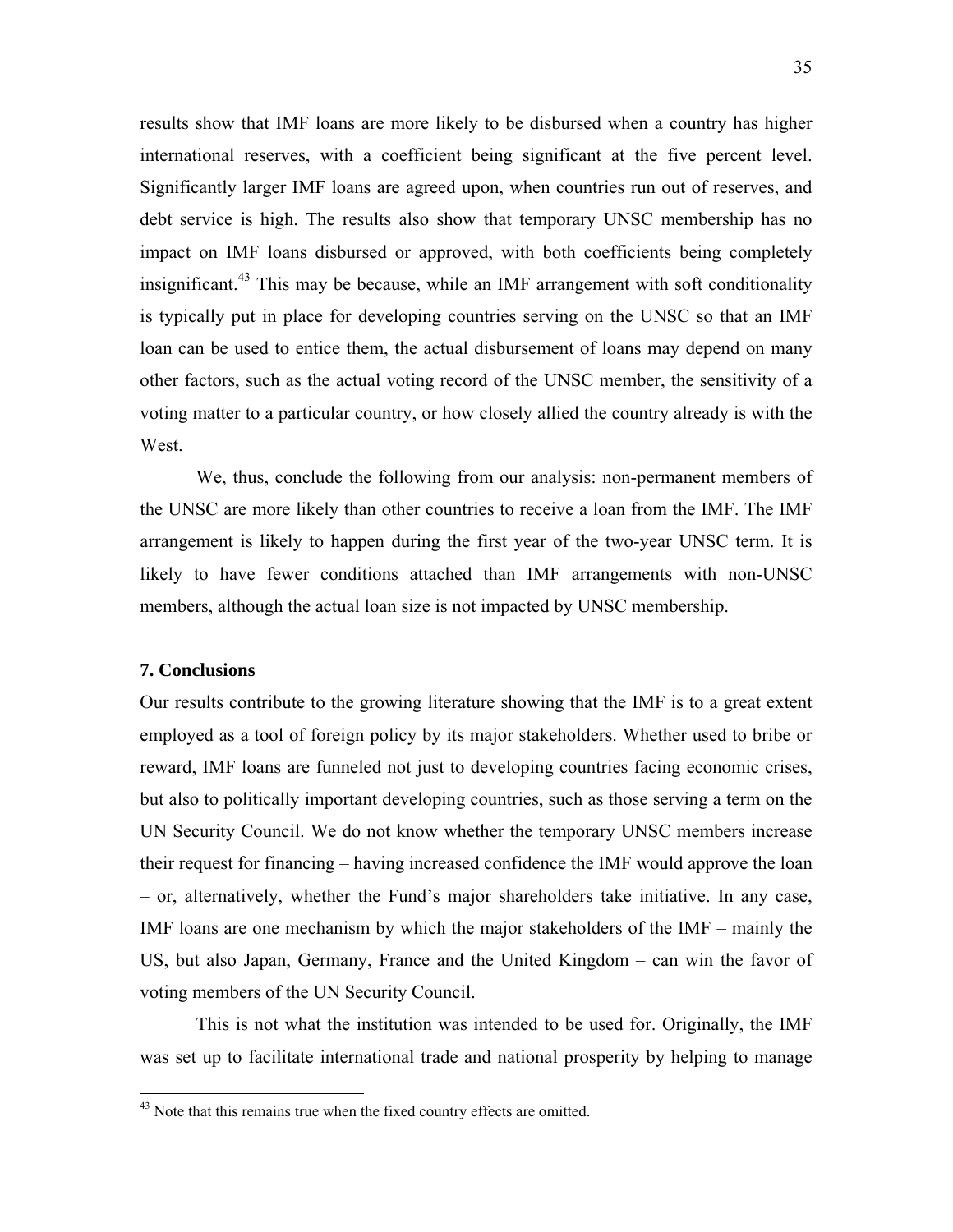balance of payments through loans. The failure of IMF programs, which involve both loans and policy conditions designed to address the balance of payments, is blamed by many on the design of programs and on the failure of countries to adopt IMF reforms.

 Yet, the governance of the IMF is also to blame. Part of the failure of the IMF is that its loans have been used not to promote development or to even manage balance of payments problems. Instead, the loans have been used as a political tool, funneled to countries regardless of economic policy or economic need.

Those arguing for the reform of IMF governance call for a redistribution of vote shares so that recipient countries have a greater voice.<sup>44</sup> But even the most extreme suggestions still leave the US with the largest vote share. Moreover, changing vote shares would not change the fact that the IMF can still be used to achieve foreign policy objectives; it would just change the players who get to use the IMF to pursue foreign policy objectives.

To prevent the abuse of the IMF, the institution's main governing body – the Executive Board – must be made independent, much like central bank presidents have been given independence domestically in many countries. The Directors who sit on the IMF Executive Board should be appointed for long, non-renewable terms, which do not coincide with the election cycles of the major shareholders. Only when the governance of the IMF is freed from pursuing foreign policy objectives can we expect the institution function according to its mandate.

Similarly, we propose institutional changes to reform the UNSC. Reforming the IMF alone will still leave other avenues by which governments can influence votes on the UNSC, such as direct foreign aid. Our suggestions draw on the literature on democracy and accountability (see, e.g., Przeworski et al. 1999). One problem with elected members of the UNSC is that, while seats are reserved for specific regions or groups – Africa, Asia, Eastern Europe, Latin America, and Advance Industrial Countries – the members really just represent their own country. This makes it easy to know which country to bribe. Another problem is that representatives are term limited. Thus, there is no incentive to try to represent the regional interest. There is no possibility of reelection, so representatives rightfully seek whatever rents they can achieve while in office.

<sup>&</sup>lt;sup>44</sup> See Bird and Rowlands (2006) for a recent discussion. Also see Buira (2005).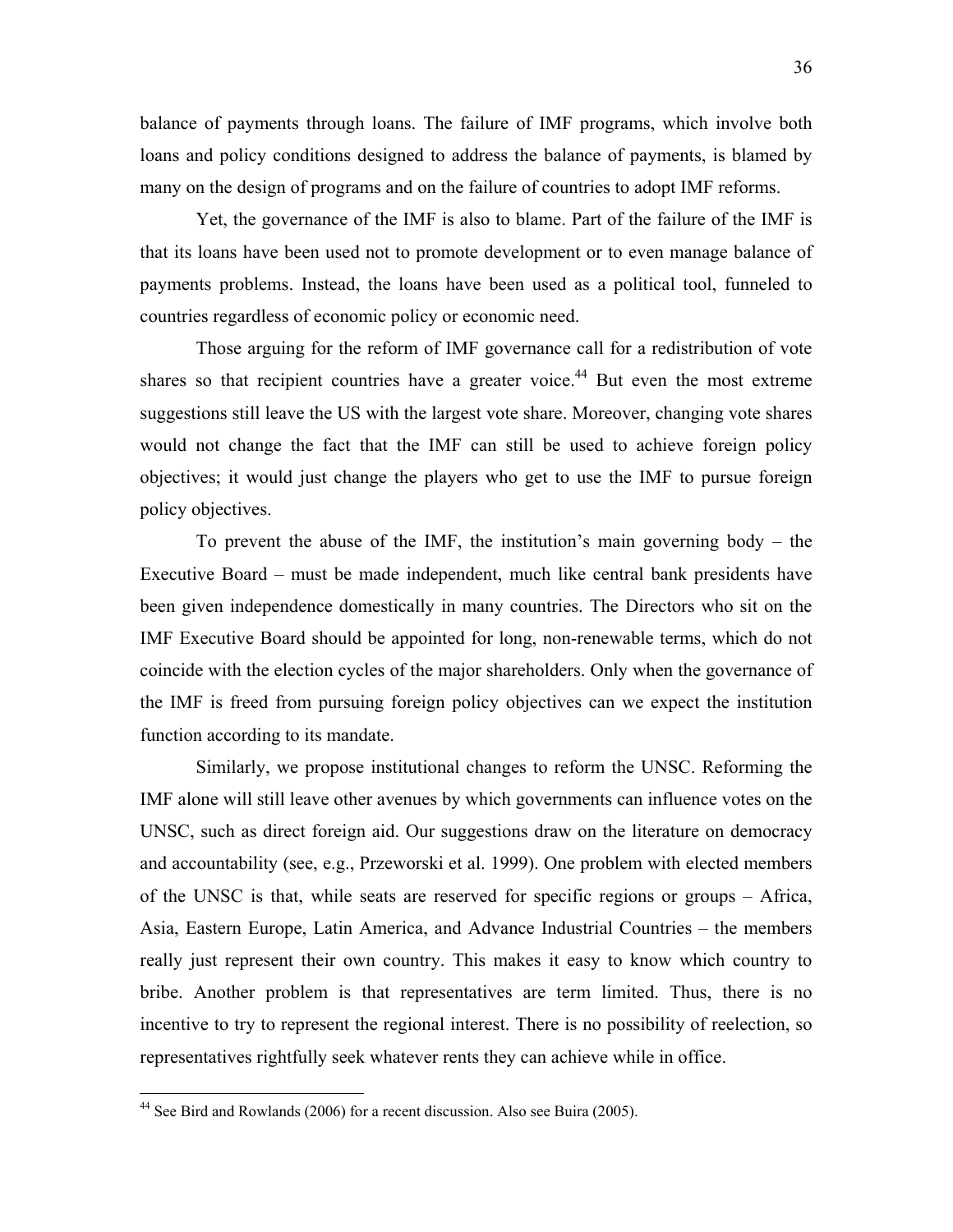Perhaps representation would be better served if the governments of the countries from each group elected their representatives for renewable terms, just like most countries coalesce to elect their Executive Directors at the IMF. To win reelection, a representative on the UNSC would have to vote according to the preferences of the governments in his region. Of course, such a representative would be subject to influence, but representatives doing a bad job of representing their region could be thrown out of office, while representatives doing a good job could win continued reelection. Countries like the US might still try to buy votes, but, for example, instead of buying the votes of the representative from Zimbabwe who has no hope of reelection, the US would have to buy the votes of an African representative, who is responsible to 54 countries and who may prefer reelection to bribes.

The key to reforming both the IMF and the UNSC is to address the incentives of its voting members. In the meantime, we can expect IMF loans to continue to be abused by powerful countries to influence UNSC members serving temporary terms, representing hungry developing countries desperate to trade votes for aid.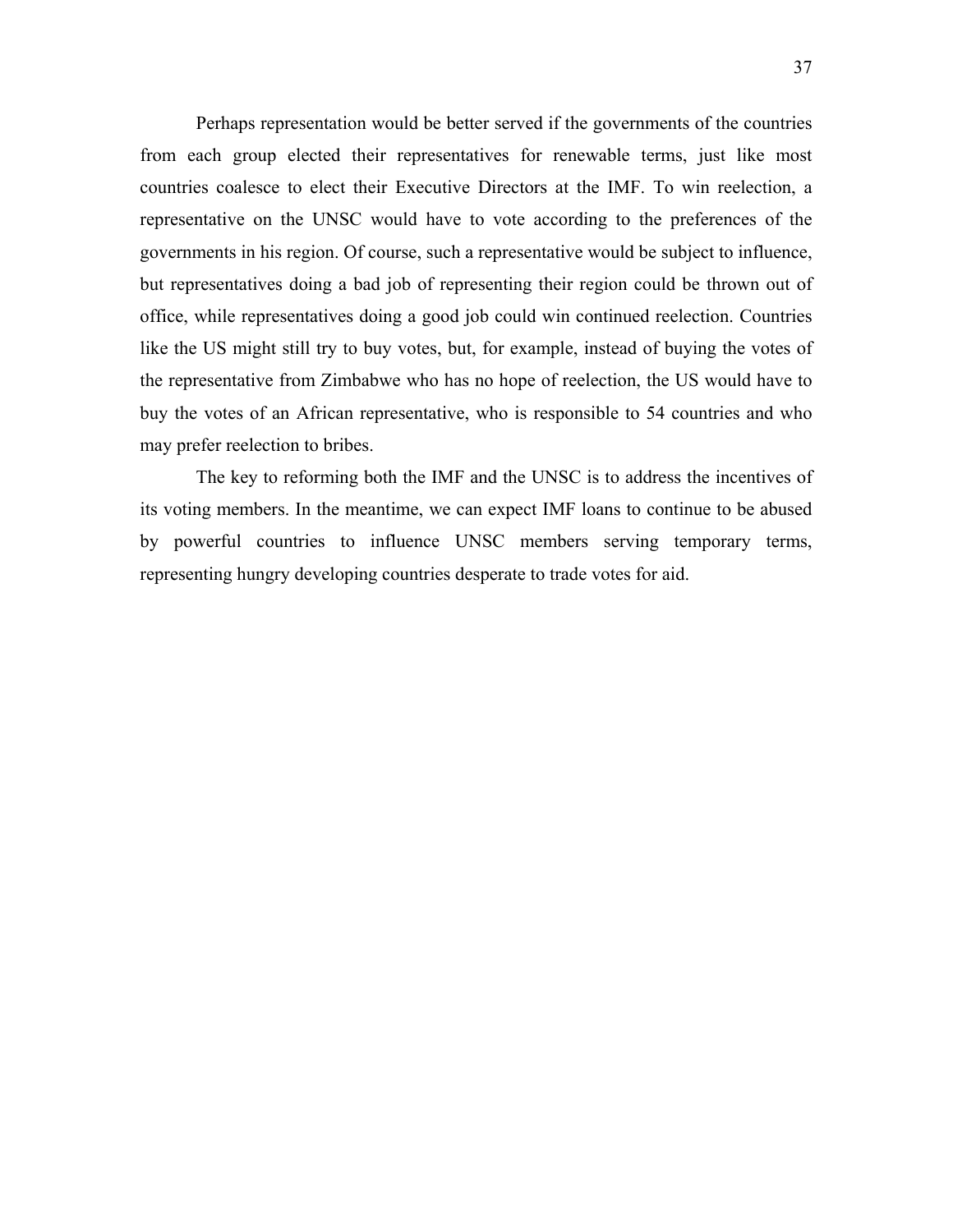### **References**

- Alesina, Alberto and David Dollar, 2000, Who Gives Foreign Aid to Whom and Why? *Journal of Economic Growth* 5: 33-64.
- Alesina, Alberto and Beatrice Weder, 2002, Do Corrupt Governments Receive Less Foreign Aid? *American Economic Review* 92, 4: 1126-1137.
- Andersen, Thomas B.; Henrik Hansen and Markussen, Thomas, 2006, US politics and World Bank IDA-lending, *Journal of Development Studies*, forthcoming.
- Baker, James A., III, 1995, *The Politics of Diplomacy: Revolution, War and Peace: 1989–1992*, New York: Putnam's.
- Ball, Richard and Christopher Johnson, 1996, Political, Economic, and Humanitarian Motivations for PL 480 Food Aid: Evidence from Africa, *Economic Development and Cultural Change* 44, 3: 515-537.
- Barro, Robert J. and Jong-Wha Lee, 2005, IMF-Programs: Who Is Chosen and What are the Effects? *Journal of Monetary Economics* 52: 1245-1269.
- Beck, Nathaniel; Jonathan N. Katz and Richard Tucker, 1998, Taking Time Seriously: Time- Series-Cross-Section Analysis with a Binary Dependent Variable, *American Journal of Political Science* 42: 1260-88.
- Beck, Thorsten; George Clarke; Alberto Groff; Philip Keefer and Patrick Walsh, 1999, New tools and new tests in comparative political economy: The Database of Political Institutions, Development Research Group, The World Bank, Groff: Federal Department of Foreign Affairs (Switzerland).
- Bennis, Phyllis, 1997, The United Nations and Palestine: partition and its aftermath UN stance on Palestine's displacement by creation of Israel, *Arab Studies Quarterly* 19(3): 47-77.
- Bernstein, Samuel J. and Eugene J. Alpert, 1971, Foreign Aid and Voting Behavior in the United Nations: The Admission of Communist China, *Orbis* 15, 3: 963-977.
- Bird, Graham, 1996, The International Monetary Fund and Developing Countries: A Review of the Evidence and Policy Options, *International Organization* 50: 477- 511.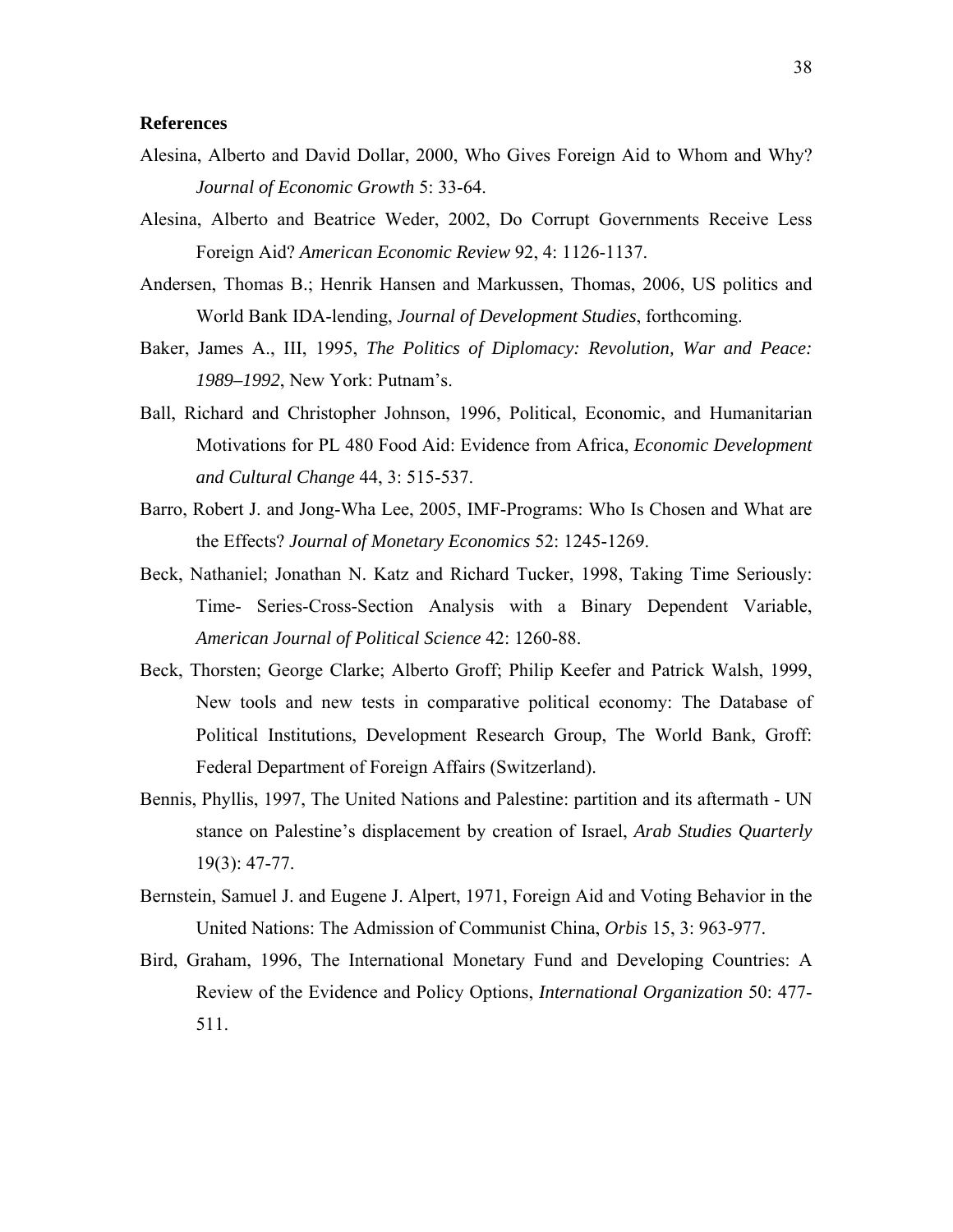- Bird, Graham, Mumtaz Hussain and Joseph P. Joyce, 2004, Many Happy Returns? Recidivism and the IMF, *Journal of International Money and Finance* 23(2): 231- 251.
- Bird, Graham and Dane Rowlands, 2001, IMF Lending: How Is It Affected by Economic, Political and Institutional Factors? *Journal of Policy Reform* 4, 3: 243- 270.
- Bird, Graham and Dane Rowlands, 2006, IMF Quotas: Constructing An International Organization Using Inferior Building Blocks, *The Review of International Organization*, 1, 2: 153-171.
- Boockmann, Bernhard and Axel Dreher, 2006, How Do Countries Vote? An Empirical Analysis of Roll-Call Voting in the UN General Assembly, ZEW Mannheim and ETH Zurich.
- Boschini, Anne and Anders Olofsgard, 2001, Foreign Aid: An Instrument for Fighting Poverty or Communism? *Journal of Development Studies*.
- Broz, J. Lawrence and Michael B. Hawes, 2006, US Domestic Politics and International Monetary Fund Policy, in: Darren Hawkins, David A. Lake, Daniel Nielson, and Michael J. Tierney (eds.), *Delegation and Agency in International Organizations*, Cambridge University Press, forthcoming.
- Buira, Ariel, 2005, The Bretton Woods Institutions: Governance without Legitimacy? In Ariel Buira (ed.), *Reforming the Governance of the IMF and the World Bank*. London: Anthem Press. Pp 7-44.
- Bulíř, Aleš and Soojin Moon, 2004, Is Fiscal Adjustment More Durable When the IMF is Involved? *Comparative Economic Studies* 46: 373-399.
- Chamberlain, G., 1980, Analysis of Covariance with Qualitative Data, *Review of Economic Studies* 47: 225-238.
- Cheibub, Jose Antonio and Jennifer Gandhi, 2004, Classifying Political Regimes: A Six-Fold Measure of Democracies and Dictatorships, Paper prepared for annual meeting of the American Political Science Association, Chicago, September 2004.
- Doyle, Michael W, 2001, The New Interventionism, *Metaphilosophy* 32: 212-235.
- Dreher, Axel, 2004, A Public Choice Perspective of IMF and World Bank Lending and Conditionality, *Public Choice* 119, 3-4: 445-464.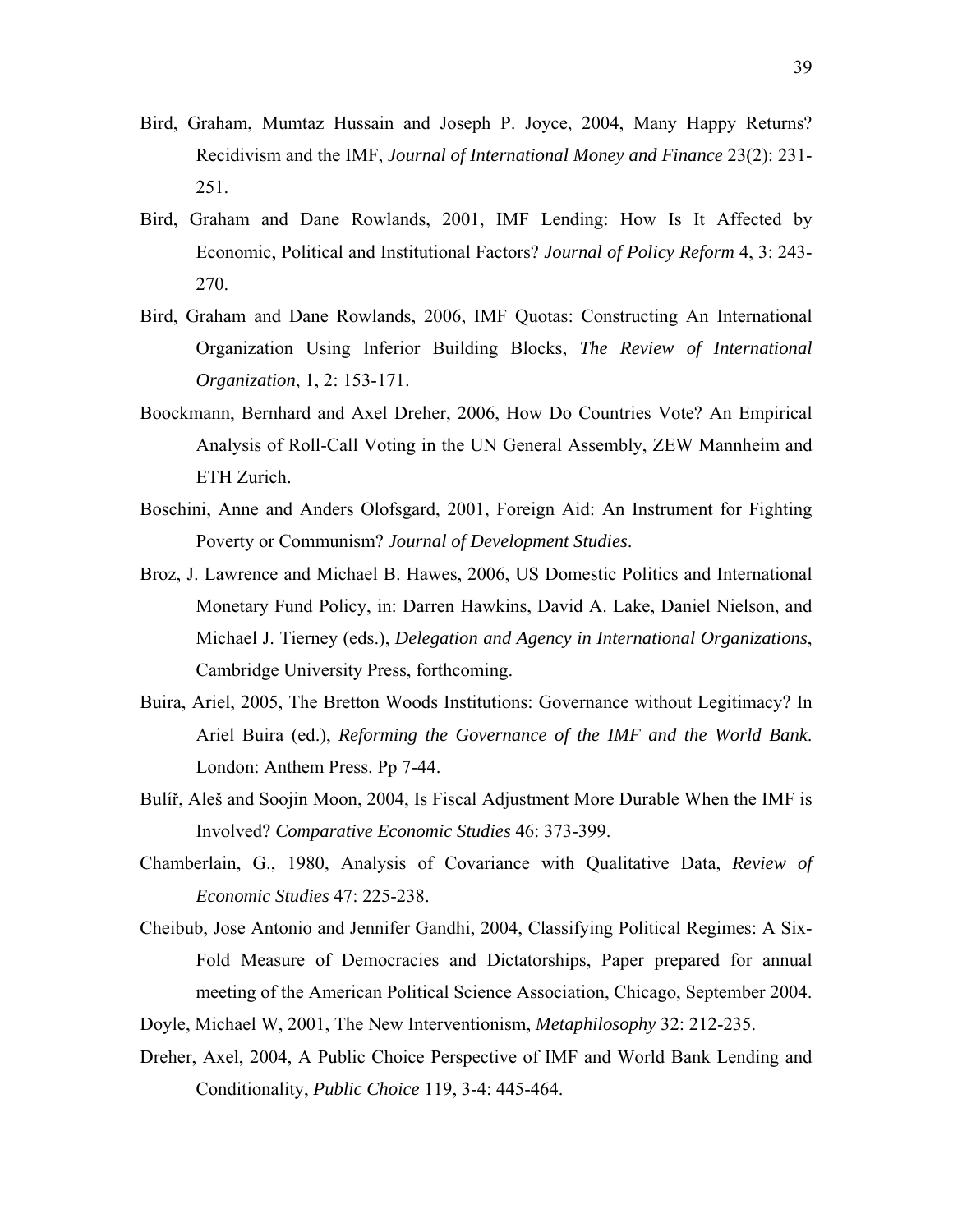- Dreher, Axel and Nathan M. Jensen, 2007, Independent Actor or Agent? An Empirical Analysis of the Impact of US Interests on IMF Conditions, *The Journal of Law and Economics* 50, 1, forthcoming.
- Dreher, Axel and Jan-Egbert Sturm, 2006, Do IMF and World Bank Influence Voting in the UN General Assembly? KOF Working Paper 137, ETH Zurich.
- Dreher, Axel, Rainer Thiele and Peter Nunnenkamp, 2006, Does US Aid Buy UN General Assembly Votes? A Disaggregated Analysis, KOF Working Paper 138, ETH Zurich.
- Dreher, Axel and Roland Vaubel, 2004a, Do IMF and IBRD cause moral hazard and political business cycles? Evidence from panel data, *Open Economies Review*  $15(1)$ : 5-22.
- Dreher, Axel and Roland Vaubel, 2004b, The Causes and Consequences of IMF Conditionality, *Emerging Markets Finance and Trade* 40, 3: 26-54.
- Eichengreen, Barry, 1998, *Globalizing Capital: A History of the International Monetary System*. Princeton: Princeton University Press.
- Eldar, Ofer, 2004, Vote Trading in International Organizations, New York University School of Law, mimeo.
- Faini, Riccardo and Enzo Grilli, 2004, Who Runs the IFIs? CEPR Discussion Paper No. 4666.
- Fleck, Robert K. and Christopher Kilby, 2006, How Do Political Changes Influence US Bilateral Aid Allocations? Evidence from Panel Data, *Review of Development Economics* 10, 2: 210-223.
- Fratianni, Michele and John Pattison, 2005, Who is Running the IMF: Critical Shareholders or the Staff? In: P. de Gijsel and H. Schenk (eds), *Multidisciplinary Economics: The Birth of a New Economics Faculty in the Netherlands*, Berlin: Springer, 279-292.
- Frey, Bruno S. and Friedrich Schneider, 1986, Competing Models of International Lending Activity, *Journal of Development Economics* 20, 3: 225-245.
- Gisselquist, D., 1981, *The Political Economy of International Bank Lending*, New York, Praeger.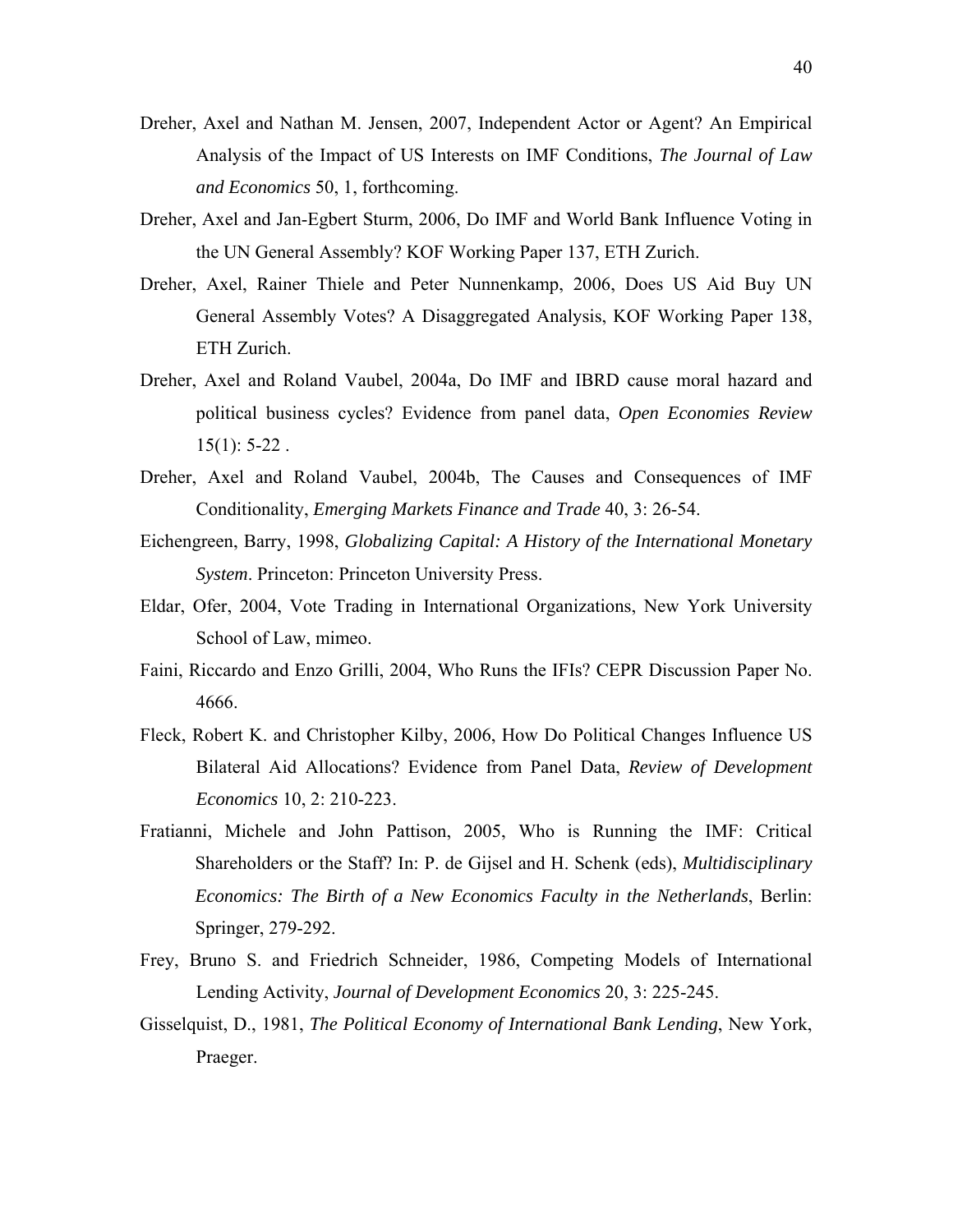- Gould, Erica R, 2003, Money Talks: Supplemental Financiers and International Monetary Fund Conditionality, *International Organization* 57, 3: 551-586.
- Green, Donald; Soo Yeon Kim, and David Yoon, 2001, Dirty Pool, *International Organization* 55: 441-468.
- Harrigan, Jane; Chengang Wang and Hamed El-Said, 2006, The Economic and Political Determinants of IMF and World Bank Lending in the Middle East and North Africa, *World Development* 34, 2: 247-270.
- International Monetary Fund, 2001, Structural Conditionality in Fund-Supported Programs, February 16, http://www.imf.org.
- International Monetary Fund, 2005, *International Financial Statistics,* CD-Rom. Washington, DC: IMF.
- Ivanova, Anna; Wolfgang Mayer; Alex Mourmouras and George Anayiotos, 2005, What Determines the Implementation of IMF-Supported Programs? In: Ashoka Mody and Alessandro Rebucci (eds.), *IMF-Supported Programs: Assessing Program Design, Implementation, and Effectiveness*, Washington DC: International Monetary Fund, forthcoming.
- Kato, Masakatsu, 1969, A Model of US Foreign Aid Allocation: An Application of a Rational Decision-Making Scheme, in: John E. Mueller (ed.), *Approaches to Measurement in International Relations*, Appleton Century Croft, New York.
- Kegley, Charles W. Jr. and Steven W. Hook, 1991, US Foreign Aid and U.N. Voting: Did Reagan's Linkage Strategy Buy Defence or Defiance? *International Studies Quarterly* 35, 3: 295-312.
- Kilby, Christopher, 2006, Donor Influence in MDBs: The Case of the Asian Development Bank, *The Review of International Organizations* 1, 2: 173-195.
- Kuziemko, Ilyana and Eric Werker, 2005, How much is a Seat on the Security Council Worth? Foreign Aid and Bribery at the United Nations, *Journal of Political Economy*, forthcoming.
- Kwitny, Jonathan, 1983, US Charged with bias in IMF votes, *Wall Street Journal*, May 18: 39.
- Leamer, Edward E., 1983, Let's take the con out of econometrics, *American Economic Review* 73, 31-43.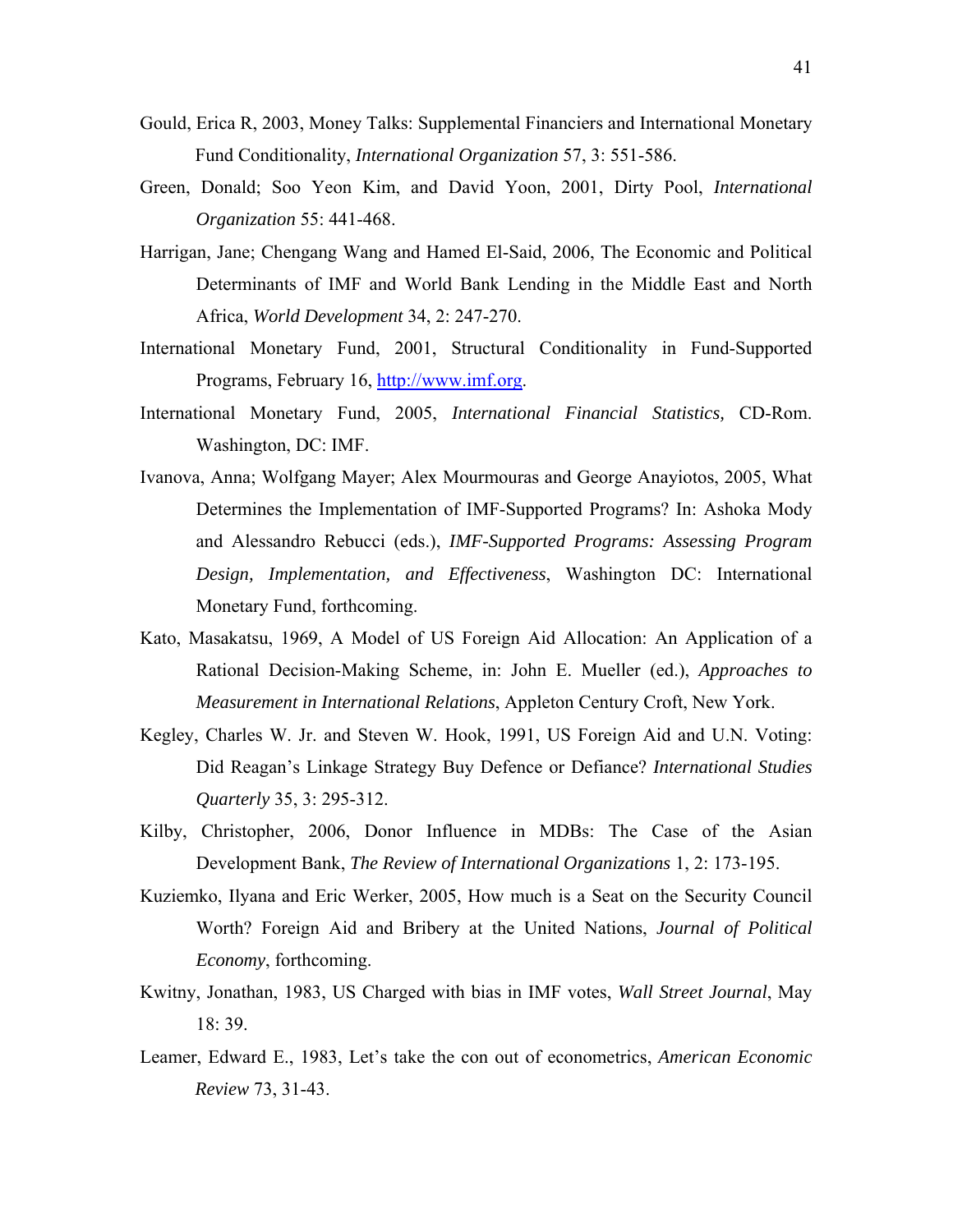- Levine, Ross and David Renelt, 1992, A sensitivity analysis of cross-country growth regressions, *American Economic Review* 82, 942-963.
- Levitt, Steven D. and James M. Snyder, Jr., 1997, The Impact of Federal Spending on House Election Outcomes, *Journal of Political Economy* 105, 1: 30-53.
- Loxley, J., 1986, *Debt and Disorder: External Financing for Development*, Boulder, Westview Press.
- Lundborg, Per, 1998, Foreign Aid and International Support as a Gift Exchange, *Economics & Politics* 10, 2: 127-142.
- Malone, David, 1998, *Decision-Making in the UN Security Council: The Case of Haiti, 1990–1997*, New York: Oxford University Press.
- Marchesi, Silvia, 2003, Adoption of an IMF Programme and Debt Rescheduling. An empirical analysis, *Journal of Development Economics* 70, 2: 403-423.
- Momani, Bessma, 2004a, American politicization of the International Monetary Fund, *Review of International Political Economy* 11: 880-904.
- Momani, Bessma, 2004b, The IMF, the US War on Terrorism, and Pakistan, *Asian Affairs* 31(1): 41-50.
- Morey, Daniel and Brian Lai, 2003, Liberalism, Realism, and United Nations Voting: An Empirical Test of Contending Theories, Department of Political Science, University of Iowa, mimeo.
- Morgenthau, H., 1962, A Political Theory of Foreign Aid, *The American Political Science Review* 56, 301-309.
- Oatley, Thomas and Jason Yackee, 2004, American Interests and IMF Lending, *International Politics* 41, 3: 415-429.
- Pilgar, J., 2002, How the Bushes Bribe the World, *New Statesman*, September 23.
- Przeworski, Adam; Susan C. Stokes and Bernard Manin, 1999, *Democracy, Accountability, and Representation*. New York: Cambridge University Press.
- Przeworski, Adam; Michael Alvarez; José Antonio Cheibub and Fernando Limongi, 2000, *Democracy and Development: Political Regimes and Economic Well-being in the World, 1950-1990*, New York: Cambridge University Press.
- Przeworski, Adam and James Vreeland, 2000, The Effect of IMF Programs on Economic Growth, *Journal of Development Economics* 62: 385-421.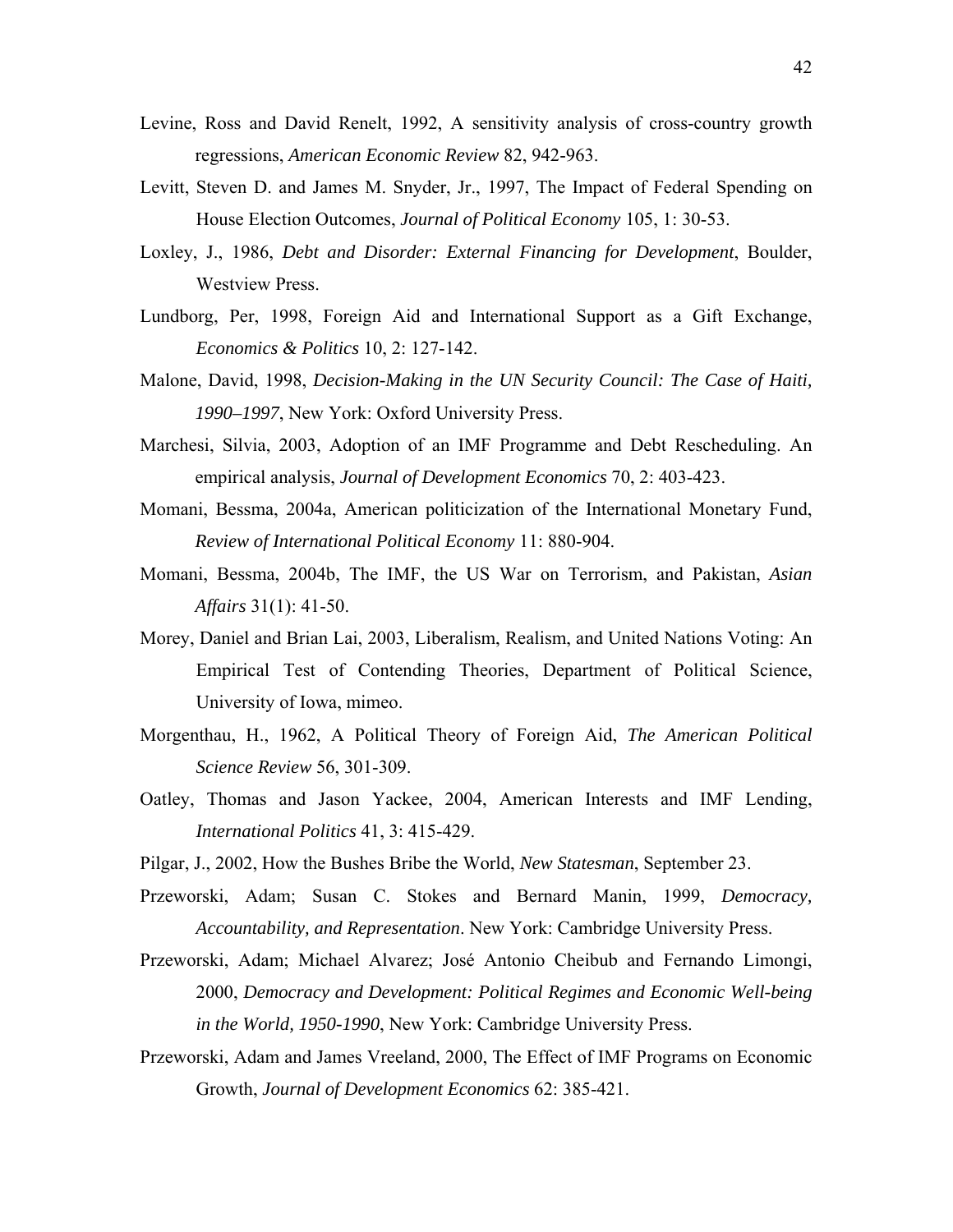- Przeworski, Adam and James Vreeland, 2002, A Statistical Model of Bilateral Cooperation, *Political Analysis* 10: 101-112.
- Rai, Kul B., 1972, Foreign Policy and Voting in the UN General Assembly, *International Organization* 26, 3: 589-594.
- Rai, Kul B., 1980, Foreign Aid and Voting in the UN General Assembly, 1967-1976, *Journal of Peace Research* 17, 3: 269-277.
- Rieffel, Lex, 2003, *Restructuring Sovereign Debt: The Case for ad-hoc Machinery*, Brookings Institution Press, Washington, D.C.
- Rosendorff, B. Peter and James Raymond Vreeland, 2006, Democracy and Data Dissemination: The Effect of Political Regime on Transparency. Mimeo.
- Russett, Bruce. Ed., 1997, *The Once and Future Security Council*. New York: St. Martin's Press.
- Ruttan, Vernon W., 1996, *United States Development Assistance Policy: The Domestic Politics of Foreign Economic Aid*, The Johns Hopkins University Press, Baltimore.
- Sala-i-Martin, Xavier, 1997, I just ran two millions regressions, *American Economic Review* 87, 2: 178–183
- Sala-i-Martin, Xavier; Gernot Doppelhofer and Ronald I. Miller, 2004, Determinants of long-term growth: A Bayesian averaging of classical estimates (BACE) approach, *American Economic Review* 94, 4: 813-835.
- Sandler, Todd, and Keith Harley, 1999, *The Political Economy of NATO: Past, Present, and into the 21st Century*, Cambridge: Cambridge University Press.
- Schneider, Friedrich; Bruno S. Frey; Henrik Horn and Torsten Persson, 1985, A Formulation and Test of a Simple Model of World Bank Behavior, *Weltwirtschaftliches Archiv* 121, 3: 438-447.
- Sexton, Edwin A. and Terence N. Decker, 1992, US Foreign Aid: Is It for Friends, Development or Politics, *The Journal of Social, Political and Economic Studies*  17(3 & 4): 303-315.
- Smith, Alastair and James Raymond Vreeland, 2006, The Survival of Political Leaders and IMF Programs. In Gustav Ranis, James Vreeland, and Stephen Kosack (eds.),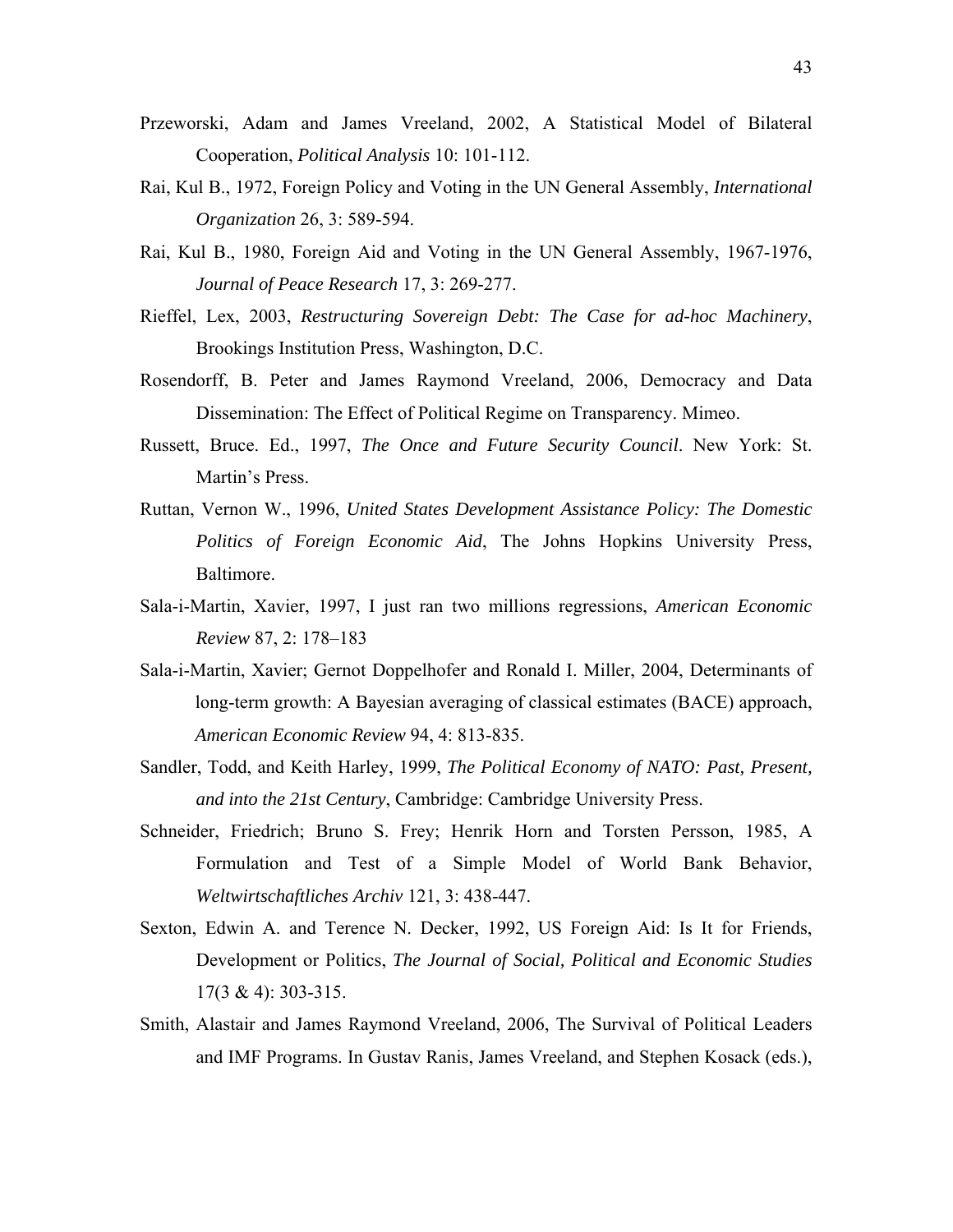*Globalization and the Nation State: The Impact of the IMF and the World Bank*. New York: Routledge.

- Stein, Howard, 1992, Economic Policy and the IMF in Tanzania: Conditionality, Conflict, and Convergence, in: Horace Campbell and Howard Stein (eds.), *Tanzania and the IMF: The Dynamics of Liberalization*, Boulder: Westview Press: 59-83.
- Stone, Randall W., 2002, *Lending Credibility: The International Monetary Fund and the Post-Communist Transition*, Princeton, NJ: Princeton University Press.
- Stone, Randall W., 2004, The Political Economy of IMF Lending in Africa, *American Political Science Review* 98, 4: 577-592.
- Sturm, Jan-Egbert and Jakob de Haan, 2001, How Robust is Sala-i-Martin's Robustness Analysis, University of Groningen, mimeo.
- Sturm, Jan-Egbert, Berger, Helge and Jakob de Haan, 2005, Which Variables Explain Decisions on IMF Credit? An Extreme Bounds Analysis, *Economics & Politics* 17(2), 177-213.
- Temple, Jonathan, 2000, Growth Regressions and What the Textbooks Don't Tell You, *Bulletin of Economic Research* 52, 3: 181-205.
- Thacker, Strom C., 1999, The High Politics of IMF Lending, *World Politics* 52: 38-75.
- Trudel, Robert, 2005, Effects of Exchange Rate Regime on IMF Program Participation, *Review of Policy Research* 22, 6: 919-36.
- United Nations. 2006. United Nations Security Council Members. http://www.un.org/sc/members.asp
- Vaubel, Roland, 1986, A Public Choice Approach to International Organisation, *Public Choice* 51: 39-57.
- Vaubel, Roland, 1991, The Political Economy of the International Monetary Fund: A Public Choice Analysis, in: R. Vaubel and T.D. Willett (eds.), *The Political Economy of International Organizations: A Public Choice Approach*. Boulder, Co., Westview Press: 204-244.
- Vaubel, Roland, 1996, Bureaucracy at the IMF and the World Bank: A Comparison of the Evidence, *The World Economy* 19: 185-210.
- Voeten, Erik, 2000, Clashes in the Assembly, *International Organization* 54, 2: 185-215.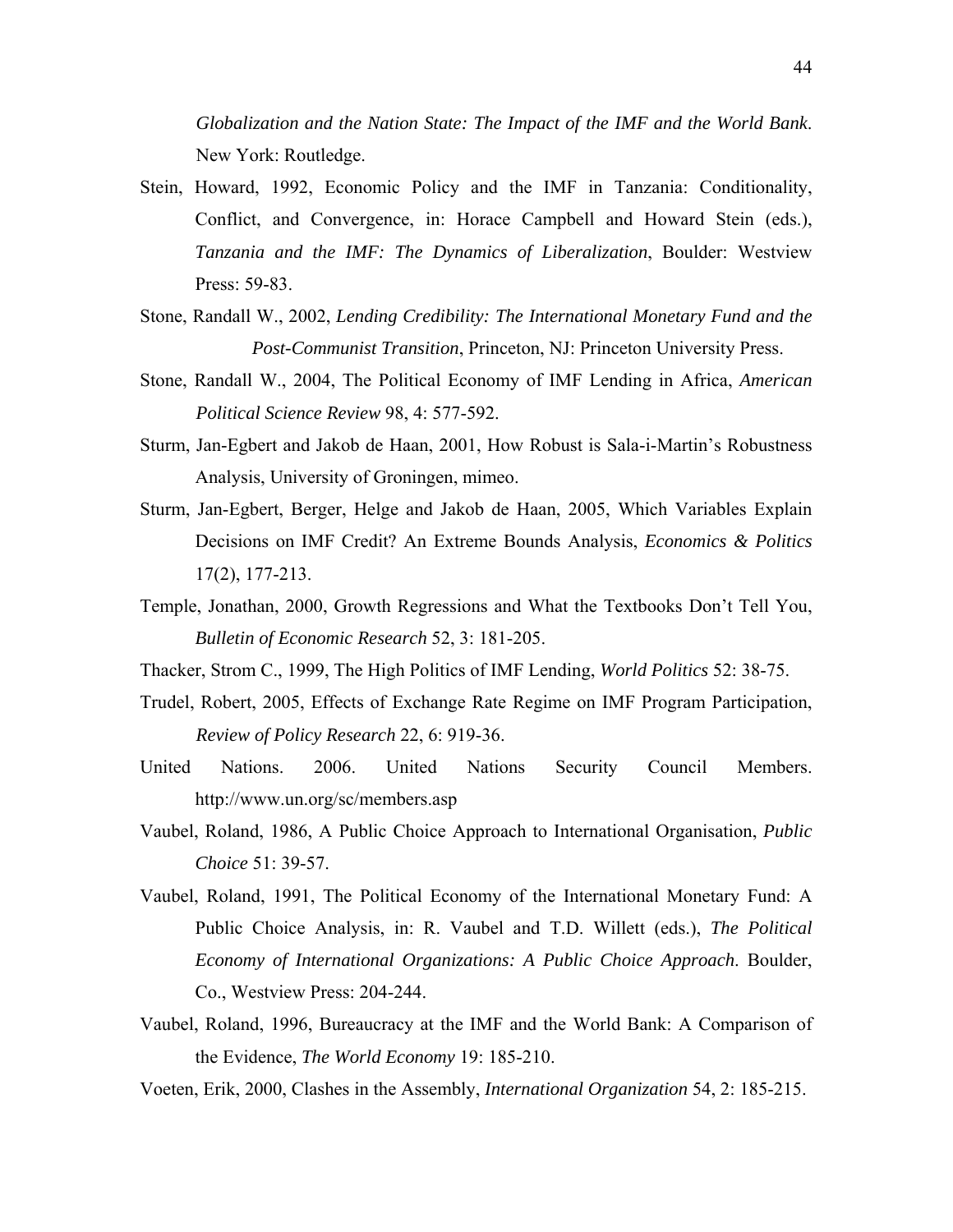- Voeten, Erik, 2001, Outside Options and the Logic of Security Council Action, *American Political Science Review*, 95, 4: 845-858.
- Voeten, Erik, 2004, Documenting Votes in the UN General Assembly, Political Science and International Affairs, The George Washington University.
- Volden C. and C.J. Carrubba, 2004, The Formation of Oversized Coalitions in Parliamentary Democracies, *American Journal of Political Science* 48(3): 521- 537.
- Vreeland, James, 2003, *The IMF and Economic Development*, Cambridge: Cambridge University Press.
- Vreeland, James, 2005, The International and Domestic Politics of IMF Programs, Yale University, mimeo.
- Vreeland, James, 2006, The International Monetary Fund: Politics of Conditional Lending, forthcoming.
- Wang, T.Y., 1999, US Foreign Aid and UN Voting: An Analysis of Important Issues, *International Studies Quarterly* 43, 1: 199-210.
- Wittkopf, Eugene, 1973, Foreign Aid and United Nations Votes: A Comparative Study, *The American Political Science Review* 67, 3: 868-888.
- Woods, Ngaire, 2003, The United States and the International Financial Institutions: Power and Influence within the World Bank and the IMF, in: Foot, McFarlane and Mastanduno (Eds.), *US Hegemony and International Organizations*, Oxford: 92-114.
- World Bank. 2004, *World Development Indicators on CD-ROM*. Washington, DC: The World Bank.
- Zimmermann, Robert, 1993, *Dollars, Diplomacy and Dependency Dilemmas of US Economic Aid*, Lynne Reinner Publishers Inc., Colorado.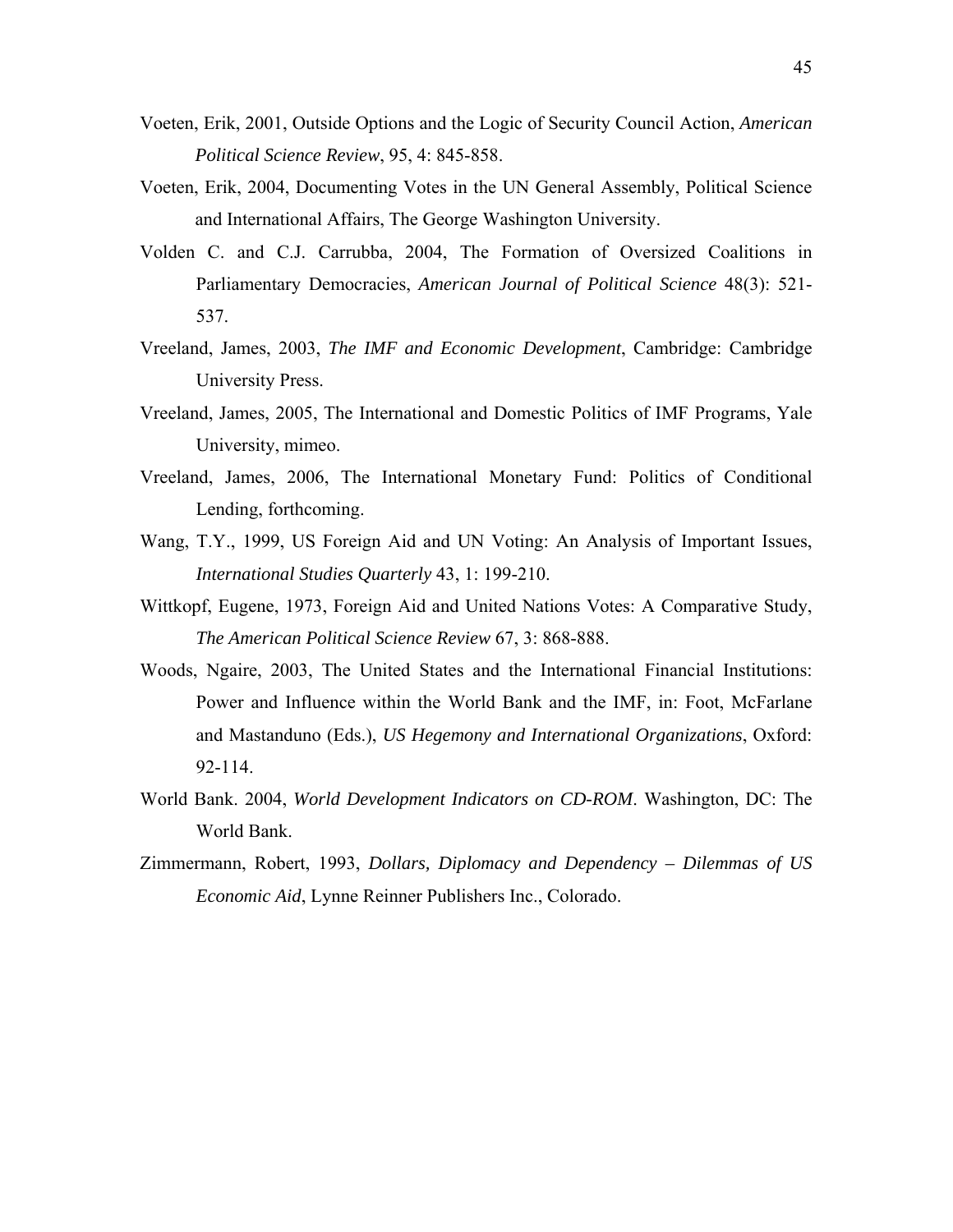### **Appendix A: Extreme Bounds Analysis (EBA)**

To examine both the sensitivity of our baseline model and the coefficients of our explanatory variables of interest to changes in model specification we apply (variants) of the so-called Extreme Bounds Analysis (EBA) as suggested by Leamer (1983) and Levine and Renelt (1992). EBA has been widely used in the economic growth literature.<sup>45</sup> The central difficulty in this research – which also applies to the research topic of the present paper – is that several different models may all seem reasonable given the data, but yield different conclusions about the parameters of interest. The EBA can be exemplified as follows. Equations of the following general form are estimated:

$$
Y = \alpha M + \beta F + \gamma Z + u,\tag{1}
$$

where *Y* is the dependent variable; *M* is a vector of 'standard' explanatory variables; *F* is the variable of interest; *Z* is a vector of up to three possible additional explanatory variables, which according to the literature may be related to the dependent variable; and *u* is an error term. The extreme bounds test for variable *F* states that if the lower extreme bound for  $β$  – i.e. the lowest value for  $β$  minus two standard deviations – is negative, while the upper extreme bound for  $\beta$  – i.e. the highest value for  $\beta$  plus two standard deviations – is positive, the variable *F* is not robustly related to *Y*.

As argued by Temple (2000), it is rare in empirical research that we can say with certainty that one model dominates all other possibilities in all dimensions. In these circumstances, it makes sense to provide information about how sensitive the findings are to alternative modeling choices. The EBA provides a relatively simple means of doing exactly this. Still, the EBA has been criticized in the literature. Sala-i-Martin (1997) argues that the test applied in the Extreme Bounds Analysis poses too rigid a threshold in most cases. If the distribution of β has some positive and some negative support, then one is bound to find at least one regression for which the estimated coefficient changes sign if enough regressions are run. We will therefore not only report the extreme bounds, but also the percentage of the regressions in which the coefficient of the variable *F* is significantly different from zero at the 5 percent level. Moreover, instead of analyzing just the extreme bounds of the estimates of the coefficient of a particular variable, we follow Sala-i-Martin's (1997) suggestion to analyze the entire distribution. Following this

 $45$  See, e.g. Levine and Renelt (1992), Sala-i-Martin (1997).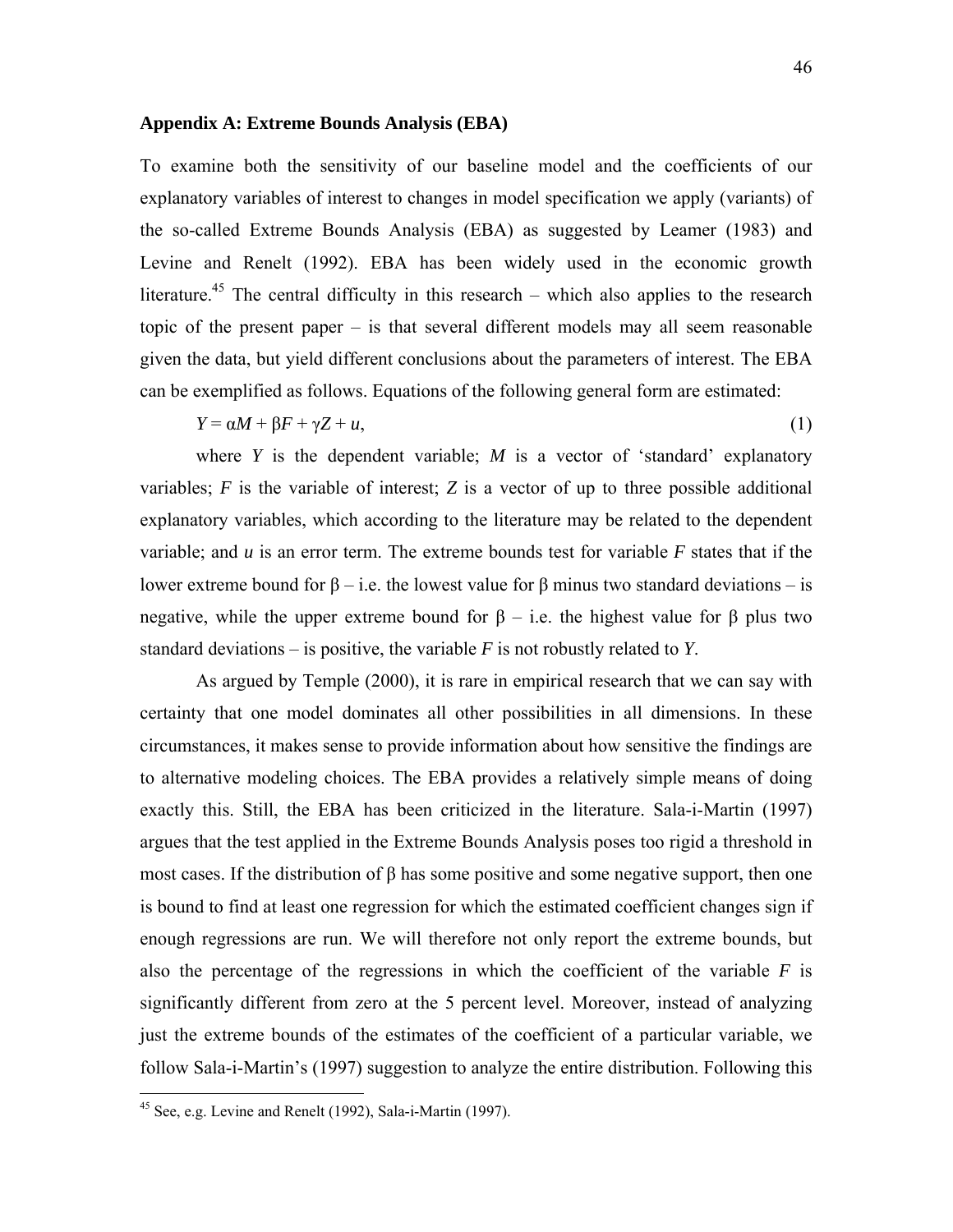suggestion, we not only report the unweighted parameter estimate of  $\beta$  and its standard deviation but also the unweighted cumulative distribution function (CDF(0)), i.e. the fraction of the cumulative distribution function lying on one side of zero. We will base our conclusions on the Sala-i-Martin variant of the EBA.<sup>46</sup>

<sup>&</sup>lt;sup>46</sup> Sala-i-Martin (1997) proposes using the (integrated) likelihood to construct a weighted CDF(0). However, the varying number of observations in the regressions due to missing observations in some of the variables poses a problem. Sturm and de Haan (2001) show that as a result this goodness of fit measure may not be a good indicator of the probability that a model is the true model and the weights constructed in this way are not equivariant for linear transformations in the dependent variable. Hence, changing scales will result in rather different outcomes and conclusions. We therefore restrict our attention to the unweighted version. Furthermore, for technical reasons – in particular our unbalanced panel setup – we are unable to use the extension of this approach called Bayesian Averaging of Classical Estimates (BACE) as introduced by Sala-i-Martin, Doppelhofer and Miller (2004).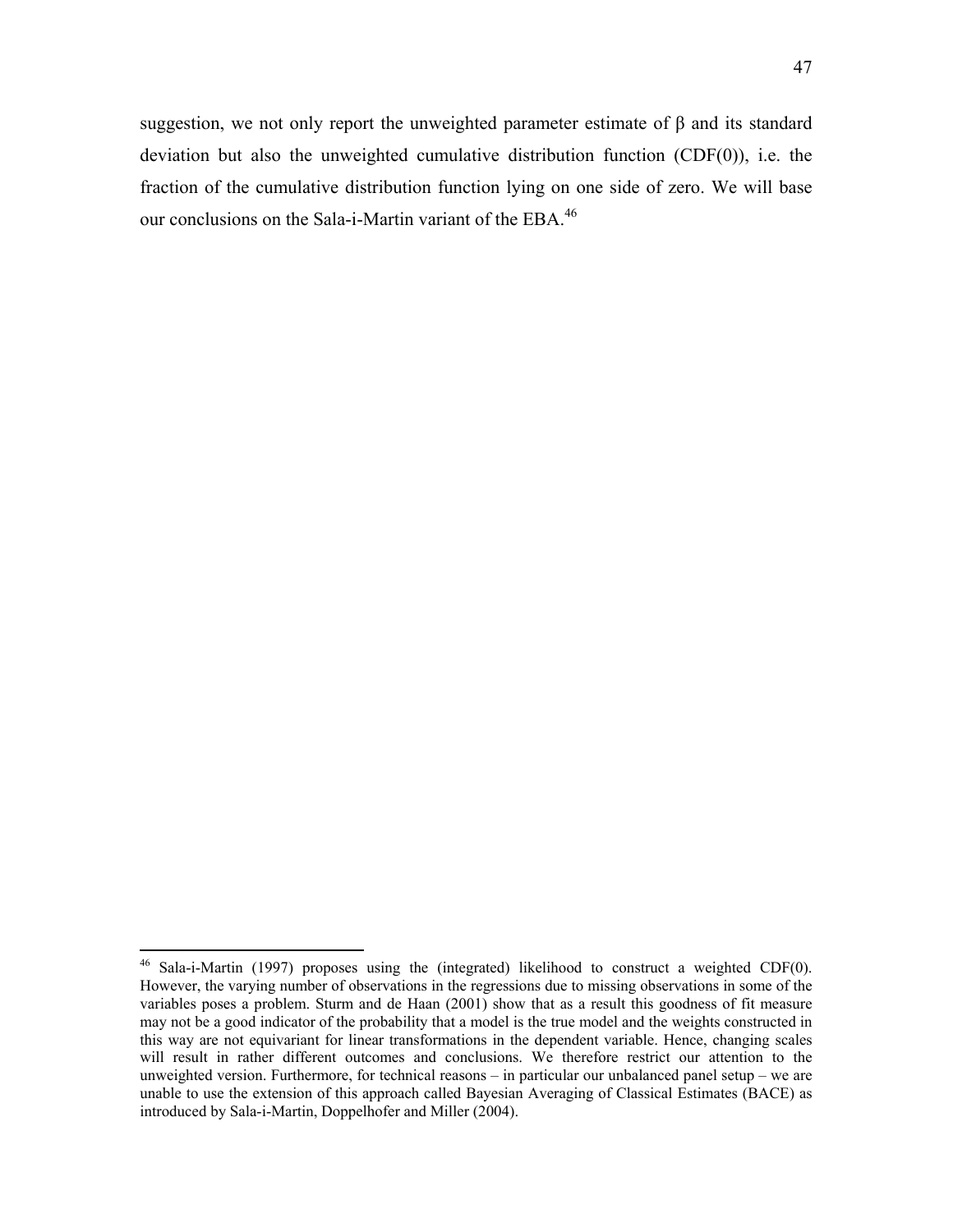# **Appendix B: Sources and Definitions**

| Variable                       | Description                                                                               | Source                            |
|--------------------------------|-------------------------------------------------------------------------------------------|-----------------------------------|
|                                |                                                                                           |                                   |
| IMF participation              | Dummy coded 1 if a country participates in an                                             | <b>IMF Annual Report (various</b> |
|                                | IMF program during part of the year under<br>Stand-by, Extended Fund Facility, Structural | years)                            |
|                                | Adjustment Facility, and Extended Structural                                              |                                   |
|                                | Adjustment Facility/Poverty Reduction and                                                 |                                   |
|                                | Growth Facility, and 0 otherwise.                                                         |                                   |
| Number of IMF Conditions       | Number of IMF conditions from 206 IMF letters                                             | Dreher and Vaubel (2004b)         |
|                                | of intent with 38 countries between October                                               |                                   |
|                                | 1997 and March 2003.                                                                      |                                   |
| Net IMF Loans                  | Disbursements of loans and credits less                                                   | World Bank (2004)                 |
|                                | repayments of principal in percent of GDP.                                                |                                   |
| <b>IMF</b> Loans Agreed        | Loans agreed under Stand-by, Extended Fund                                                | IMF (2005)                        |
|                                | Facility, Structural Adjustment Facility, and                                             |                                   |
|                                | <b>Extended Structural Adjustment</b>                                                     |                                   |
|                                | Facility/Poverty Reduction and Growth Facility                                            |                                   |
|                                | (in percent of GDP)                                                                       |                                   |
| UNSC                           | Dummy coded 1 if a country is a non-permanent                                             | United Nations (2006)             |
|                                | member of the United Nations Security Council,                                            |                                   |
|                                | and 0 otherwise.                                                                          |                                   |
| Foreign Reserves               | Gross international reserves in terms of the                                              | World Bank (2004)                 |
|                                | number of months of imports of goods and                                                  |                                   |
|                                | services which could be paid for.                                                         |                                   |
| Debt Service                   | Total debt service outstanding in percent of                                              | World Bank (2004)                 |
|                                | GNI.                                                                                      |                                   |
| Investment                     | Private and public gross national investment as a                                         | Przeworski et al. (2000)          |
|                                | share of gross domestic product (GDP).                                                    |                                   |
| Past Participation             | Dummy coded 1 for countries that have                                                     | <b>IMF Annual Report (various</b> |
|                                | previously participated in IMF programs and 0                                             | years)                            |
|                                | otherwise.                                                                                |                                   |
| <b>Lagged Election</b>         | Dummy variable coded 1 if elections were held                                             | Beck et al. (1999)                |
|                                | the previous year and 0 otherwise.<br>Overall budget balance is current and capital       |                                   |
| <b>Budget Surplus</b>          | revenue and official grants received, less total                                          | World Bank (2004)                 |
|                                | expenditure and lending minus repayments for                                              |                                   |
|                                | central government in percent of GDP.                                                     |                                   |
| Inflation                      | Inflation as measured by the consumer price                                               | World Bank (2004)                 |
|                                | index reflects the annual percentage change in                                            |                                   |
|                                | the cost to the average consumer of acquiring a                                           |                                   |
|                                | fixed basket of goods and services that may be                                            |                                   |
|                                | fixed or changed at specified intervals, such as                                          |                                   |
|                                | yearly. The Laspeyres formula is generally used.                                          |                                   |
| <b>Current Account Balance</b> | Sum of net exports of goods, services, net                                                | World Bank (2004)                 |
|                                | income, and net current transfers (in percent of                                          |                                   |
|                                | GDP).                                                                                     |                                   |
| Changes in International       | Changes in net reserves is the net change in a                                            | World Bank (2004)                 |
| Reserves                       | country's holdings of international reserves                                              |                                   |
|                                | resulting from transactions on the current,                                               |                                   |
|                                | capital, and financial accounts (in percent of                                            |                                   |
|                                |                                                                                           |                                   |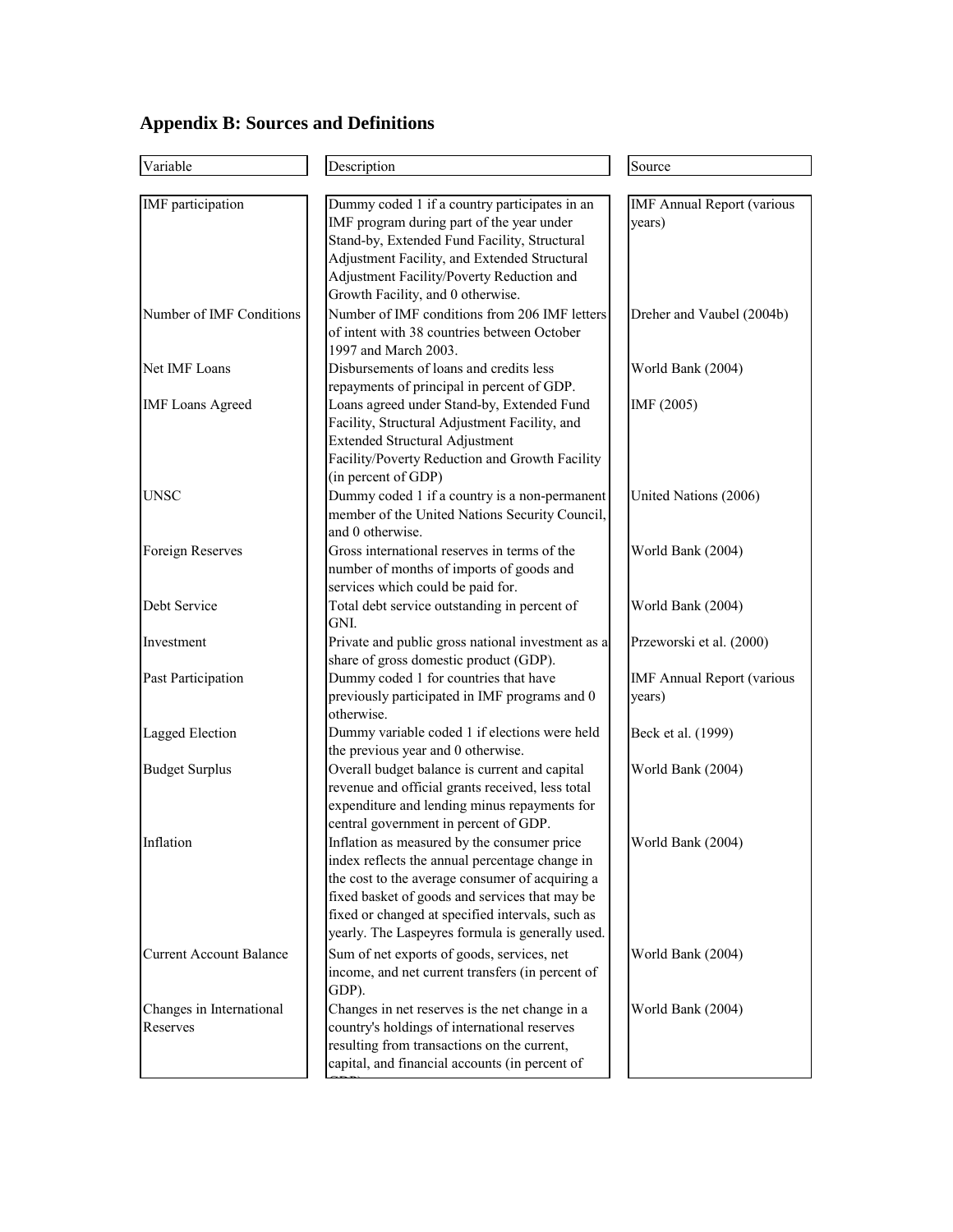## **Appendix B** (continued)

| <b>Variable</b>   | Description                                    | Source                   |
|-------------------|------------------------------------------------|--------------------------|
|                   |                                                |                          |
| GDP per capita    | Measured in 1995 PPP dollars                   | Przeworski et al. (2000) |
| Growth            | Growth rate of GDP per capita.                 | Przeworski et al. (2000) |
| Regime            | Dummy variable coded 1 for dictatorships and 0 | Przeworski et al. (2000) |
|                   | for democracy.                                 |                          |
| $log($ checks $)$ | Log of the number of checks and balances.      | Beck et al. (1999)       |

## **Appendix C: Participation in IMF programs, descriptive statistics**

|                       |                       | <b>Descriptive statistics</b> |       |          | Equal mean test |         |  |
|-----------------------|-----------------------|-------------------------------|-------|----------|-----------------|---------|--|
|                       |                       | Obs                           | Mean  | Std.dev. | t-stat          | p-value |  |
| <b>Total sample</b>   | Non-member            | 7129                          | 0.26  |          |                 |         |  |
|                       | <b>Member</b>         | 477                           | 0.33  |          | 3.20            | 0.00    |  |
| Africa                | Non-member            | 1852                          | 0.37  |          |                 |         |  |
|                       | <b>Member</b>         | 105                           | 0.49  |          | 2.37            | 0.01    |  |
| Asia & S.Pacific      | Non-member            | 1230                          | 0.20  |          |                 |         |  |
|                       | <b>Member</b>         | 53                            | 0.43  |          | 3.29            | 0.00    |  |
| LA & Carib.           | Non-member            | 1378                          | 0.40  |          |                 |         |  |
|                       | <b>Member</b>         | 108                           | 0.54  |          | 2.66            | 0.00    |  |
| E.Europe              | Non-member            | 693                           | 0.33  |          |                 |         |  |
|                       | <b>Member</b>         | 40                            | 0.38  |          | 0.60            | 0.28    |  |
| Middle East &         | Non-member            | 886                           | 0.13  |          |                 |         |  |
| N.Africa              | <b>Member</b>         | 55                            | 0.15  |          | 0.27            | 0.39    |  |
| Industrialized        | Non-member            | 1090                          | 0.03  |          |                 |         |  |
| countries             | <b>Member</b>         | 116                           | 0.03  |          | 0.03            | 0.49    |  |
| <b>Not aligned</b>    | Non-member            | 2945                          | 0.24  |          |                 |         |  |
| during cold war       | <b>Member</b>         | 190                           | 0.42  |          | 4.80            | 0.00    |  |
| <b>Aligned during</b> | Non-member            | 1611                          | 0.16  |          |                 |         |  |
| cold war              | <b>Member</b>         | 137                           | 0.16  |          | 0.08            | 0.47    |  |
| Number of             | Non-member            | 139                           | 20.71 |          |                 |         |  |
| conditions            | <b>Member</b>         | 15                            | 16.53 |          | 2.09            | 0.02    |  |
| Over time             | Other non-member yrs. | 6642                          | 0.26  |          |                 |         |  |
|                       | 1yr. before member    | 245                           | 0.31  |          | 1.69            | 0.05    |  |
|                       | 1st.year member       | 246                           | 0.33  |          | 2.42            | 0.01    |  |
|                       | 2nd year member       | 231                           | 0.33  |          | 2.35            | 0.01    |  |
|                       | 1yr. after member     | 245                           | 0.31  |          | 1.22            | 0.11    |  |
|                       |                       |                               |       |          |                 |         |  |

The equal means tests allows for unequal variances.